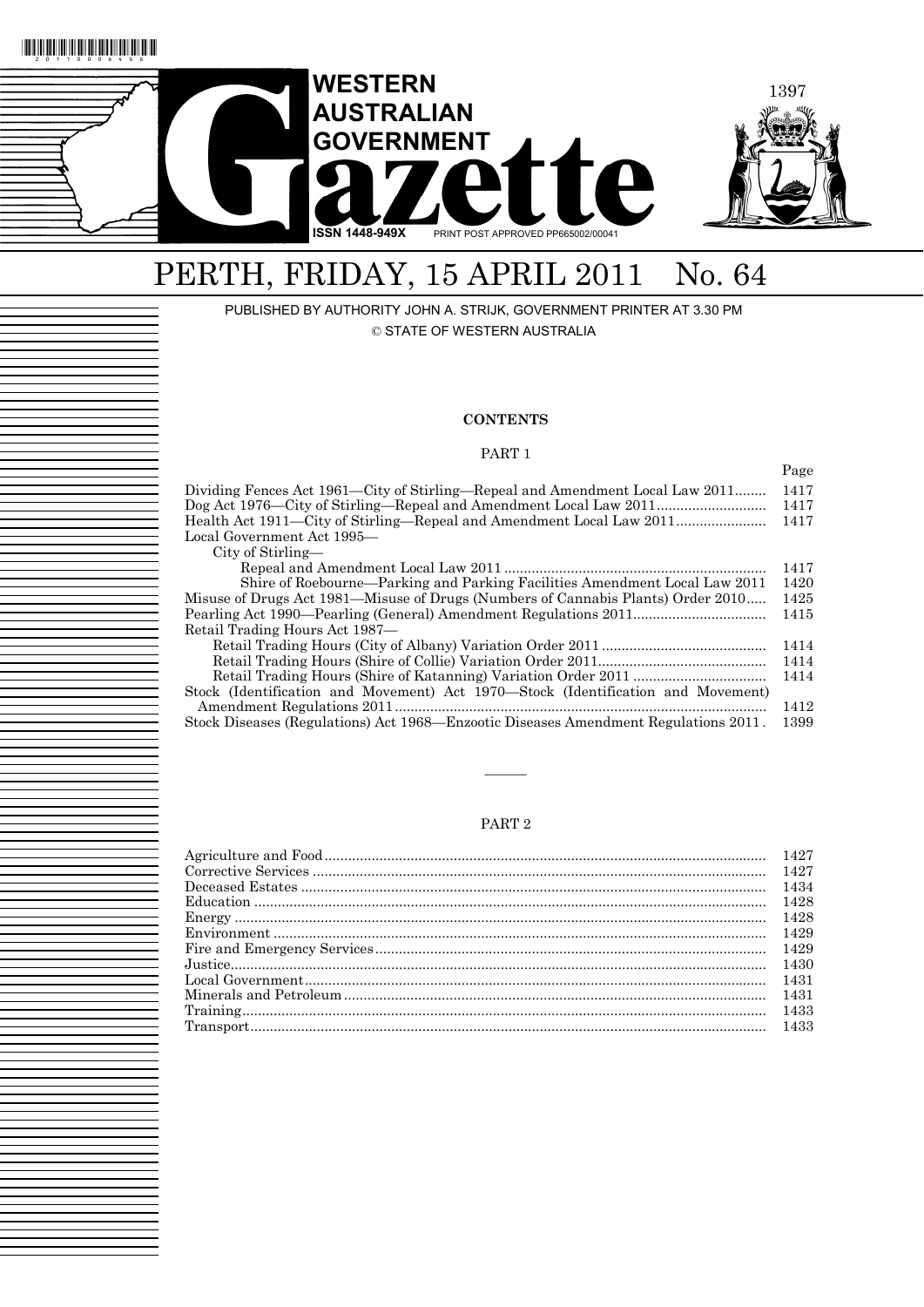### **IMPORTANT COPYRIGHT NOTICE**

© State of Western Australia

This work is copyright. Apart from any use as permitted under the *Copyright Act 1968*, no part may be reproduced by any process without written permission from the Attorney General for Western Australia. Inquiries in the first instance should be directed to the Government Printer, State Law Publisher, 10 William St, Perth 6000.

### **PUBLISHING DETAILS**

The Western Australian *Government Gazette* is published by State Law Publisher for the State of Western Australia on Tuesday and Friday of each week unless disrupted by Public Holidays or unforeseen circumstances.

Special *Government Gazettes* containing notices of an urgent or particular nature are published periodically.

The following guidelines should be followed to ensure publication in the *Government Gazette*.

- Material submitted to the Executive Council prior to gazettal will require a copy of the signed Executive Council Minute Paper and in some cases the Parliamentary Counsel's Certificate.
- Copy must be lodged with the Sales and Editorial Section, State Law Publisher no later than 12 noon on Wednesday (Friday edition) or 12 noon on Friday (Tuesday edition).

Delivery address: State Law Publisher Ground Floor, 10 William St. Perth, 6000 Telephone: 9426 0000 Fax: 9321 7536

- Inquiries regarding publication of notices can be directed to the Editor on (08) 9426 0010.
- Lengthy or complicated notices should be forwarded early to allow for preparation. Failure to observe this request could result in the notice being held over.

If it is necessary through isolation or urgency to fax copy, confirmation is not required by post. *If original copy is forwarded later and published, the cost will be borne by the advertiser.* 



### **GOVERNMENT GAZETTE**

## **PUBLISHING DETAILS FOR EASTER 2011**

**Gazettes will not be published on Friday, 22 April or Tuesday, 26 April 2011.** 

A Gazette will be published on Thursday, 21 April at 3.30 pm. Copy closes at noon on Tuesday, 19 April.

———

———

The next Gazette published will be on Friday, 29 April at 3.30 pm. Copy closes at noon on Wednesday, 27 April.

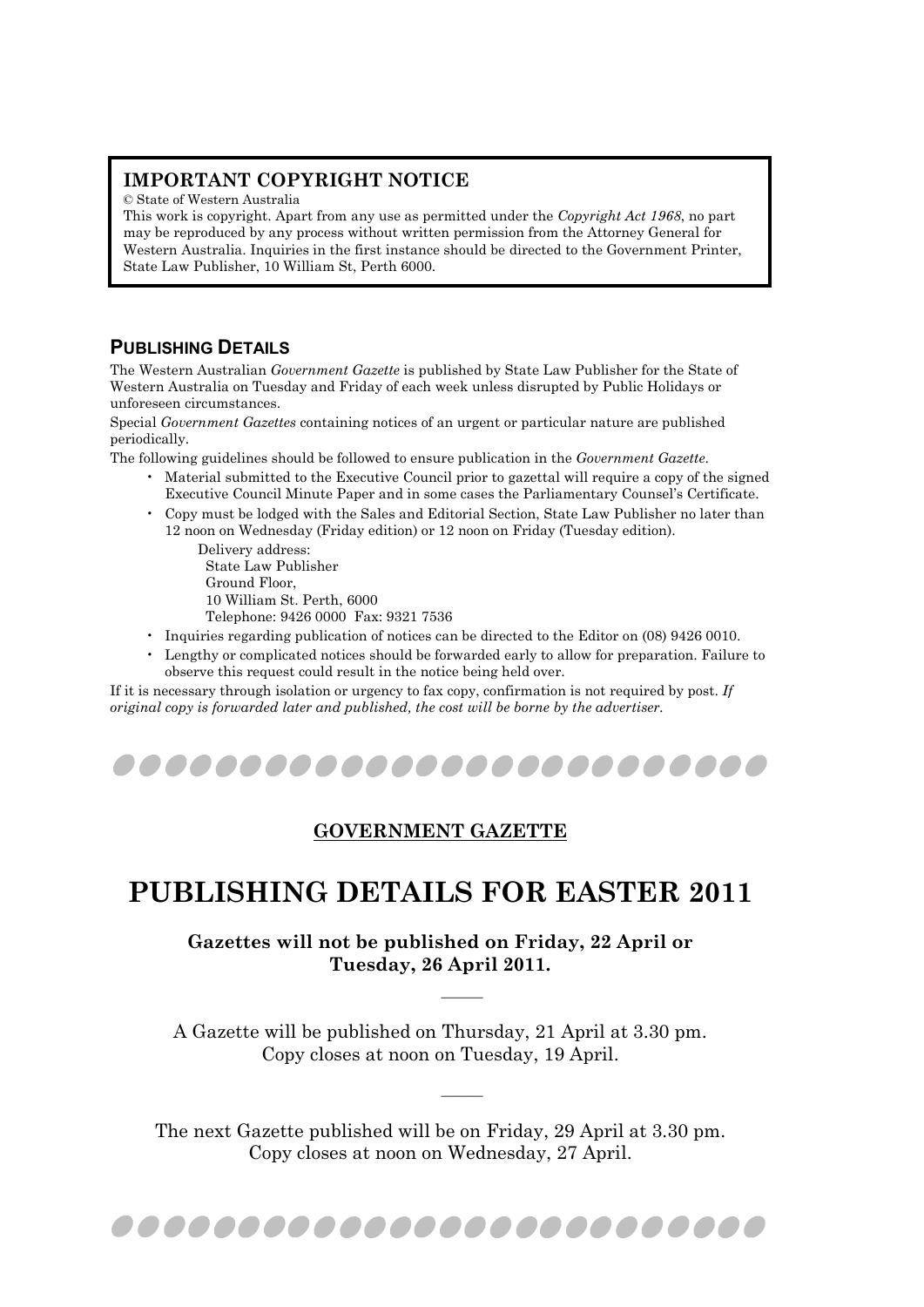# **— PART 1 —**

### **AGRICULTURE AND FOOD**

**AG301\*** 

Stock Diseases (Regulations) Act 1968

### **Enzootic Diseases Amendment Regulations 2011**

Made by the Governor in Executive Council.

### **1. Citation**

 These regulations are the *Enzootic Diseases Amendment Regulations 2011*.

### **2. Commencement**

These regulations come into operation as follows —

- (a) regulations 1 and  $2$  on the day on which these regulations are published in the *Gazette*;
- (b) the rest of the regulations on the day after that day.

### **3. Regulations amended**

 These regulations amend the *Enzootic Diseases Regulations 1970*.

### **4. Regulation 4 amended**

In regulation 4(1) insert in alphabetical order:

*NLIS database* means the electronic database maintained under regulation 4B;

*NLIS device* has the meaning given in regulation 77;

*update the NLIS database*, in relation to an NLIS device, means to update information on the database in relation to that device in accordance with regulation 4B(5);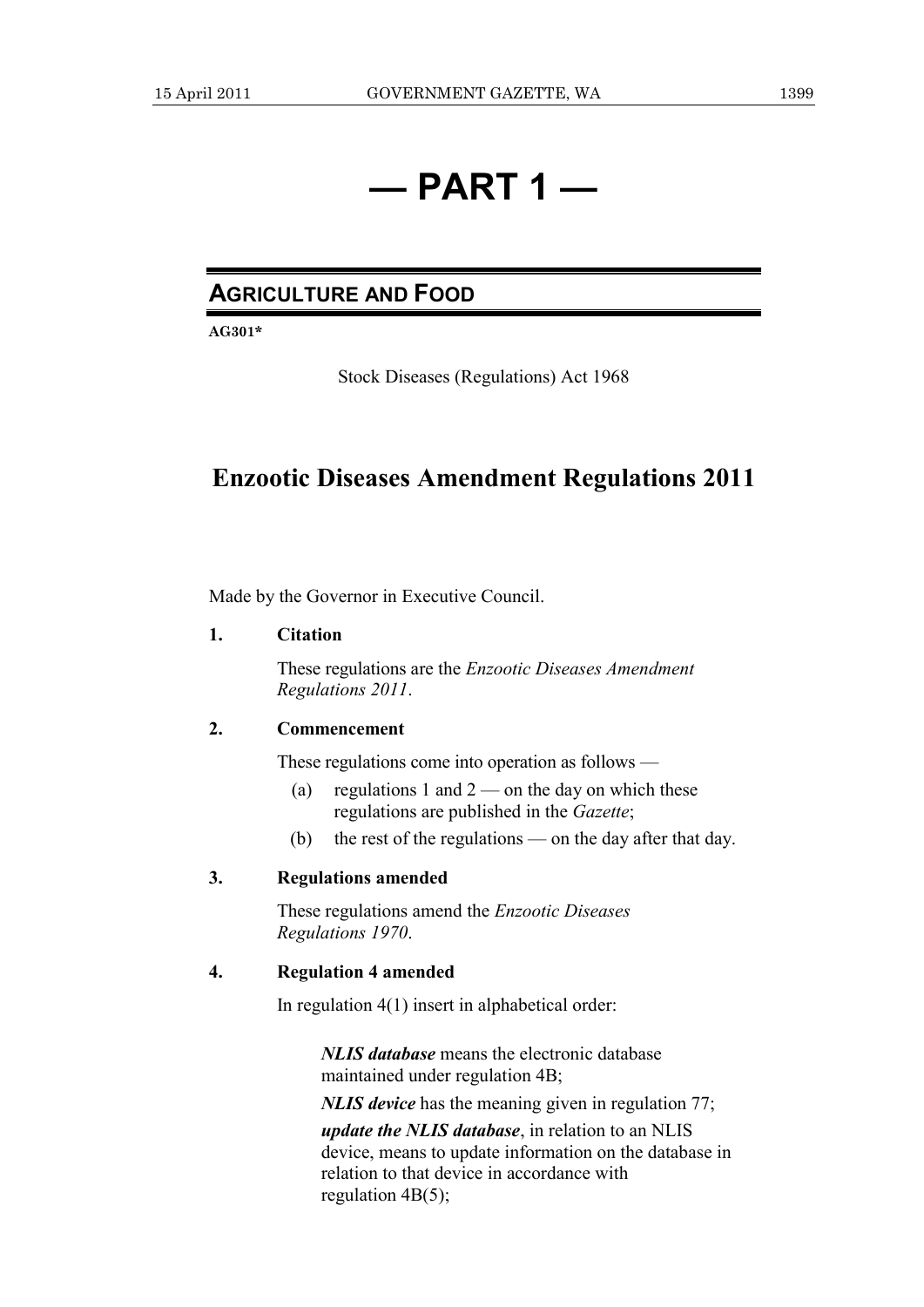### **5. Regulation 4B inserted**

After regulation 4A insert:

### **4B. Electronic database**

- (1) The Chief Inspector is to ensure that an electronic database is maintained in accordance with this regulation by an approved person.
- (2) The database is to contain the following
	- (a) information prescribed under subregulation (3) in respect of each NLIS device;
	- (b) information required by these regulations in respect of the movement of animals to which an NLIS device is applied;
	- (c) information required by these regulations in respect of the movement of animals to which an NLIS device is not applied.
- (3) The information on the database in respect of an NLIS device is to include the following —
	- (a) the identification numbers of the device;
	- (b) if the device is not applied to an animal the relevant PIC of the property in relation to which the device was issued;
	- (c) if the device is applied to an animal
		- (i) the relevant PIC of the property on which the animal is kept for the time being by its owner; and
		- (ii) any slaughter or death in other circumstances of the animal, or export of the animal;
	- (d) any other approved information.
- (4) The information recorded in the database is to be made accessible on a website to —
	- (a) persons who are required by these regulations to update the database; and
	- (b) persons who are required by these regulations to record information in the database; and
	- (c) inspectors for the purposes of administering the Act; and
	- (d) persons whose access to the database is approved by the Chief Inspector.
- (5) A person may update the database by
	- (a) accessing the website; or
	- (b) sending the updated information to an approved person electronically or in another approved manner.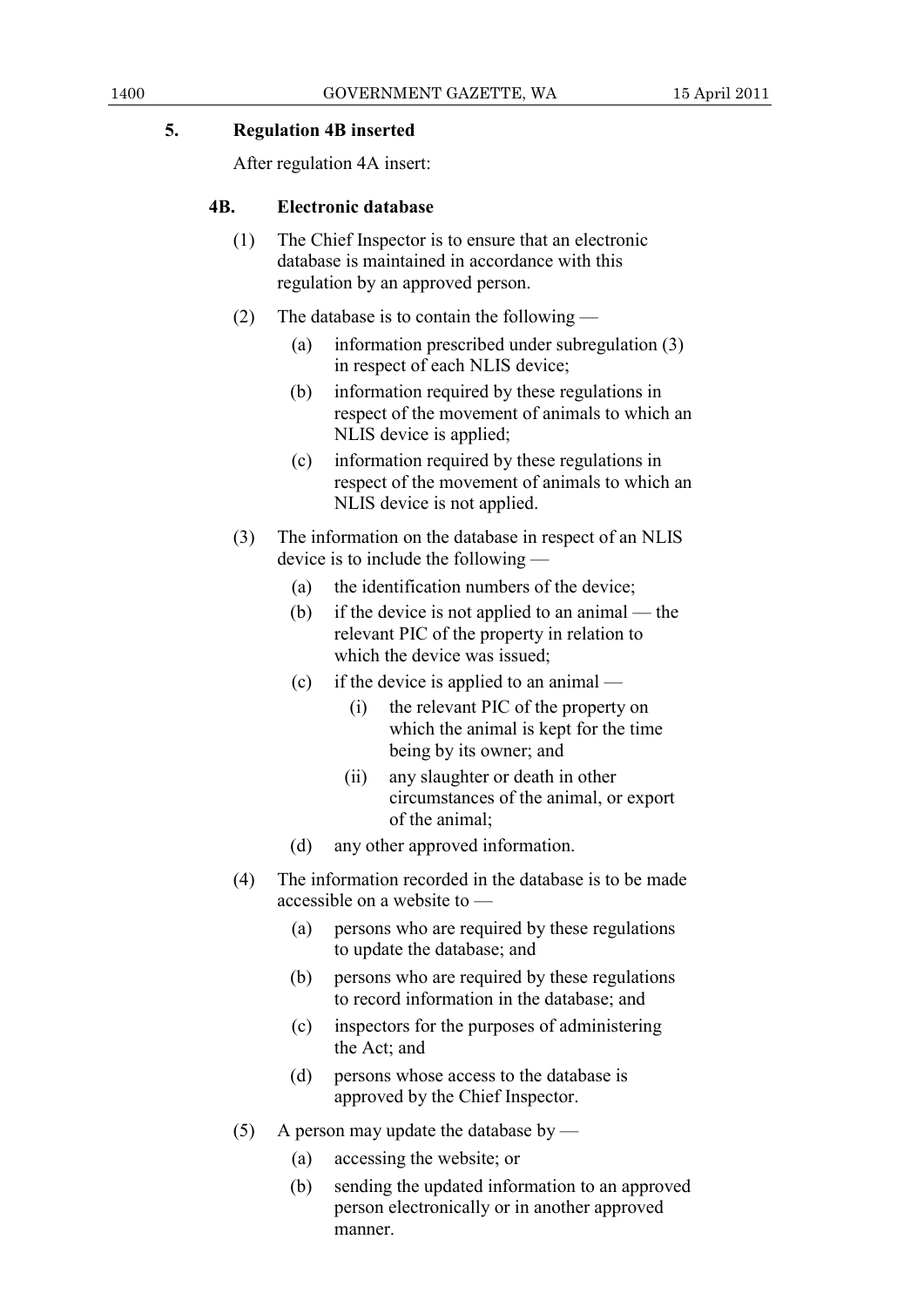- (6) A person must not enter false or misleading information into the database. Penalty: a fine of \$5 000.
- (7) A copy or print-out of an entry in the database is evidence of the facts stated in the copy or print-out and, in the absence of evidence to the contrary, is proof of those facts.
- (8) The Chief Inspector or an approved person may update the database to correct any errors.

### **6. Regulation 76 amended**

 In regulation 76 delete the definitions of: *NLIS database NLIS device update the NLIS database*

### **7. Regulation 77 amended**

In regulation 77(1) delete "Part" and insert:

Act

### **8. Part 8A Division 3 deleted**

Delete Part 8A Division 3.

### **9. Regulation 84B amended**

In regulation  $84B(2)(a)$  after "moved" insert:

directly

### **10. Regulation 84I replaced**

Delete regulation 84I and insert:

#### **84I. Responsibilities of holding yard operators**

- (1) If animals are moved to a holding yard from a particular property and are to be kept there for more than 48 hours, the holding yard operator must, within 48 hours after the animals are moved to the holding yard, record in the NLIS database the following —
	- (a) the number of animals moved;
	- (b) the date the animals arrived at the holding yard;
	- (c) the relevant PIC of the property from which the animals were moved to the holding yard;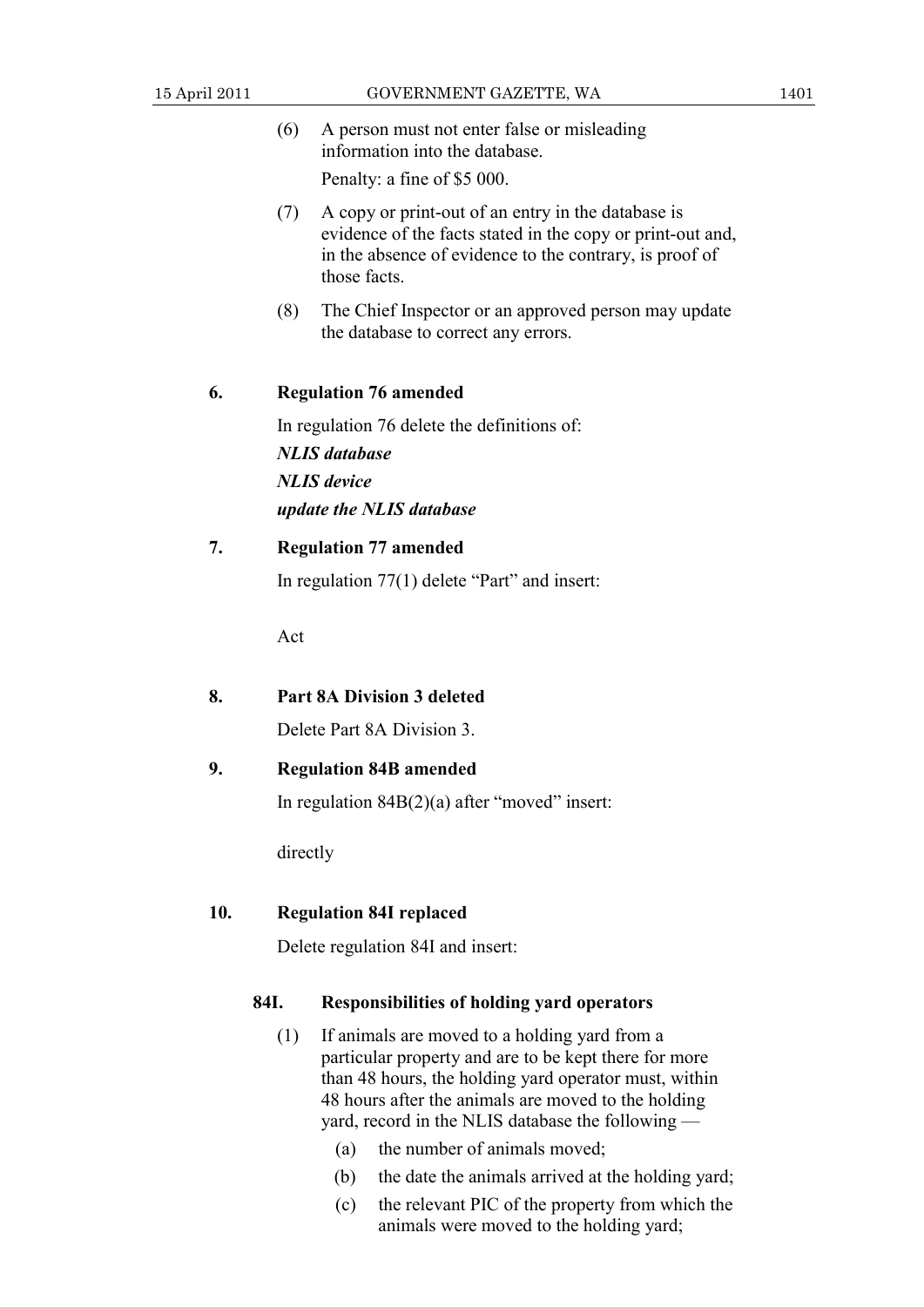- (d) the relevant PIC of the holding yard;
- (e) the serial number of the waybill or other document prescribed under the *Stock (Identification and Movement) Act 1970* section 46 relating to the movement of the animals to the holding yard.

- (2) If animals are moved to a holding yard from a particular property and are kept there for more than 48 hours, the holding yard operator must, within 48 hours after the animals are moved from the holding yard, record in the NLIS database the following —
	- (a) the number of animals moved;
	- (b) the date the animals were moved;
	- (c) the relevant PIC of the destination to which the animals are moved from the holding yard;
	- (d) the relevant PIC of the holding yard;
	- (e) the serial number of the waybill or other document prescribed under the *Stock (Identification and Movement) Act 1970* section 46 relating to the movement of the animals from the holding yard.

Penalty: a fine of \$5 000.

### **11. Regulation 84P amended**

- (1) Delete regulation 84P(1)(a) and (b) and insert:
	- (a) apply to the animal an NLIS post breeder device; and
	- (b) update the NLIS database in relation to the device by recording —
		- (i) the relevant PIC of the property from which the animal was moved to the abattoir; and
		- (ii) the serial number of the waybill or other document prescribed under the *Stock (Identification and Movement) Act 1970* section 46 relating to the movement of the animal to the abattoir; and
		- (iii) the date the animal was moved.
- (2) At the end of regulation 84P insert:
	- (4) If an inspector approves the slaughter at an abattoir of animals to which neither an NLIS device nor approved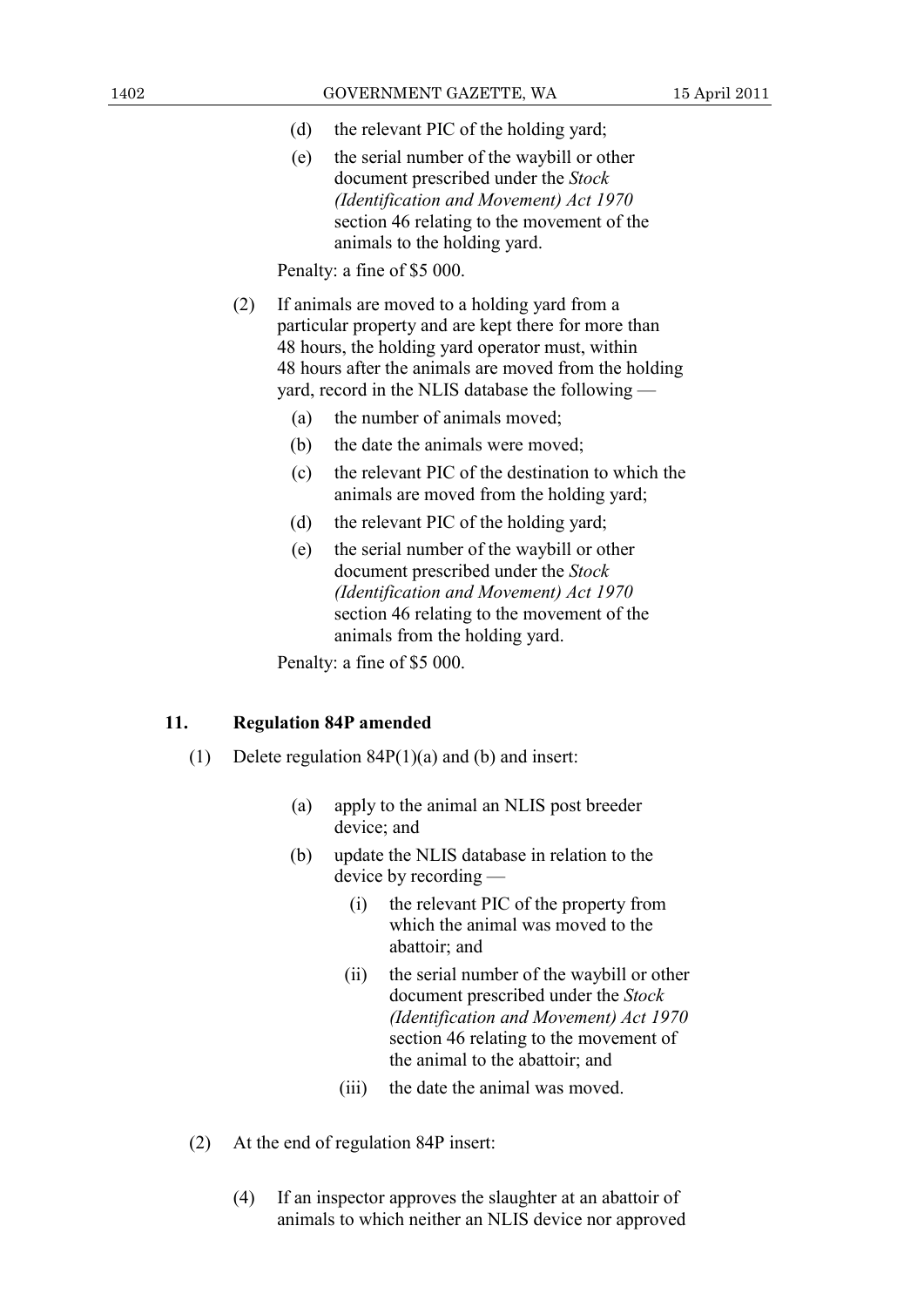identification is applied, the abattoir operator must record in the NLIS database —

- (a) the number of animals slaughtered; and
- (b) the relevant PIC of the property from which the animals were moved to the abattoir; and
- (c) the serial number of the waybill or other document prescribed under the *Stock (Identification and Movement) Act 1970* section 46 relating to the movement of the animals to the abattoir; and
- (d) the relevant PIC of the abattoir; and
- (e) the date the animals were slaughtered.

Penalty: a fine of \$5 000.

 (5) The abattoir operator must comply with the requirements of subregulation (4) within 7 days after the animals are slaughtered.

### **12. Regulation 84S amended**

Delete regulation 84S(1) and (2) and insert:

- (1) If animals to which approved identification is applied are moved to an abattoir and are slaughtered, the abattoir operator must record in the NLIS database —
	- (a) the number of animals moved; and
	- (b) the relevant PIC of the property from which the animals were moved to the abattoir; and
	- (c) the serial number of the waybill or other document prescribed under the *Stock (Identification and Movement) Act 1970* section 46 relating to the movement of the animals to the abattoir; and
	- (d) the relevant PIC of the abattoir; and
	- (e) the date the animals were slaughtered.

Penalty: a fine of \$5 000.

 (2) The abattoir operator must comply with the requirements of subregulation (1) within 7 days after the animals are slaughtered.

### **13. Regulation 84V amended**

Delete regulation  $84V(1)(a)$  and (b) and insert:

 (a) apply to the animal an NLIS post breeder device; and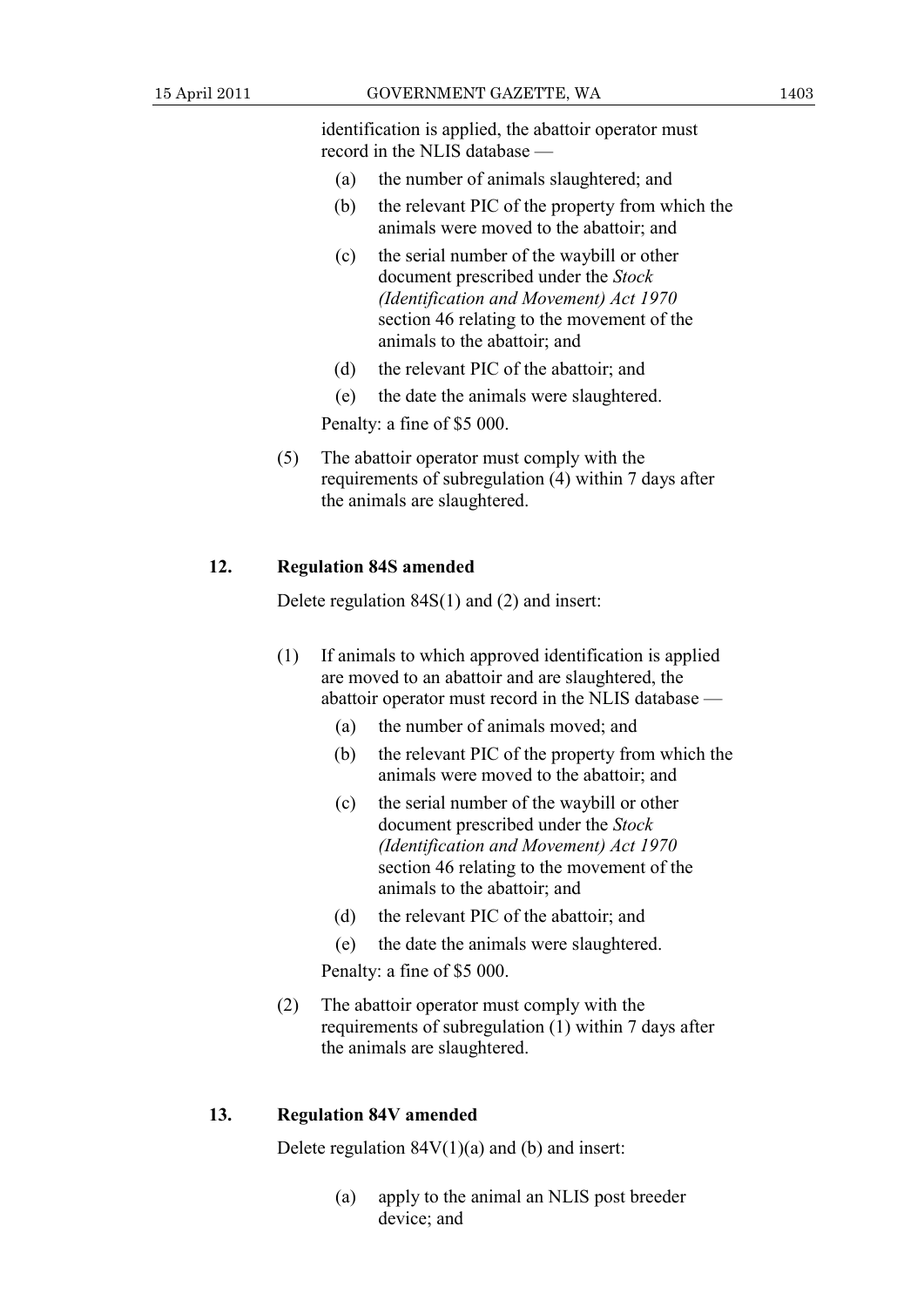- (b) update the NLIS database in relation to the device by recording —
	- (i) the relevant PIC of the property from which the animal was moved to the export depot; and
	- (ii) the serial number of the waybill or other document prescribed under the *Stock (Identification and Movement) Act 1970* section 46 relating to the movement of the animal to the export depot; and
	- (iii) the date the animal was moved.

### **14. Regulation 84Y amended**

In regulation  $84Y(3)$  delete "7 days" and insert:

48 hours

### **15. Regulation 84Z replaced**

Delete regulation 84Z and insert:

### **84Z. Responsibilities of export depot operators if approved identification is applied**

- (1) If animals to which approved identification is applied are moved to an export depot, the export depot operator must, within 48 hours after the animals are moved to the export depot, record in the NLIS database the following —
	- (a) the number of animals moved;
	- (b) the date the animals arrived at the export depot;
	- (c) the relevant PIC of the property from which the animals were moved to the export depot;
	- (d) the relevant PIC of the export depot;
	- (e) the serial number of the waybill or other document prescribed under the *Stock (Identification and Movement) Act 1970* section 46 relating to the movement of the animals to the export depot.

Penalty: a fine of \$5 000.

- (2) If animals to which approved identification is applied are moved from an export depot, the export depot operator must, within 48 hours after the animals are moved, record in the NLIS database the following —
	- (a) the number of animals moved;
	- (b) the date the animals were moved;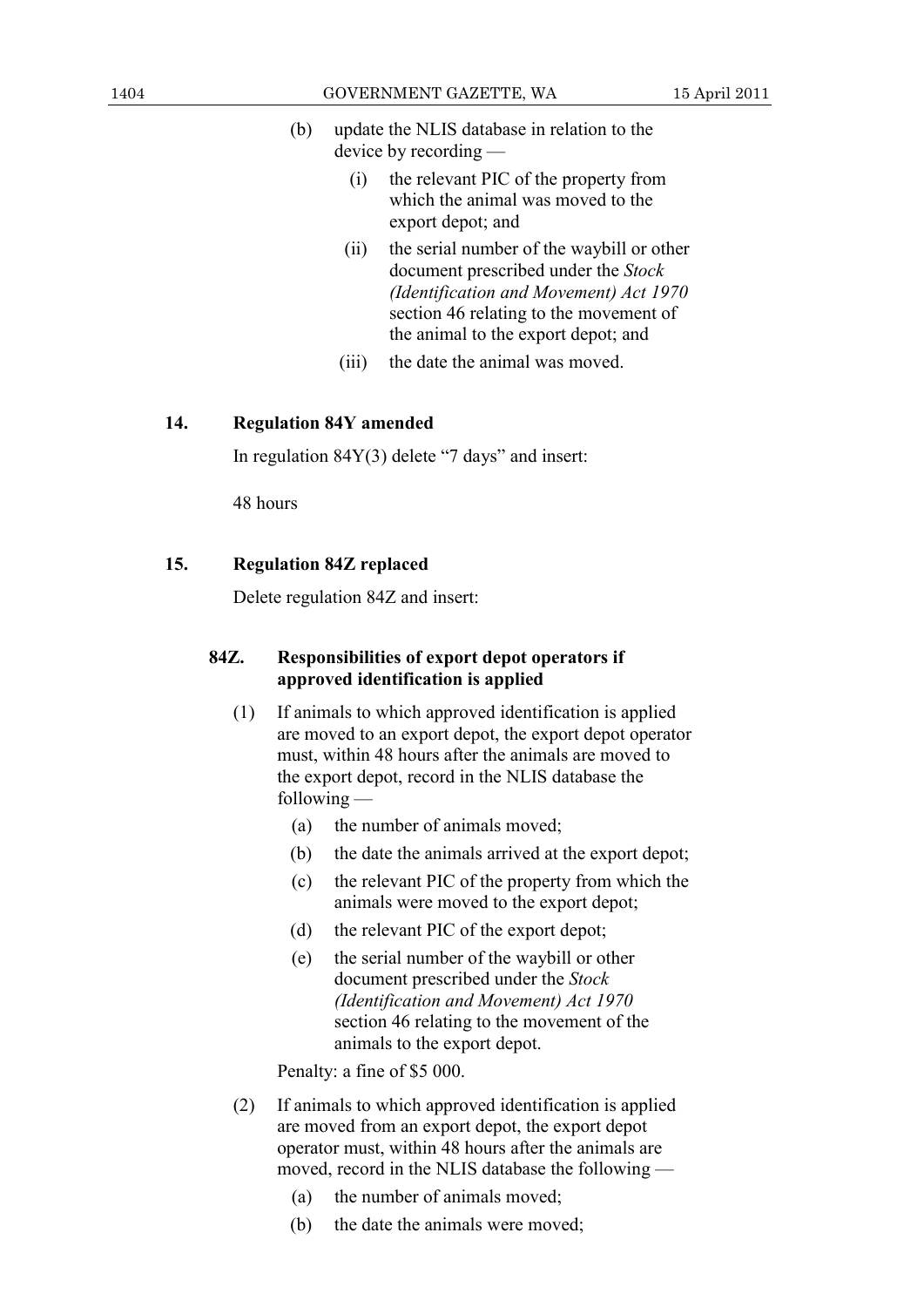- (c) the relevant PIC of the destination to which the animals are moved from the export depot;
- (d) the relevant PIC of the export depot;
- (e) the serial number of the waybill or other document prescribed under the *Stock (Identification and Movement) Act 1970* section 46 relating to the movement of the animals from the export depot.

#### **16. Regulation 85H amended**

- (1) Delete regulation 85H(2).
- (2) Delete regulation 85H(3)(a).

### **17. Regulation 85I amended**

Delete regulation  $85I(2)(a)$  and (b) and insert:

- (a) the relevant PIC of the holding yard; and
- (b) the relevant PIC of the property to which the animals are to be taken from the holding yard.

### **18. Regulation 85J replaced**

Delete regulation 85J and insert:

### **85J. Responsibilities of purchasers at saleyard**

 (1) A purchaser of an animal at a saleyard must, when requested by the saleyard operator, provide details of the relevant PIC in respect of the property on which the animal is to be kept or slaughtered, or from which the animal is to be exported, by the purchaser.

Penalty: a fine of \$5 000.

 (2) A purchaser of animals at a saleyard must not take possession of the animals unless they are moved in accordance with this Part.

Penalty: a fine of \$5 000.

### **19. Regulation 85KA inserted**

At the end of Part 9 Division 5 insert:

### **85KA. Responsibilities of purchasers at property**

 (1) A purchaser of an animal at a property must, when requested by the operator of the property, provide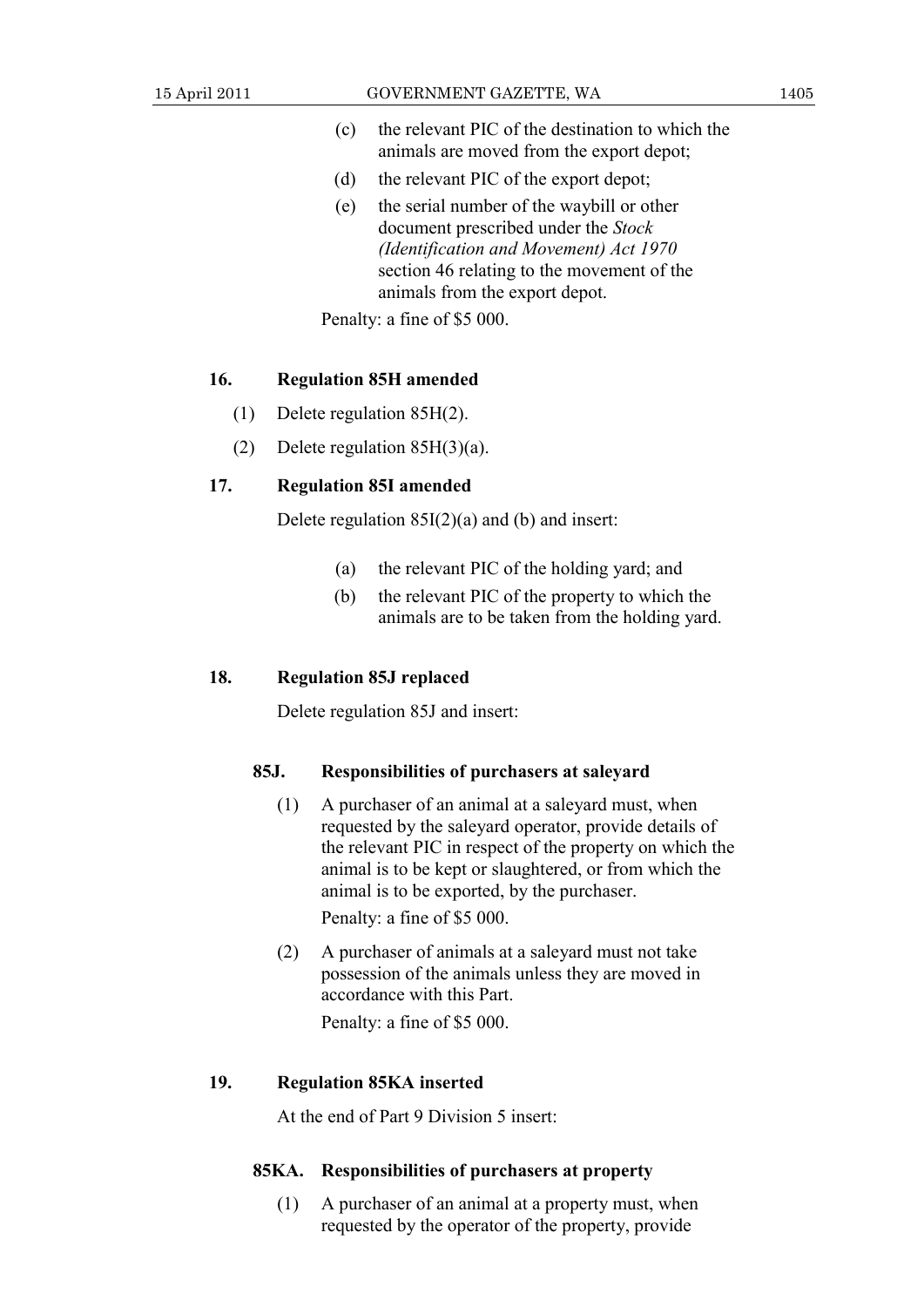details of the relevant PIC of the property on which the animal is to be kept or slaughtered, or from which the animal is to be exported, by the purchaser.

Penalty: a fine of \$5 000.

 (2) A purchaser of animals at a property must not take possession of the animals unless they are moved in accordance with this Part.

Penalty: a fine of \$5 000.

### **20. Regulation 85KB inserted**

At the beginning of Part 9 Division 6 Subdivision 1 insert:

### **85KB. Responsibilities before animals are sold at property**

 A person must not sell an animal, or permit the animal to be sold, at a property unless the person has obtained from the proposed purchaser the relevant PIC of the property on which the animal is to be kept or slaughtered, or from which the animal is to be exported, by the purchaser.

Penalty: a fine of \$5 000.

### **21. Regulation 85K amended**

 In regulation 85K delete "to which an NLIS tag has been applied".

### **22. Regulation 85LA inserted**

At the end of Part 9 Division 6 Subdivision 1 insert:

### **85LA. Responsibilities of property operators after animals moved to certain properties**

- (1) If animals are moved to a property the operator of the property must, within 48 hours after the movement, record in the NLIS database the movement of the animals to the property including the following —
	- (a) the number and species of animals moved;
	- (b) the relevant PIC of the property from which the animals were moved;
	- (c) the relevant PIC of the property to which the animals were moved;
	- (d) the date the animals were moved to the property;
	- (e) the serial number of the waybill or other document prescribed under the *Stock*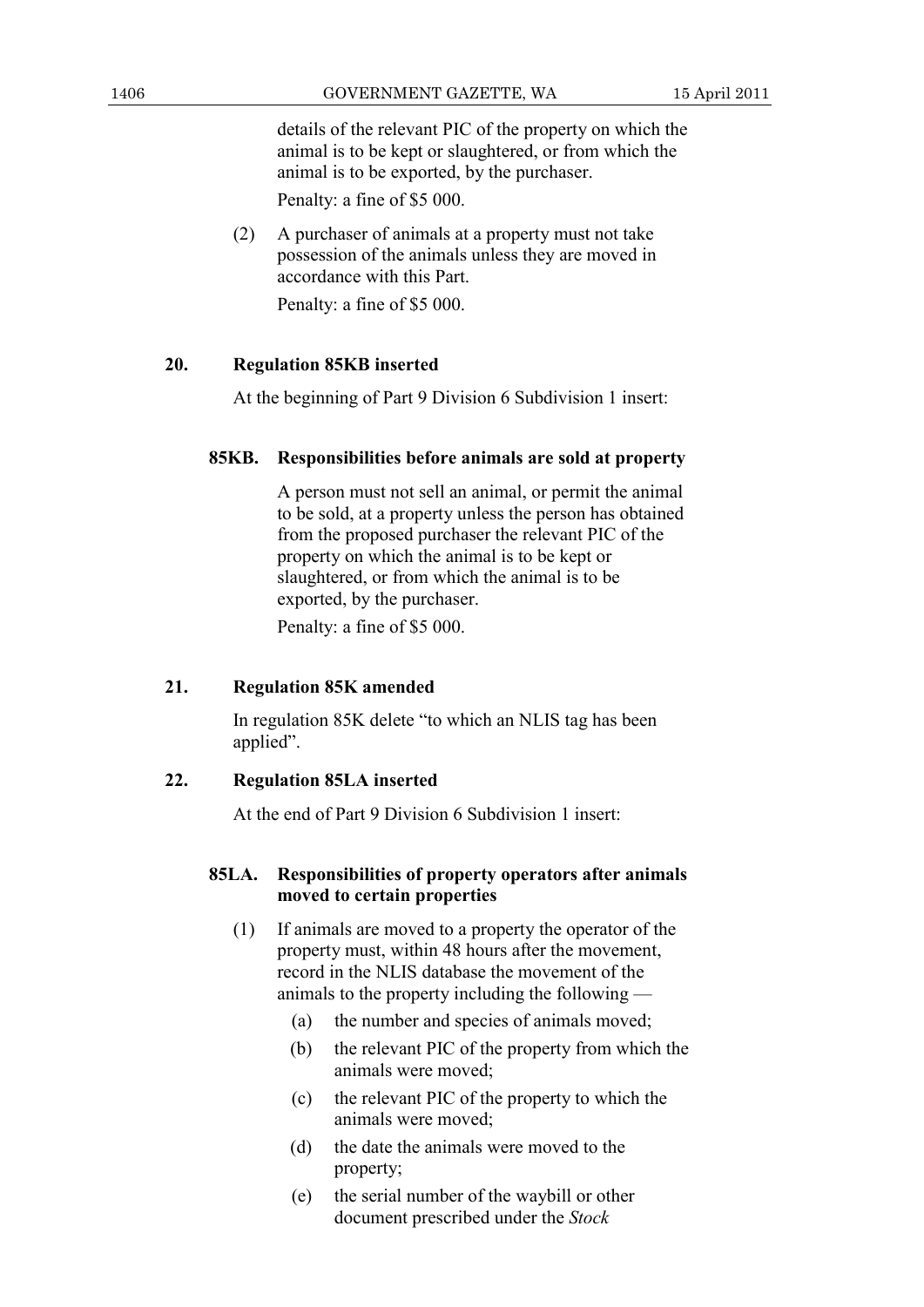*(Identification and Movement) Act 1970* section 46 relating the movement of the animals;

 (f) the brand recorded on the movement document relating to the movement of the animals, or if no brand is recorded on the movement document, details of every NLIS tag on the animals.

Penalty: a fine of \$5 000.

 (2) Subregulation (1) does not apply in respect of the movement of animals to or from a property that is a saleyard, an abattoir or an export depot.

### **23. Regulation 85L replaced**

Delete regulation 85L and insert:

### **85L. Responsibilities of holding yard operators**

- (1) If animals are moved to a holding yard and are to be kept there for more than 48 hours, the holding yard operator must, within 48 hours after the animals are moved to the holding yard, record in the NLIS database the following —
	- (a) the number of animals moved;
	- (b) the date the animals arrived at the holding yard;
	- (c) the relevant PIC of the property from which the animals were moved to the holding yard;
	- (d) the serial number of the waybill or other document prescribed under the *Stock (Identification and Movement) Act 1970* section 46 relating to the movement of the animals to the holding yard;
	- (e) the relevant PIC of the holding yard;
	- (f) the brand recorded on the movement document relating to the movement of the animals to the holding yard, or if no brand is recorded on the movement document, details of every NLIS tag on the animals.

Penalty: a fine of \$5 000.

- (2) If animals are moved to a holding yard and are kept there for more than 48 hours, the holding yard operator must, within 48 hours after the animals are moved from the holding yard, record in the NLIS database the following —
	- (a) the number of animals moved;
	- (b) the date the animals were moved;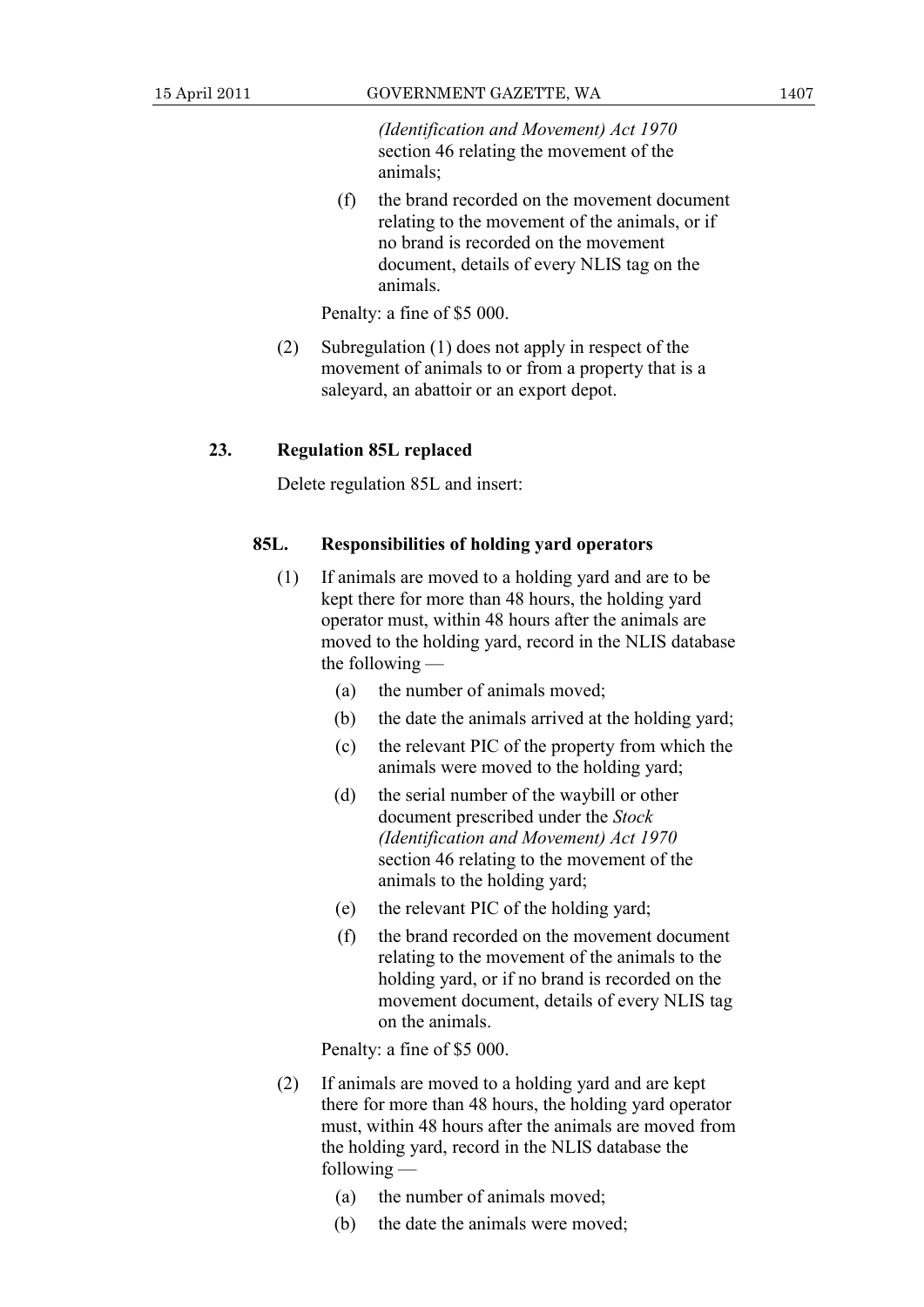- (c) the relevant PIC of the destination to which the animals are moved from the holding yard;
- (d) the serial number of the waybill or other document prescribed under the *Stock (Identification and Movement) Act 1970* section 46 relating to the movement of the animals from the holding yard;
- (e) the relevant PIC of the holding yard;
- (f) the brand recorded on the movement document relating to the movement of the animals to the holding yard, or if no brand is recorded on the movement document, details of every NLIS tag on the animals.

### **24. Regulation 85P amended**

After regulation 85P(2) insert:

 (3) If an animal is moved to a saleyard, a person must not sell the animal, or permit the animal to be sold, at the saleyard unless the person has obtained from the proposed purchaser the relevant PIC of the property on which the animal is to be kept or slaughtered, or from which the animal is to be exported, by the purchaser. Penalty: a fine of \$5 000.

### **25. Regulation 85Q replaced**

Delete regulation 85Q and insert:

#### **85Q. Other responsibilities of saleyard operators**

 The operator of a saleyard must record in the NLIS database the movement of animals to the saleyard and any subsequent sale or other movement of the animals from the saleyard including the following —

- (a) the number and species of animals moved to the saleyard;
- (b) the PIC and the serial number recorded on any NLIS tag applied at the saleyard;
- (c) the relevant PIC of the property from which the animals were moved to the saleyard;
- (d) the relevant PIC of the saleyard;
- (e) the relevant PIC of the property to which the animals were moved from the saleyard;
- (f) the date the animals were moved from the saleyard;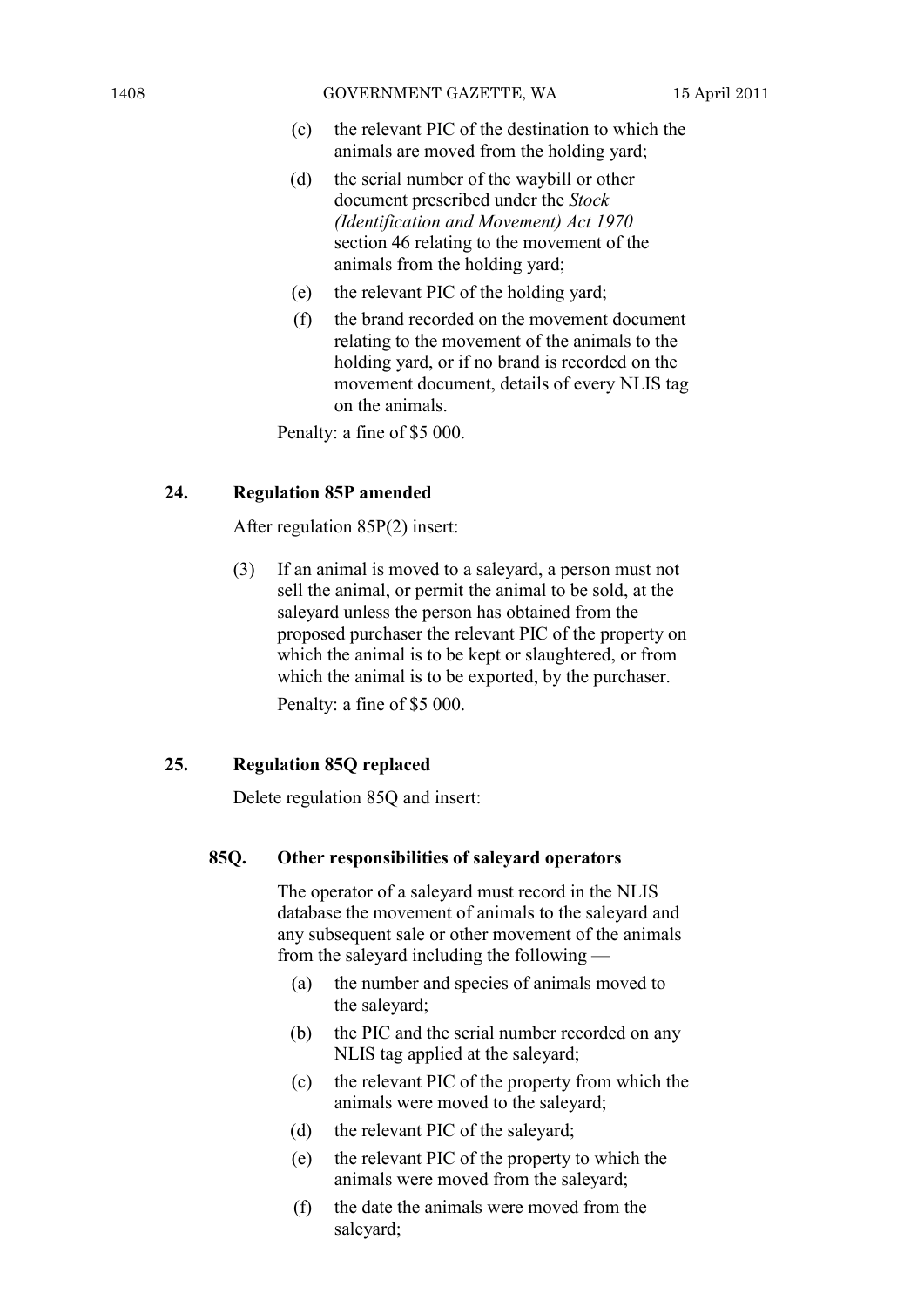- (g) the serial number of the waybill or other document prescribed under the *Stock (Identification and Movement) Act 1970* section 46 relating the movement of the animals to the saleyard;
- (h) the brand recorded on the movement document relating to the movement of the animals to the saleyard, or if no brand is recorded on the movement document, details of every NLIS tag on the animals.

 (2) The operator of the saleyard must comply with the requirements of subregulation (1) within 48 hours after the animal has been moved from the saleyard.

#### **26. Regulation 85S amended**

- (1) In regulation 85S(2):
	- (a) delete "regulation 85H(3)(a)" and insert:

regulation 85H(3)(b)

 (b) delete the passage that begins with "subregulation (3)" and ends with "hours." and insert:

 subregulation (3), apply to the animal an NLIS post breeder tag.

(2) In regulation  $85S(4)$  delete "regulation  $85H(3)(a)$ " and insert:

regulation 85H(3)(b)

(3) In regulation 85S(5) delete "regulation 85H(3)(a)" and insert:

regulation 85H(3)(b)

### **27. Regulation 85V amended**

Delete regulation  $85V(2)$  and (3) and insert:

- (2) If animals are moved to an abattoir, the abattoir operator must, within 48 hours after the movement, record in the NLIS database the following —
	- (a) the number and species of animals moved to the abattoir;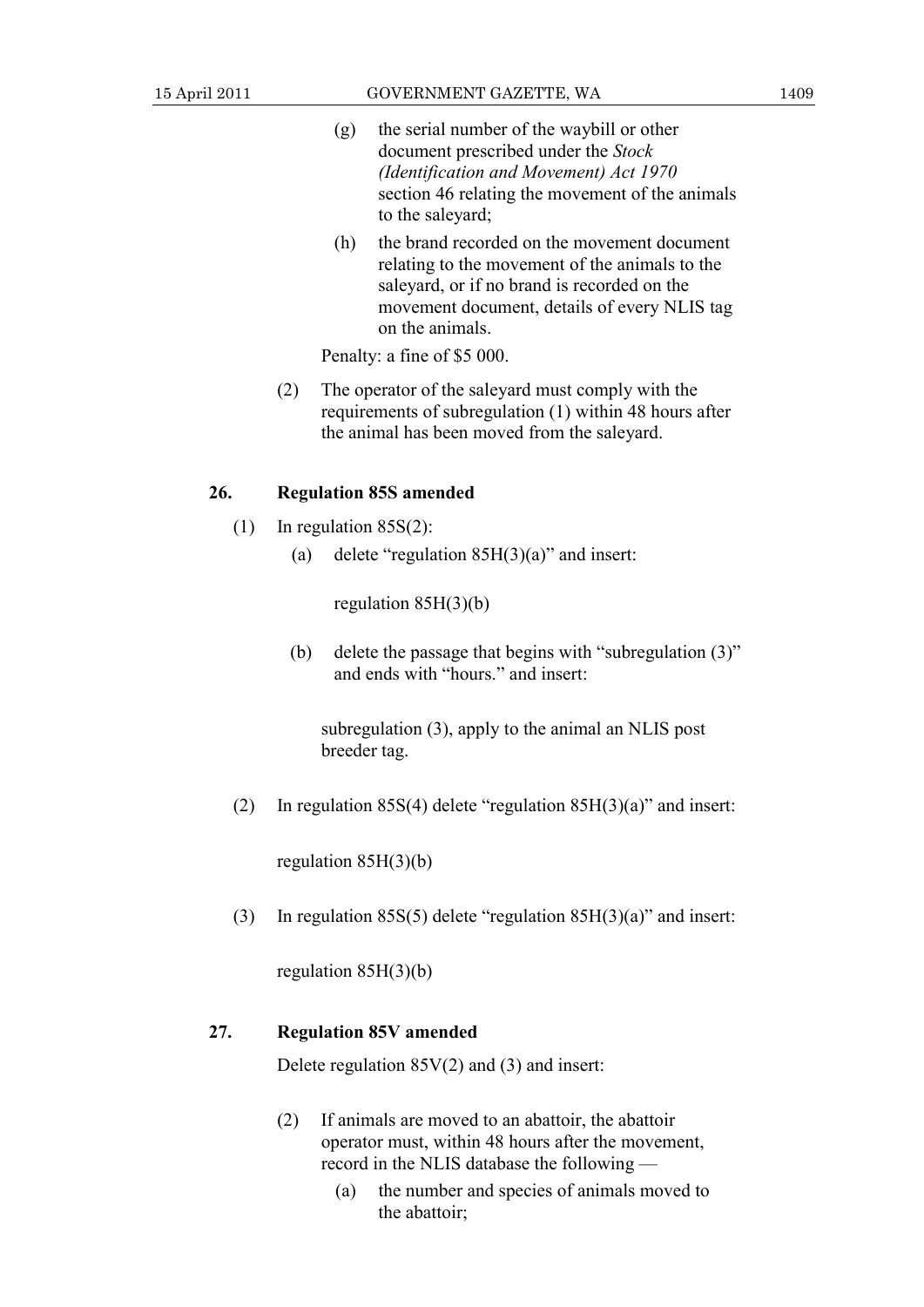- (b) the date the animals arrived at the abattoir;
- (c) the PIC and the serial number recorded on any NLIS tag applied at the abattoir;
- (d) the relevant PIC of each previous property;
- (e) the relevant PIC of the abattoir;
- (f) the serial number of the waybill or other document prescribed under the *Stock (Identification and Movement) Act 1970* section 46 relating the movement of the animals;
- (g) the brand recorded on the movement document relating to the movement of the animals to the abattoir, or if no brand is recorded on the movement document, details of every NLIS tag on the animals.

- (3) If animals are slaughtered at an abattoir, the abattoir operator must, within 7 days after the slaughter, record in the NLIS database the following —
	- (a) the number and species of animals slaughtered;
	- (b) the date the animals were slaughtered;
	- (c) the PIC and the serial number recorded on any NLIS tag applied at the abattoir;
	- (d) the relevant PIC of each previous property;
	- (e) the relevant PIC of the abattoir.

Penalty: a fine of \$5 000.

- (4A) If animals moved to an abattoir are not slaughtered but are moved to another property, the abattoir operator must, within 48 hours after the movement, record in the NLIS database the following —
	- (a) the number and species of animals moved from the abattoir;
	- (b) the date the animals were moved from the abattoir;
	- (c) the PIC and the serial number recorded on any NLIS tag applied at the abattoir;
	- (d) the relevant PIC of the property to which the animals were moved;
	- (e) the relevant PIC of the abattoir;
	- (f) the serial number of the waybill or other document prescribed under the *Stock (Identification and Movement) Act 1970* section 46 relating the movement of the animals;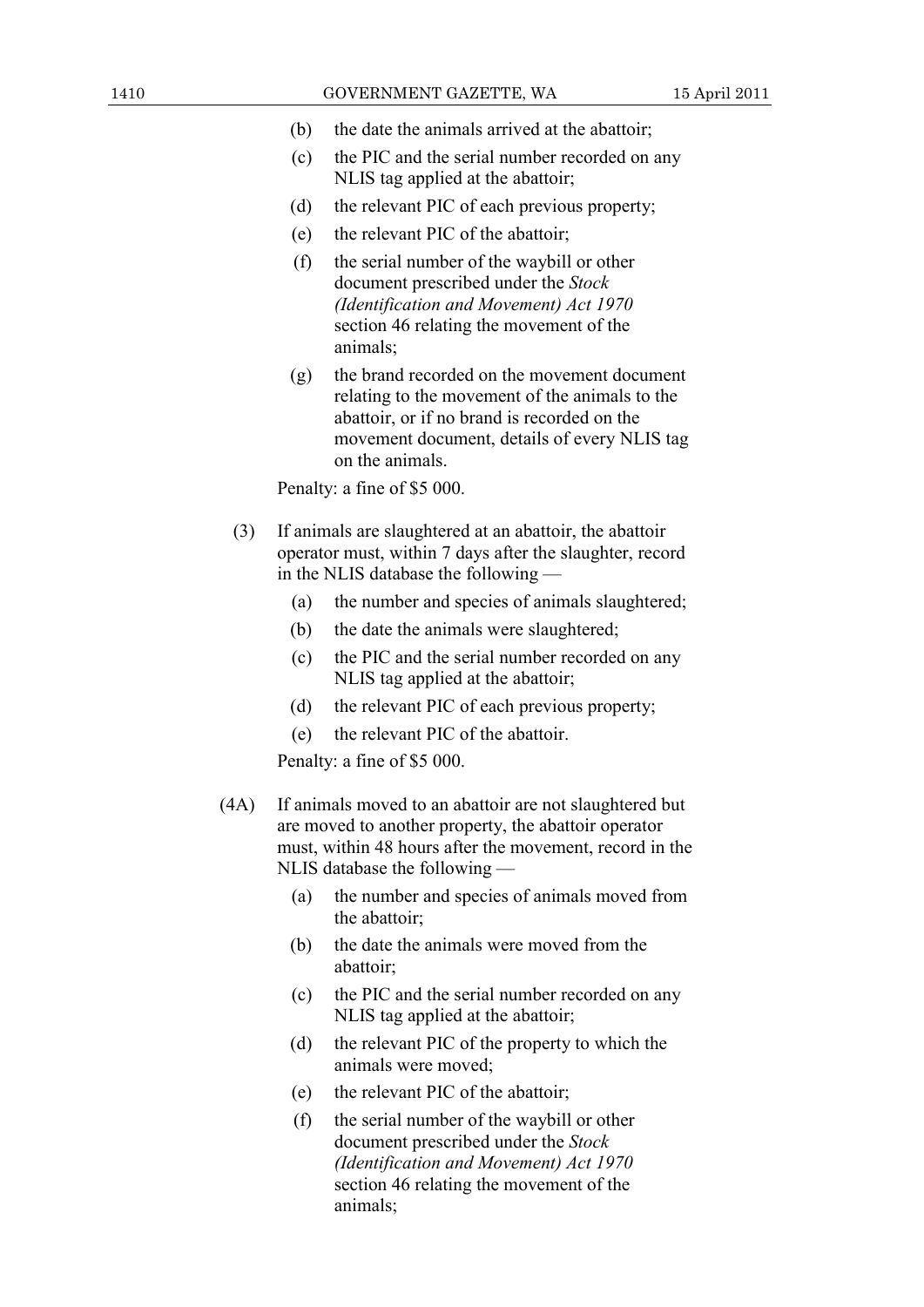(g) the brand recorded on the movement document relating to the movement of the animals from the abattoir, or if no brand is recorded on the movement document, details of every NLIS tag on the animals.

Penalty: a fine of \$5 000.

Note: The heading to amended regulation 85V is to read:

**Responsibilities of abattoir operators if animals moved to abattoir** 

### **28. Regulation 85Z amended**

Delete regulation 85Z(2) and (3) and insert:

- (2) If animals are moved to an export depot, the export depot operator must, within 48 hours after the animals are moved to the export depot, record in the NLIS database the following —
	- (a) the number and species of animals moved to the export depot;
	- (b) the date the animals arrived at the export depot;
	- (c) the PIC and serial number recorded on any NLIS tag applied at the export depot;
	- (d) the relevant PIC of each previous property;
	- (e) the relevant PIC of the export depot;
	- (f) the serial number of the waybill or other document prescribed under the *Stock (Identification and Movement) Act 1970* section 46 relating the movement of the animals to the export depot;
	- (g) the brand recorded on the movement document relating to the movement of the animals to the export depot, or if no brand is recorded on the movement document, details of every NLIS tag on the animals.

Penalty: a fine of \$5 000.

- (3) If animals are exported from an export depot, the export depot operator must, within 48 hours after the animals are exported, record in the NLIS database the following —
	- (a) the number of animals moved;
	- (b) the date the animals were moved;
	- (c) the relevant PIC of the destination to which the animals are moved from the export depot;
	- (d) the relevant PIC of the export depot;
	- (e) the serial number of the waybill or other document prescribed under the *Stock*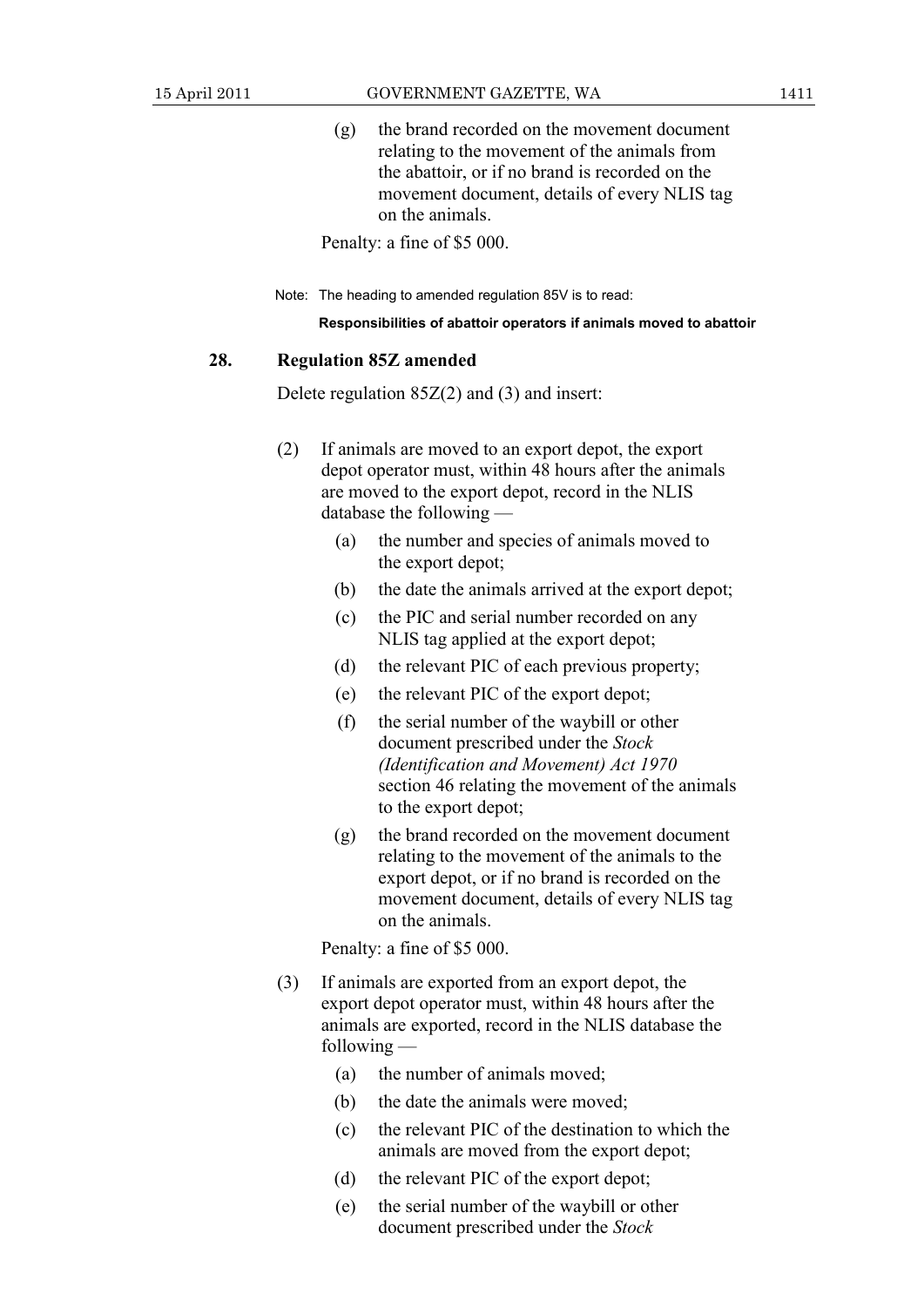*(Identification and Movement) Act 1970* section 46 relating to the movement of the animals from the export depot.

Penalty: a fine of \$5 000.

By Command of the Governor,

PETER CONRAN, Clerk of the Executive Council.

**AG302\*** 

Stock (Identification and Movement) Act 1970

———————————

## **Stock (Identification and Movement) Amendment Regulations 2011**

Made by the Governor in Executive Council.

### **1. Citation**

 These regulations are the *Stock (Identification and Movement) Amendment Regulations 2011*.

### **2. Commencement**

These regulations come into operation as follows —

- (a) regulations 1 and  $2$  on the day on which these regulations are published in the *Gazette*;
- (b) the rest of the regulations on the day after that day.

### **3. Regulations amended**

 These regulations amend the *Stock (Identification and Movement) Regulations 1972*.

### **4. Regulation 2 inserted**

After regulation 1 insert:

### **2. Terms used**

In these regulations —

*property* means a parcel, or a group of parcels, of land that is operated as a farming unit;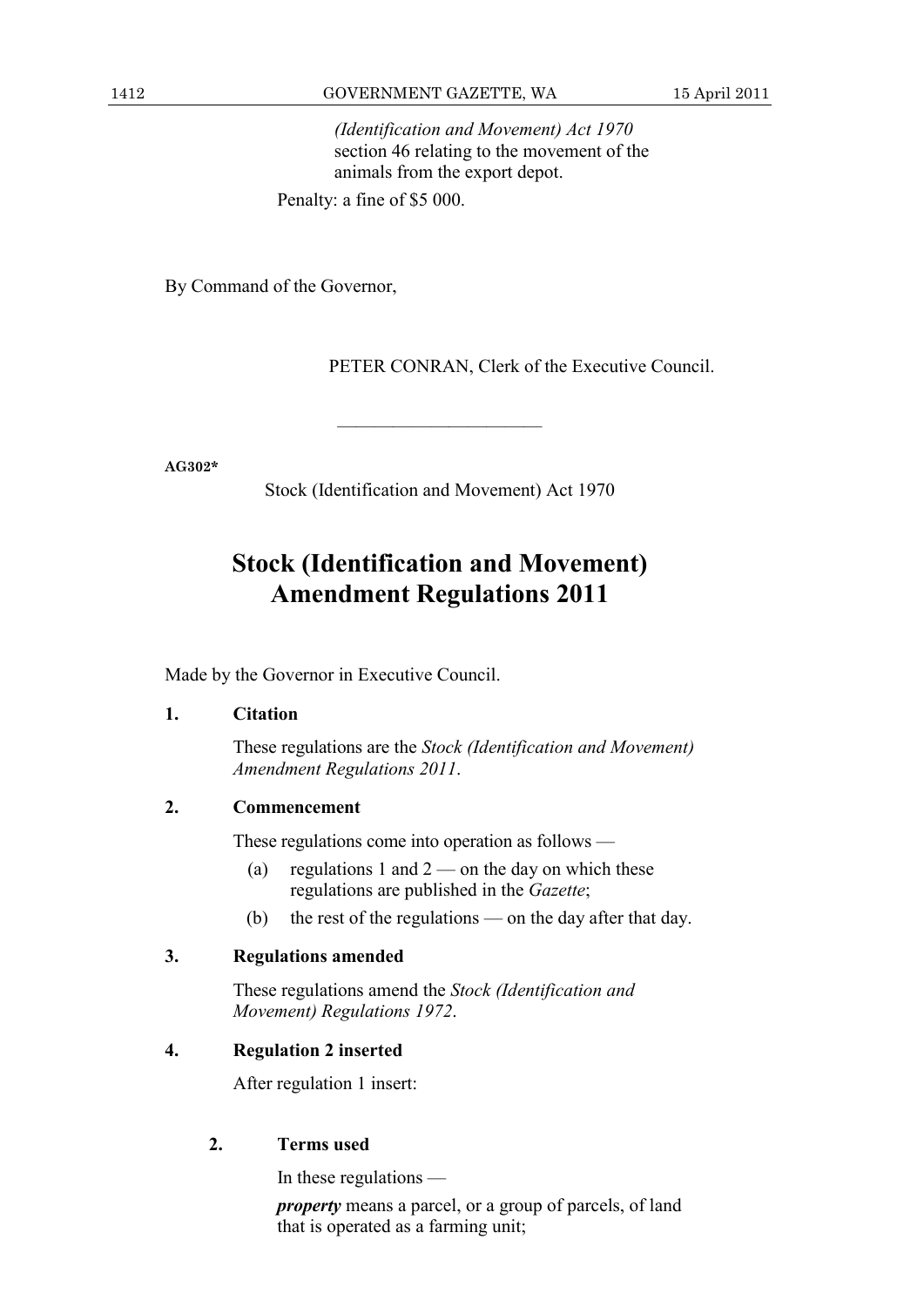*property identification code* means a code issued by the Registrar to the owner of a brand and specified in the register to identify a property on which the brand may be used.

### **5. Regulation 20 amended**

In regulation 20(1a):

(a) in paragraph (a) after "name" insert:

or trading name

- (b) delete paragraph (g) and insert:
	- (g) the property identification code of
		- (i) the property from which the stock is being removed; or
		- (ii) if the stock is being removed from a saleyard, the property from which the stock was moved to the saleyard;
		- and
- (c) after paragraph (m) insert:
	- (na) the property identification code (if any) for the property that is the destination of the stock; and

### **6. Schedule 1 amended**

Delete Schedule 1 Part A and insert:

### **Part A**

#### **General brands and earmarks register**

| Reg.<br>no. /<br>Pig<br>tattoo | <b>Brand</b> | Earmark | Date of<br>registration | Expiry of<br>registration | <b>Brand</b><br>owner's<br>name<br>and/or<br>trading<br>name | Postal<br>address of<br>brand<br>owner | Name of<br>run or<br>farm $/$<br>Property<br>address | Property<br>identification<br>code for<br>brand |
|--------------------------------|--------------|---------|-------------------------|---------------------------|--------------------------------------------------------------|----------------------------------------|------------------------------------------------------|-------------------------------------------------|
|                                |              |         |                         |                           |                                                              |                                        |                                                      |                                                 |

By Command of the Governor,

PETER CONRAN, Clerk of the Executive Council.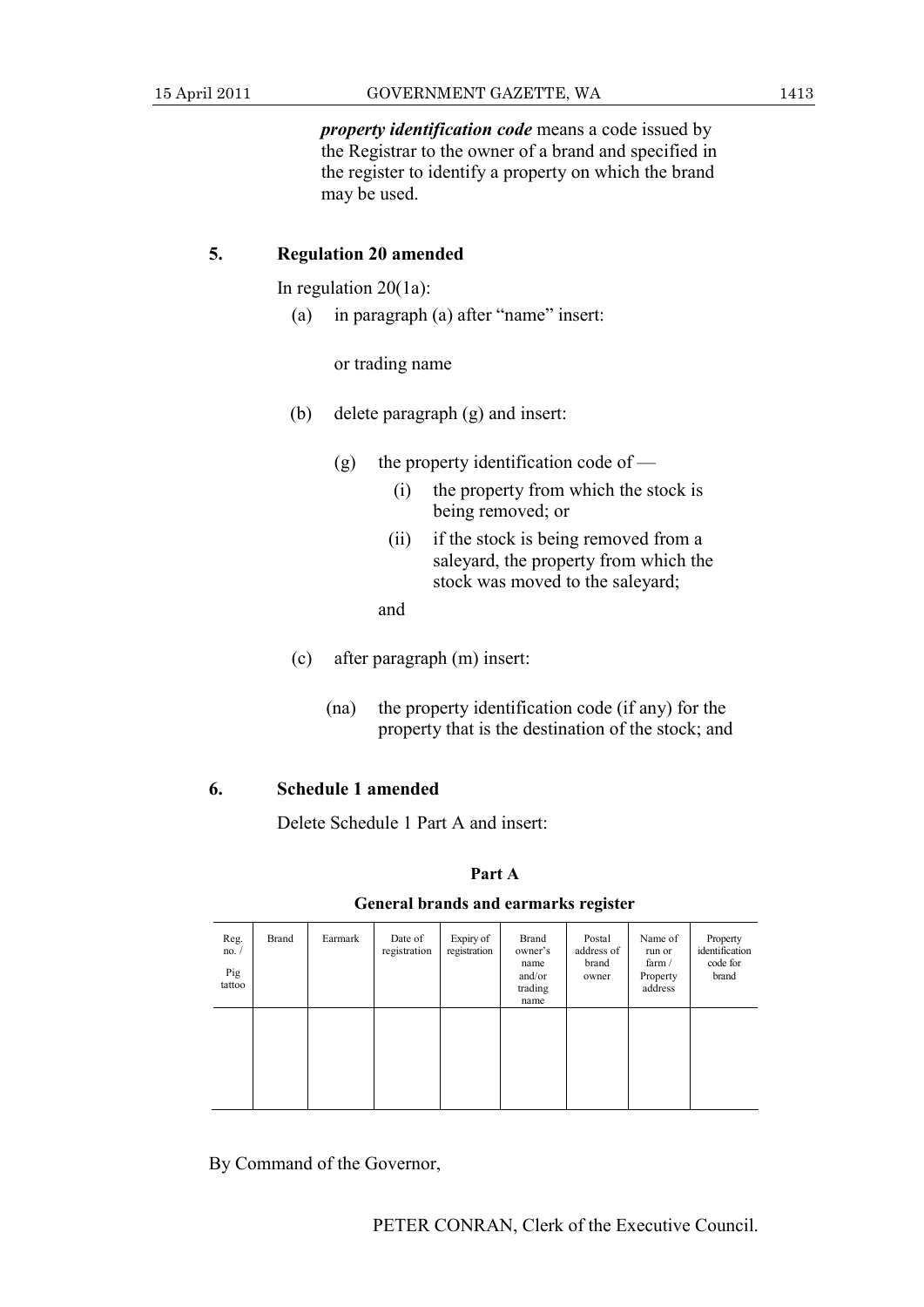### **CONSUMER PROTECTION**

#### **CP301\***

#### **RETAIL TRADING HOURS ACT 1987**

#### RETAIL TRADING HOURS (SHIRE OF KATANNING) VARIATION

ORDER 2011

Made by the Minister for Commerce under section 12E of the Act.

#### **1. Citation**

This order is the *Retail Trading Hours (Shire of Katanning) Variation Order 2011*.

#### **2. Commencement**

This order comes into operation as follows—

- (a) clauses 1 and 2 on the day on which this order is published in the *Gazette*;
- (b) the rest of the order on the day after that day.

#### **3. Variation of retail trading hours: April 2011**

General retail shops within the Shire of Katanning are authorised to be open at times when the shops would otherwise be required to be closed—

- (a) on a day specified in the Table; and
- (b) during the hours specified for that day in the Table.

#### **Table**

———————————

| Day           | Hours                      |
|---------------|----------------------------|
| 26 April 2011 | From $10.00am$ to $4.00pm$ |
|               |                            |

S. O'BRIEN, Minister for Commerce.

#### **CP302\***

#### **RETAIL TRADING HOURS ACT 1987**

RETAIL TRADING HOURS (SHIRE OF COLLIE) VARIATION ORDER 2011

Made by the Minister for Commerce under section 12E of the Act.

#### **1. Citation**

This order is the *Retail Trading Hours (Shire of Collie) Variation Order 2011.* 

#### **2. Commencement**

This order comes into operation as follows—

- (a) clauses 1 and 2 on the day on which this order is published in the *Gazette*;
- (b) the rest of the order on the day after that day.

#### **3. Variation of retail trading hours: April 2011**

General retail shops within the Shire of Collie are authorised to be open at times when the shops would otherwise be required to be closed—

- (a) on a day specified in the Table; and
- (b) during the hours specified for that day in the Table.

| Table                 |                          |  |  |
|-----------------------|--------------------------|--|--|
| Day                   | Hours                    |  |  |
| Tuesday 26 April 2011 | From 8.00am until 5.00pm |  |  |

S. O'BRIEN, Minister for Commerce.

#### **CP303\***

#### **RETAIL TRADING HOURS ACT 1987**

———————————

RETAIL TRADING HOURS (CITY OF ALBANY) VARIATION ORDER 2011 Made by the Minister for Commerce under section 12E of the Act.

#### **1. Citation**

This order is the *Retail Trading Hours (City of Albany) Variation Order 2011.*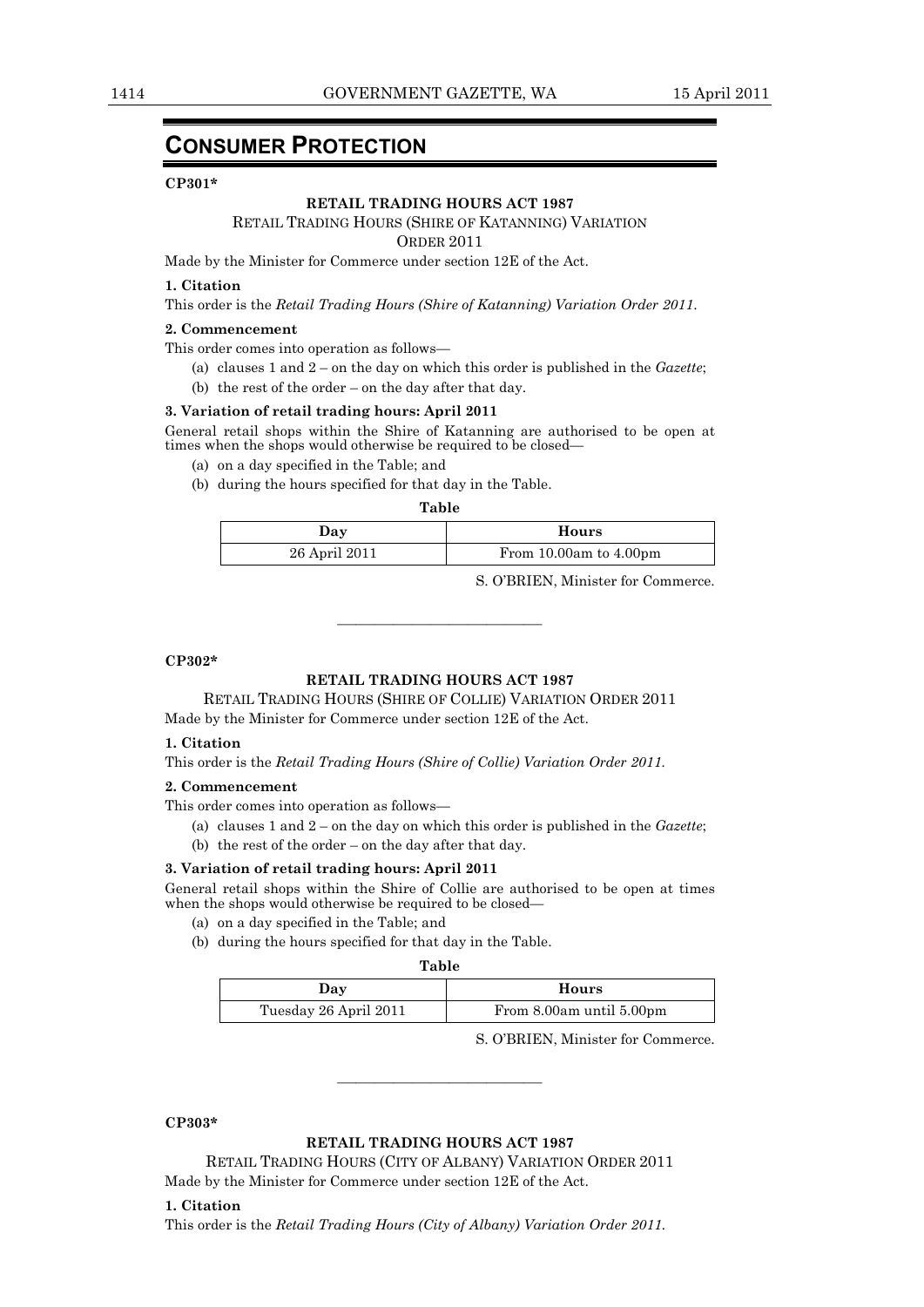#### **2. Commencement**

This order comes into operation as follows—

(a) clauses 1 and 2 – on the day on which this order is published in the *Gazette*;

(b) the rest of the order – on the day after that day.

#### **3. Variation of retail trading hours: April 2011**

General retail shops within the City of Albany are authorised to be open at times when the shops would otherwise be required to be closed—

- (a) on a day specified in the Table; and
- (b) during the hours specified for that day in the Table.

| Table                 |                          |  |  |
|-----------------------|--------------------------|--|--|
| Day                   | Hours                    |  |  |
| Tuesday 26 April 2011 | From 8.00am until 5.00pm |  |  |

S. O'BRIEN, Minister for Commerce.

### **FISHERIES**

**FI301\*** 

Pearling Act 1990

### **Pearling (General) Amendment Regulations 2011**

Made by the Governor in Executive Council.

### **1. Citation**

 These regulations are the *Pearling (General) Amendment Regulations 2011*.

### **2. Commencement**

These regulations come into operation as follows —

- (a) regulations 1 and  $2$  on the day on which these regulations are published in the *Gazette*;
- (b) the rest of the regulations on 1 July 2011.

### **3. Regulations amended**

 These regulations amend the *Pearling (General) Regulations 1991*.

#### **4. Regulation 3 amended**

 In regulation 3(1) in the definition of *approved form* delete "Executive Director;" and insert:

CEO;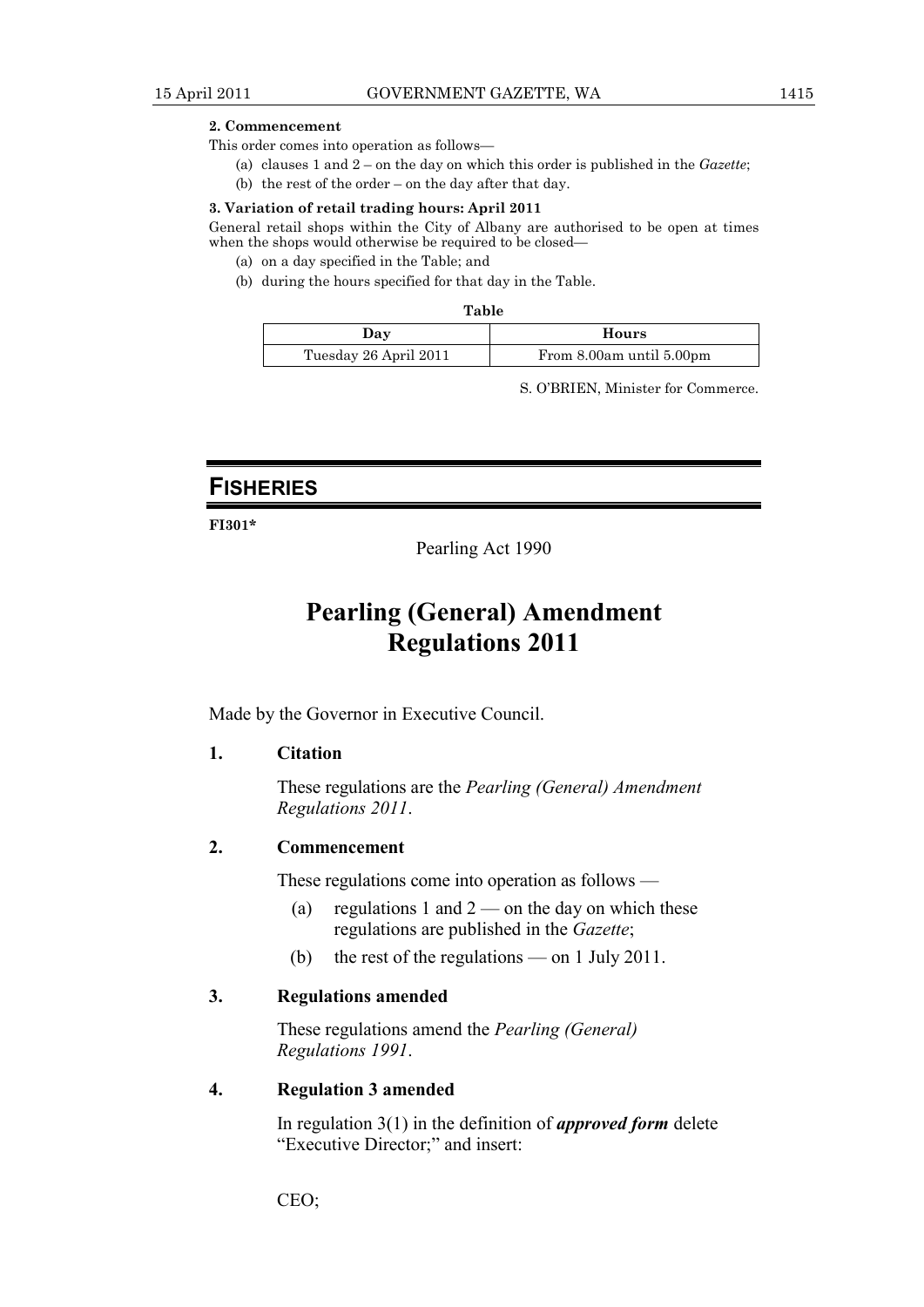### **5. Regulation 6 amended**

- (1) Delete regulation 6(1) and insert:
	- (1) An application under section 22 of the Act for the issue or renewal of a lease, licence or permit referred to in the Table is to be accompanied by the application fee set out opposite the lease, licence or permit, unless payment of the fee is waived by the CEO.

| Lease, licence or permit   | <b>Application fee</b> |
|----------------------------|------------------------|
| Farm lease                 | 2 2 8 3                |
| Pearling licence or permit | 395                    |
| Hatchery licence or permit | 395                    |

(2) In regulation 6(2) delete "\$1 600." and insert:

\$1 683.

### **6. Regulation 8 replaced**

Delete regulation 8 and insert:

### **8. Annual fees for certain licences**

For the purposes of section  $27(1)(b)$  of the Act, the annual fee for a licence referred to in the Table is the fee set out opposite the licence.

| <b>Table</b>                |            |  |  |  |
|-----------------------------|------------|--|--|--|
| <b>Licence</b>              | Fee $(\$)$ |  |  |  |
| Pearl diver's licence       | 80         |  |  |  |
| Pearl boat licence          | 80         |  |  |  |
| Pearl boat master's licence | 80         |  |  |  |
|                             |            |  |  |  |

### **7. Regulation 9 amended**

- (1) In regulation  $9(1)$ :
	- (a) delete "Executive Director" and insert: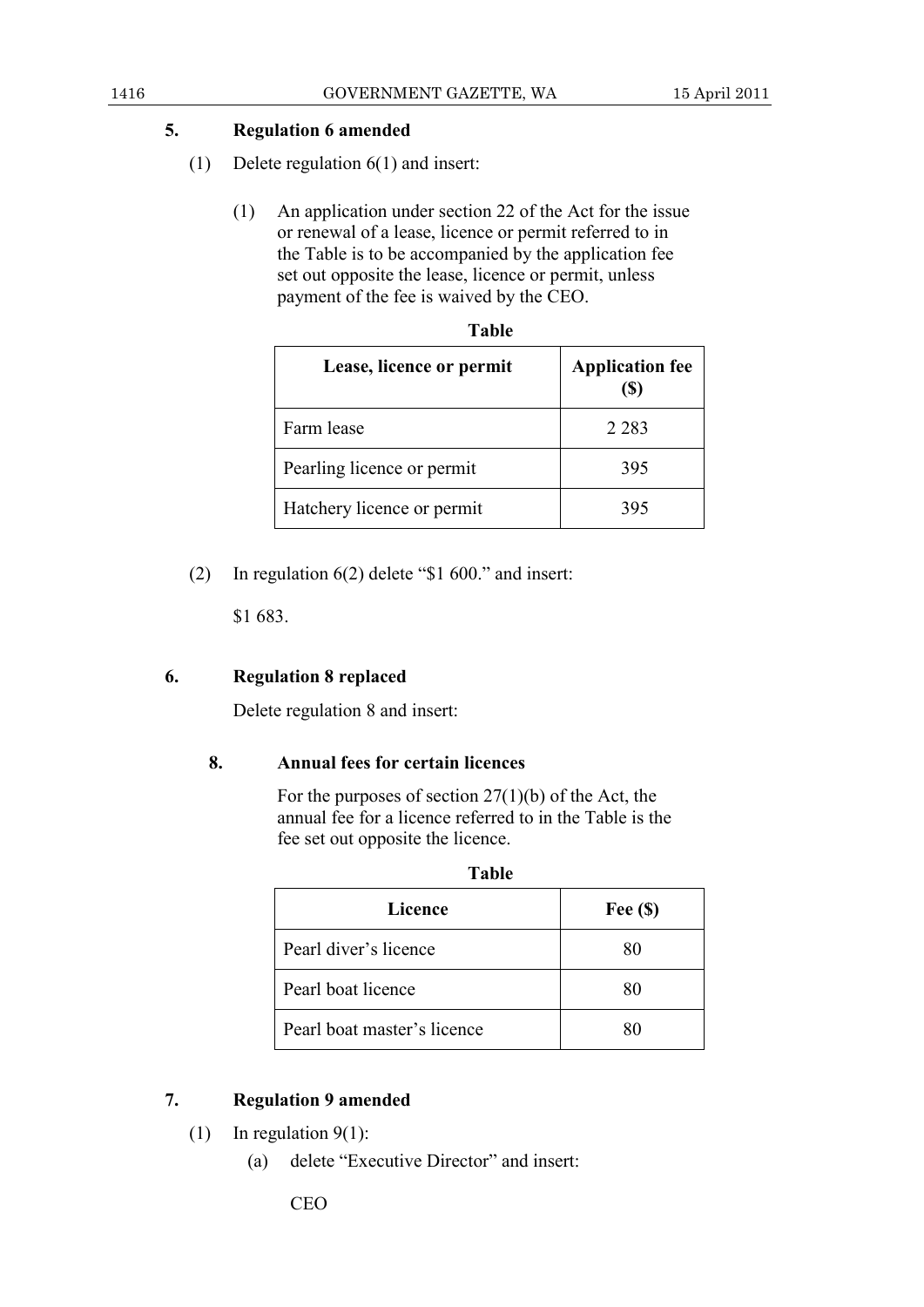|     | (b)        | in the Table delete "680" and insert:                      |
|-----|------------|------------------------------------------------------------|
|     |            | 716                                                        |
|     | (c)        | in the Table delete "76" (each occurrence) and insert:     |
|     |            | 80                                                         |
|     | (d)        | in the Table delete "420" and insert:                      |
|     |            | 442                                                        |
| (2) |            | In regulation 9(3) delete "Executive Director" and insert: |
|     | <b>CEO</b> |                                                            |
| 8.  |            | <b>Regulation 10 amended</b>                               |
|     |            | In regulation 10 delete "Executive Director" and insert:   |
|     | <b>CEO</b> |                                                            |
| 9.  |            | <b>Regulation 47 amended</b>                               |
|     |            | In regulation 47 delete "Executive Director." and insert:  |
|     | CEO.       |                                                            |
|     |            | By Command of the Governor,                                |
|     |            |                                                            |

PETER CONRAN, Clerk of the Executive Council.

### **LOCAL GOVERNMENT**

**LG301\*** 

#### **LOCAL GOVERNMENT ACT 1995 DOG ACT 1976 DIVIDING FENCES ACT 1961 HEALTH ACT 1911**

*City of Stirling* 

#### REPEAL AND AMENDMENT LOCAL LAW 2011

Under the powers conferred by the *Local Government Act 1995, Dog Act 1976, Dividing Fences Act 1961 and the Health Act 1911* and under all other powers enabling it, the Council of the City of Stirling resolved on 8 February 2011 to make the *City of Stirling Repeal and Amendment Local Law* 2011 as follows—

 (1) This local law may be cited as the *City of Stirling Repeal and Amendment Local Law 2011*.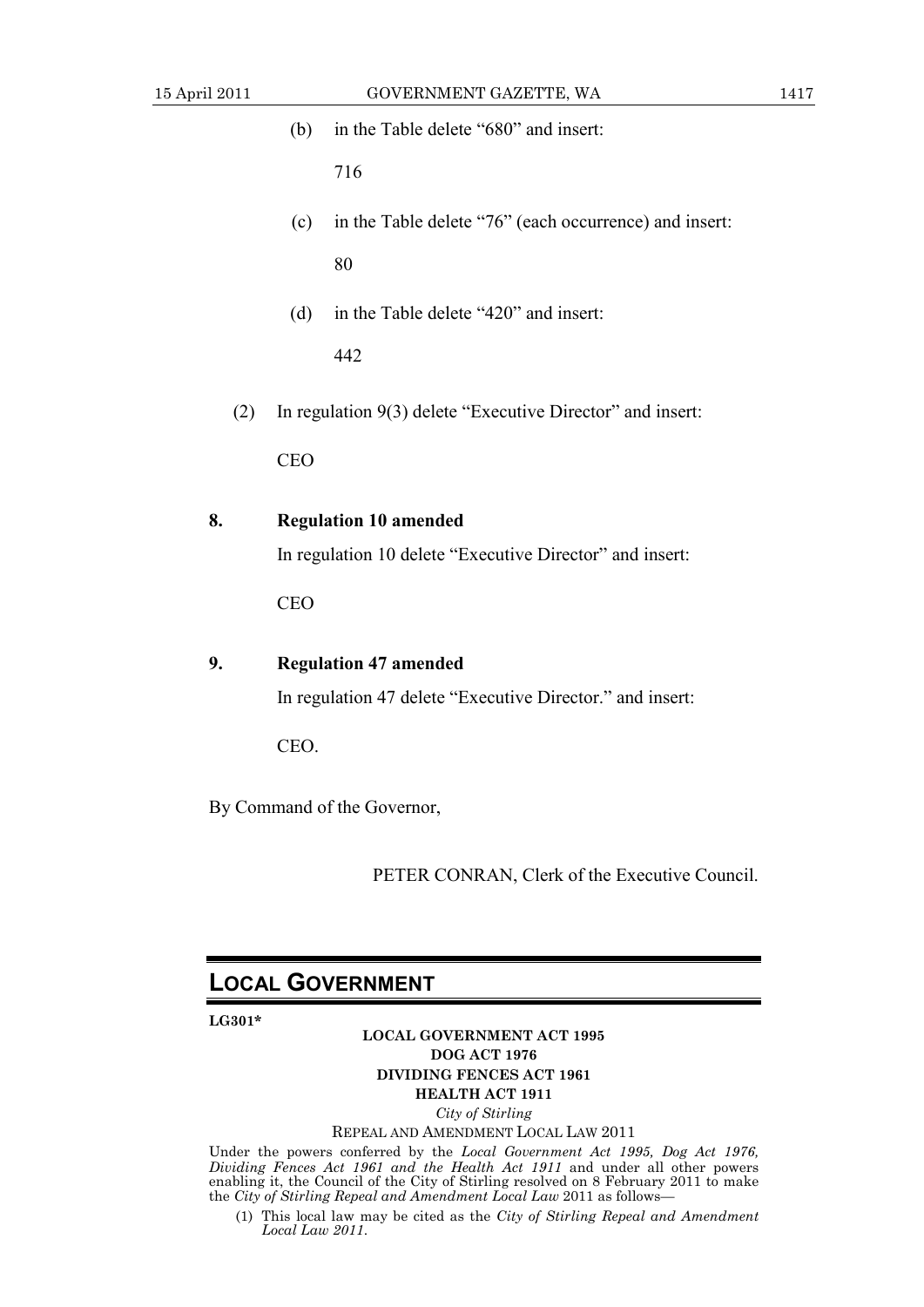- (2) This local law commences on the 14th day after its publication in the *Government Gazette*.
- (3) The following City of Stirling by-laws and local laws are repealed—
	- (i) 'Control of Tenement Houses' as published in the *Government Gazette* on 17 July 1936, including all amendments;
	- (ii) 'Building By-laws' as published in the *Government Gazette* on 2 September 1938, including all amendments;
	- (iii) 'Building By-laws' as published in the *Government Gazette* on 16 August 1940, including all amendments;
	- (iv) 'Building By-laws' as published in the *Government Gazette* on 25 June 1954, including all amendments;
	- (v) 'Constitution , By-laws and Regulations' as published in the *Government Gazette* on 29 June 1960, including all amendments;
	- (vi) 'Consolidation of Health By-laws' as published in the *Government Gazette* on 30 May 1961, including all amendments;
	- (vii) 'General By-laws' as published in the *Government Gazette* on 12 May 1971, including all amendments, excluding by-laws 543-579 relating to 'Signs, Hoardings and Billposting' and the First Schedule relating to 'New Street Alignments', including all amendments;
- (4) The *City of Stirling Dogs Local Law 2008* published in the *Government*  Gazette on 12 December 2008 is amended as follows-
	- (i) In clause 5.1, after 'Act', add 'and s66J of the *Equal Opportunity Act 1984'.*
	- (ii) In clause  $5.2(2)(b)$ , delete '0' and replace it with ' $5.1(1)(h)$ '.
	- (iii) In clause 6.1(2), delete '\$200' and replace it with '\$2000'.
	- (iv) In Schedule 3, in the column for 'Dangerous or Restricted Breed Dog Modified Penalty', add—
		- (a) '\$400' for an offence under clause 2.4(b);
		- (b) ' $\$200'$  for an offence under clause  $5.1(1)(i)$ ; and
		- (c) '\$200' for an offence under clause 6.1(2).
- (5) The *City of Stirling Fencing Local Law 2008* published in the *Government Gazette* on 12 March 2009 is amended by the deletion of clause 1.7 and its heading.
- (6) The *City of Stirling Health Local Law 2009*, published in the *Government Gazette* on 26 March 2010 is amended by the insertion of 'cow,' after 'sheep,' in the definition of 'large animal' in clause 5.7.
- (7) The *City of Stirling Local Government Property Local Law 2009* published in the *Government Gazette* on 5 June 2009 is amended as follows—
	- (i) Deletion of the words 'or is likely to behave' in clause 4.7(1).
	- (ii) Delete clause 1.3 and insert—
		- "This local law applies—
			- (a) throughout the district; and
			- (b) in the water area for a distance of 200 metres seawards, from the western boundary, along the shoreline into the Indian Ocean, as approved by the Governor under section 3.6 of the *Local Government Act 1995* as published in the *Government Gazette* on 31 March 2009, No. 50, page 1029.".
	- (iii) In clause 1.5 delete the "district" definition, and in alphabetical order insert—
		- " "decency" means wearing of proper and adequate clothing for the occasion, so as to prevent indecent exposure;
		- "district" means the district of the City, as amended and notated in the Municipality Index and in the Municipality Boundary Amendments Register published in the *Government Gazette* on 29 October 2007, No. 225;
		- "glass container" means a glass bottle or vessel for drinking from, excluding glass containers for the storage of consumable food;
		- "indecent exposure" means the revealing to view of those parts of the body, especially the genitals, which by law and convention should be covered by clothing under the given circumstances;".
	- (iv) Renumber clause 4.8 to 4.9, delete Item 2.6(5) in Schedule 2, Part 2 and add the following new clause 4.8—
		- "**4.8 Glass containers**
			- Unless authorised by a permit or by an authorised person, a person must not take a glass container—
				- (a) on to Reserve 12992 (beach and coastal reserve);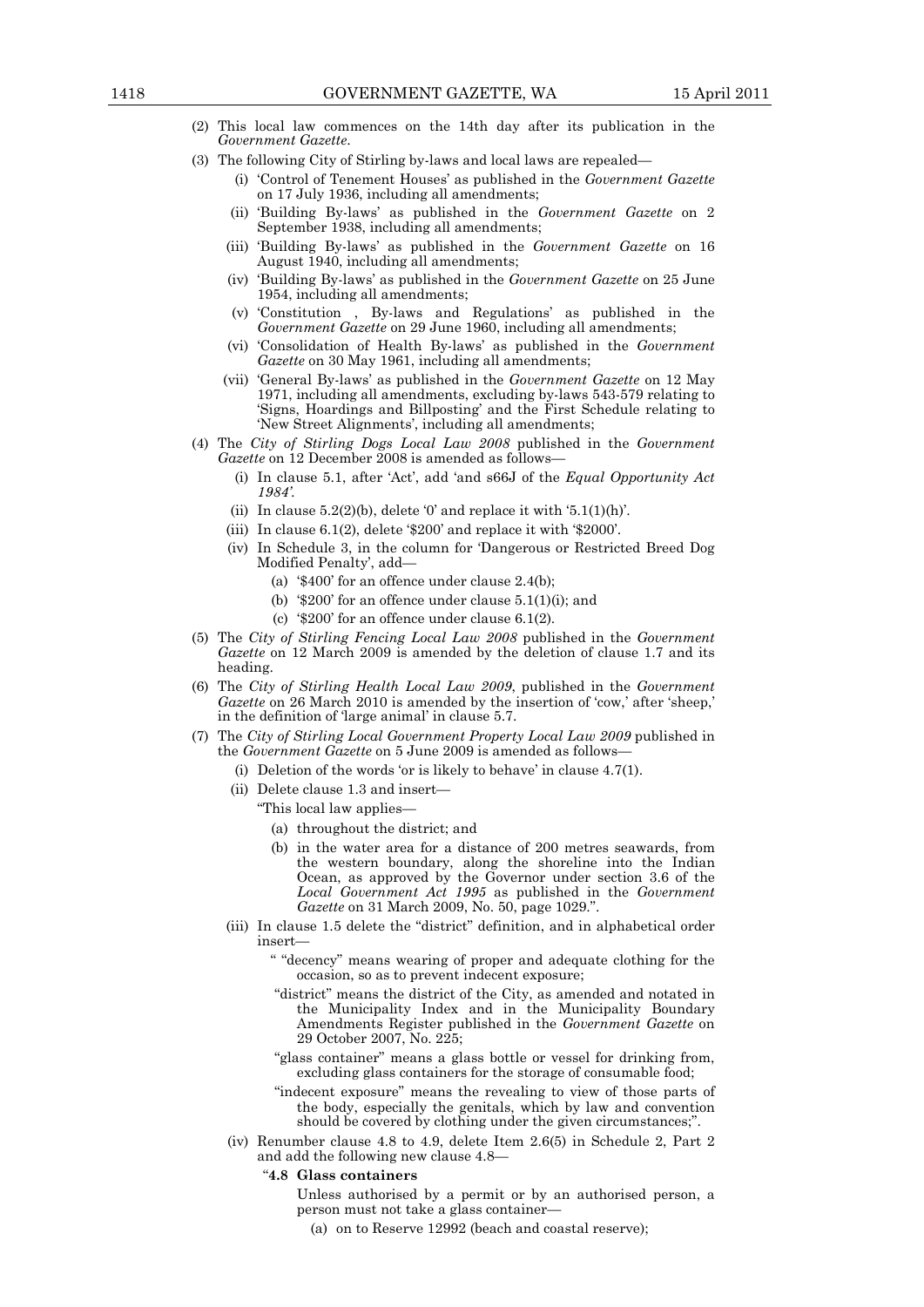- (b) within 5m of the edge of a swimming pool on local government property;
- (c) into an area set aside by a wall, fence, sandpit or other softfall surface as a children's playground; or
- (d) within any area of local government property where a sign prohibits glass containers.".
- (v) Delete Items 2.6(5) and 2.8 in Schedule 2, Part 2 and insert the following as clause 4.9—

#### "**4.9 Umbrellas and temporary shade structures**

- A person may erect an umbrella or temporary shade structure on local government property that is not enclosed, only if it—
	- (a) is erected for protection from the sun or other elements;
	- (b) has an area of 6m2 or less;
	- (c) has a height of 2.5m or less;
	- (d) is removed by that person immediately on leaving the local government property;
	- (e) is for private use; and
	- (f) is not erected for advertising or promotional purposes unless in accordance with a permit or other prior authorisation given by the City.".
- (vi) Make the following amendments to Schedule 1—Prescribed Offences as follows—
	- (a) Add in the appropriate places—

| Clause | Description                                                                          | Modified<br>Penalty |
|--------|--------------------------------------------------------------------------------------|---------------------|
| 4.8    | container<br>Taking<br>into<br>glass<br>prohibited area                              | 125                 |
| 4.9    | Erecting unauthorised umbrella or<br>shade structure on local government<br>property | 125                 |

(b) Change '4.8(2)' to '4.10(2)'.

- (8) The *City of Stirling Meeting Procedures Local Law 2009* published in the *Government Gazette* on 16 April 2009 is amended as follows—
	- (i) Delete the words 'and their deputies' in clause 3.4.
	- (ii) Amend clause 4.2 by renumbering sub clauses  $4.2(2)$  and  $4.2(3)$  as sub clauses 4.2(3) and 4.2(4) respectively and inserting a new subclause (2) as follows—
		- "(2) Unless otherwise decided by the committee, the order of business at any ordinary meeting of a committee is to be as follows—
			- 1. Official opening.
			- 2. Record of attendance, apologies and leave of absence.
			- 3. Memorandum of outstanding business.
			- 4. Disclosure of interest.
			- 5. Confirmation of minutes.
			- 6. Announcements by the presiding member.
			- 7. Reports (subject to clause 5.9(8)).
			- 8. Matters behind closed doors.
			- 9. Closure.".
	- (iii) In clause  $4.2(4)$  replace 'and  $(2)$ ' with ',  $(2)$  and  $(3)$ '.
	- (iv) Replace '4' with '7' in subclause 4.5(2).
	- (v) Delete clause 4.5(6) and replace it with the following—
		- "(6) If a notice of motion is excluded under subclause (4), the Mayor is to advise the CEO who is to provide the reason for its exclusion to all members as soon as practicable.".
	- (vi) In the title of clause 4.8, after the word "Council" add "or committee".
	- (vii) In clause 4.8 after all instances of the word "Council" add "or a committee".
	- (viii) Insert new clauses 5.9(7) and 5.9(8) as follows—
		- "(7) Where a deputation is to be received by the committee, the person or group comprising of the deputation is to address the meeting at the relevant part in the order of business as detailed in clause 4.2(2).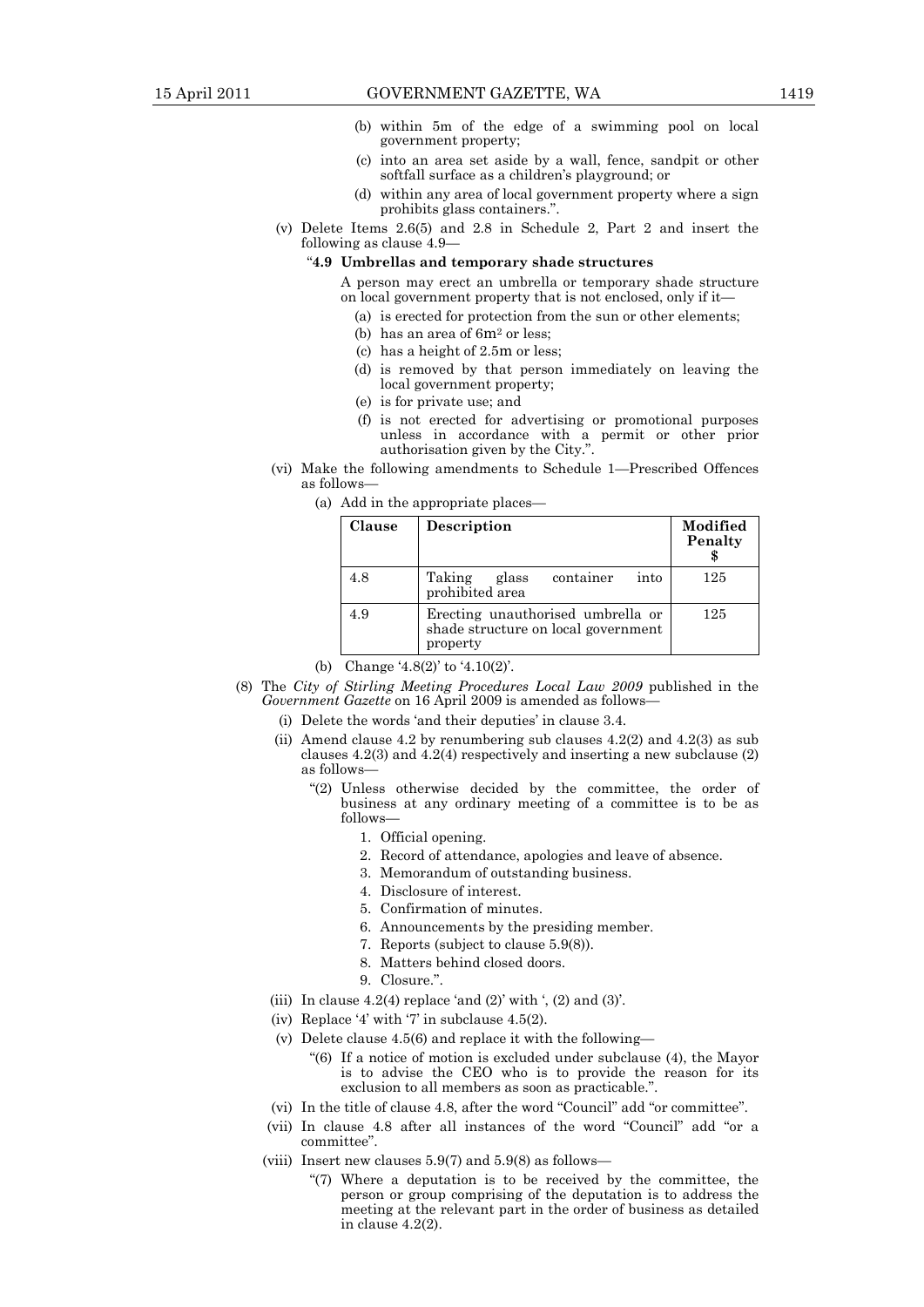- (8) Any item of business to be discussed at a committee meeting that is subject of a received deputation, is to be brought forward in the order of business for the meeting as the next item of business after the deputation has been received.".
- (ix) Delete clause 9.3(2) and replace it with the following—
	- "(2) If no member opposes the motion, the presiding member may put the motion to the vote without debate.".
- (x) In clause 4.7(3)(b), replace 'an' with 'a financial or proximity'.
- (xi) In clause 4.7(3)(c), delete 'or deputation'.
- (xii) In clause 7.9, replace '10' with '5'.
- (9) The City *of Stirling Thoroughfares and Public Places Local Law 2009* published in the *Government Gazette* on 9 April 2009 is amended by—
	- (i) In clause 1.5 amend the definition of "garden" by adding "but does not include the planting of a tree" after the word "plants".
	- $(ii)$  In clause 2.1-
		- (a) delete the sixth instance of the word "or" at the end of subclause (e);
		- (b) replace "." with "; or" in subclause (f);
		- (c) add a new subclause (g) as follows—
			- "(g) install a tree on the verge unless approved in writing by the City.".
	- (iii) The deletion of the words 'or other verge treatment as determined by the City under a policy' in clause  $2.7(2)(c)$ .
	- (iv) The deletion of the words 'or other verge treatment' in clause 2.7(2)(d).
- (10) The City of Stirling Parking Local Law 2008 published in the *Government Gazette* on 20 March 2009 is amended as follows—
	- (i) Deletion of clause 4.12(d).
	- (ii) Insert "or" after ";" in clause 4.12(b).
	- (iii) Replace ";" with "." in clause  $4.12(c)$ .
	- (iv) In clause 7.9(1)(b), after 'motor vehicle', insertion of the words 'or a vehicle or combination of vehicles that is 7.5 metres or more in length or exceeds a GVM of 3 tonnes'.
	- (v) Deletion of the word 'adjacent' in clause 7.9(1)(c).
	- (vi) Changing the modified penalty provision listed for items 65 and 77 of Schedule 2 from '60' to '80'.
	- (vii) Add 'and includes a clearway as defined in the Code' to the definition of 'no stopping area' in clause 1.5.

Pursuant to section 342(1)(b) of the *Health Act 1911*, consented to clause 6 of the *City of Stirling Repeal and Amendment Local Law 2011*.

> TARUN WEERAMANTHRI, Executive Director, Public Health, Department of Health.

Dated: 3 March 2011.

Dated: 3 March 2011.

The Common Seal of the City of Stirling was affixed by authority of a resolution of the Council in the presence of—

————

DAVID BOOTHMAN, Mayor. STUART JARDINE, Chief Executive Officer.

**LG302\*** 

#### **LOCAL GOVERNMENT ACT 1995**

———————————

*Shire of Roebourne* 

PARKING AND PARKING FACILITIES AMENDMENT LOCAL LAW 2011

Under the powers conferred by the *Local Government Act 1995* and under all other powers enabling the local government, the Council of the Shire of Roebourne resolved on 21 March 2011 to adopt the following local law.

#### **1. Citation**

This local law is cited as *the Shire of Roebourne Parking and Parking Facilities Amendment Local Law 2011*.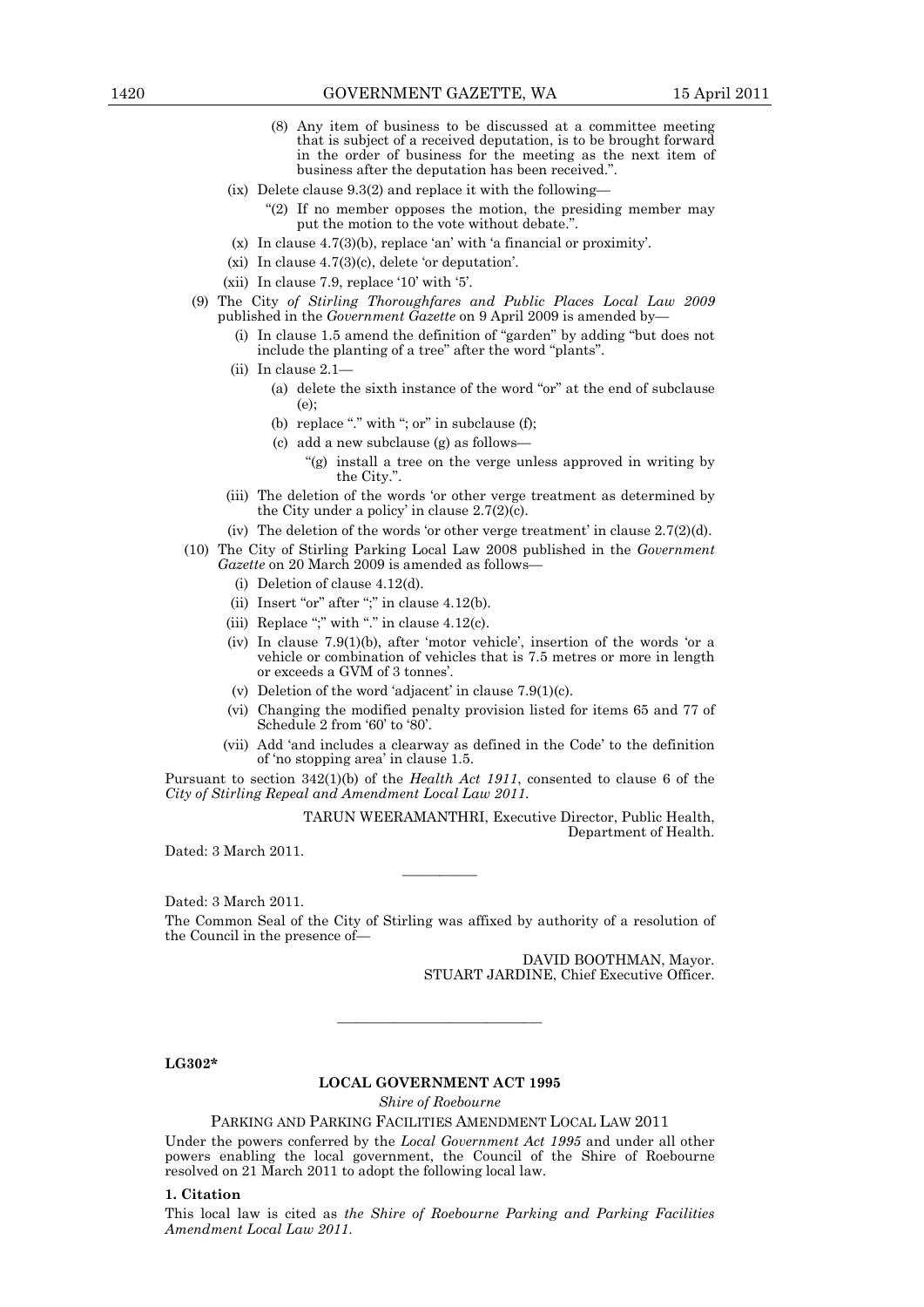#### **2. Commencement**

This local law comes into operation 14 days after the date of its publication in the *Government Gazette*.

#### **3. Principal local law**

In this local law, the *Shire of Roebourne Parking and Parking Facilities Local Law 2010* published in the *Government Gazette* on 30 July 2010 is referred to as the principal local law. The principal local law is amended.

#### **4. Clause 1.5 amended**

4.1 In clause 1.5(1) delete the definitions *"attended parking station"*, *"currency"*, *"keep clear marking"*, *"loading zone"*, *"parents with prams"*, *"seniors parking sign"*, *"sign"* and *"thoroughfare"* and insert the following definitions in alphabetical order—

- *"attended parking station"* means a parking station attended by a person appointed by the local government and in respect of which fees for the parking of a vehicle are payable immediately prior to the removal of the vehicle from the station;
- *"currency"* means any notes and coins which are legal tender pursuant to the *Currency Act 1965 (Commonwealth);*
- *"disability parking bay'* means a portion of the carriageway or parking area set aside for the use of persons with disabilities and identified by and in accordance with *Local Government (Parking for Disabled Persons) Regulations 1988*;
- *"keep clear marking"* means the words "keep clear" marked across all or part of a carriageway, with or without continuous lines marked across all or part of the carriageway;
- *"loading zone"* means a length of carriageway, parking stall or parking area to which a "loading zone" sign applies;
- *"parents with prams"* means a parking facility set aside for the use of people accompanied by a young child or children using a pram at the time to transport the child or children and identified in accordance with a permit issued by the local government;
- *"path"* includes bicycle path, footpath, separated footpath and shared path;
- *"residential street"* means a thoroughfare where the majority of properties abutting the thoroughfare are used for residential purposes;
- *"seniors parking"* means a parking facility set aside for use by a senior person and identified in accordance with a permit issued by the local government;

*"senior person"* means a person aged 60 years or more;

- *"sign"* includes a traffic sign, inscription, road marking, mark, structure or device approved by the local government on which may be shown words, numbers, expressions or symbols, and which is placed on or near a thoroughfare or within a parking station or reserve for the purpose of prohibiting, regulating, guiding, directing or restricting the parking, using or stopping of vehicles;
- *"thoroughfare"* means a road or other thoroughfare and includes structures or other things appurtenant to the thoroughfare that are within its limits, and nothing is prevented from being a thoroughfare only because it is not open at each end;
- *"verge"* means the portion of a thoroughfare which lies between the boundary of a carriageway and the adjacent property line but does not include a footpath; and
- *"yellow edge line"* has the same meaning as given to it by the Code.
- $4.2$  In clause 1.5(5), delete paragraph (b) and insert-
	- (b) it is defined in the Road Traffic Act or in the Code, it shall have the meaning given to it in the Road Traffic Act or the Code.

#### **5. Clause 3.3 amended**

In clause 3.3, after subclause (2), insert new subclause (3)—

(3) A person shall not stop or park a vehicle, other than a vehicle displaying a current ACROD sticker, on any land which has been set aside within a parking region as a parking bay marked for the use of people with disabilities.

#### **6. Clause 4.1 amended**

6.1 In clause 4.1, delete subclause  $(2)$  and re-number subclauses " $(3)$ ", " $(4)$ ", " $(5)$ " and "(6)" to " $(2)$ ", " $(3)$ ", " $(4)$ " and " $(5)$ " respectively.

6.2 In clause 4.1(1), delete "Subject to subclause (2), a person" and insert "A person".

#### **7. Clause 4.5 amended**

In clause 4.5(3), delete paragraph (f) and insert—

 (f) on, over or across any footpath or pedestrian crossing or where there is no constructive footpath;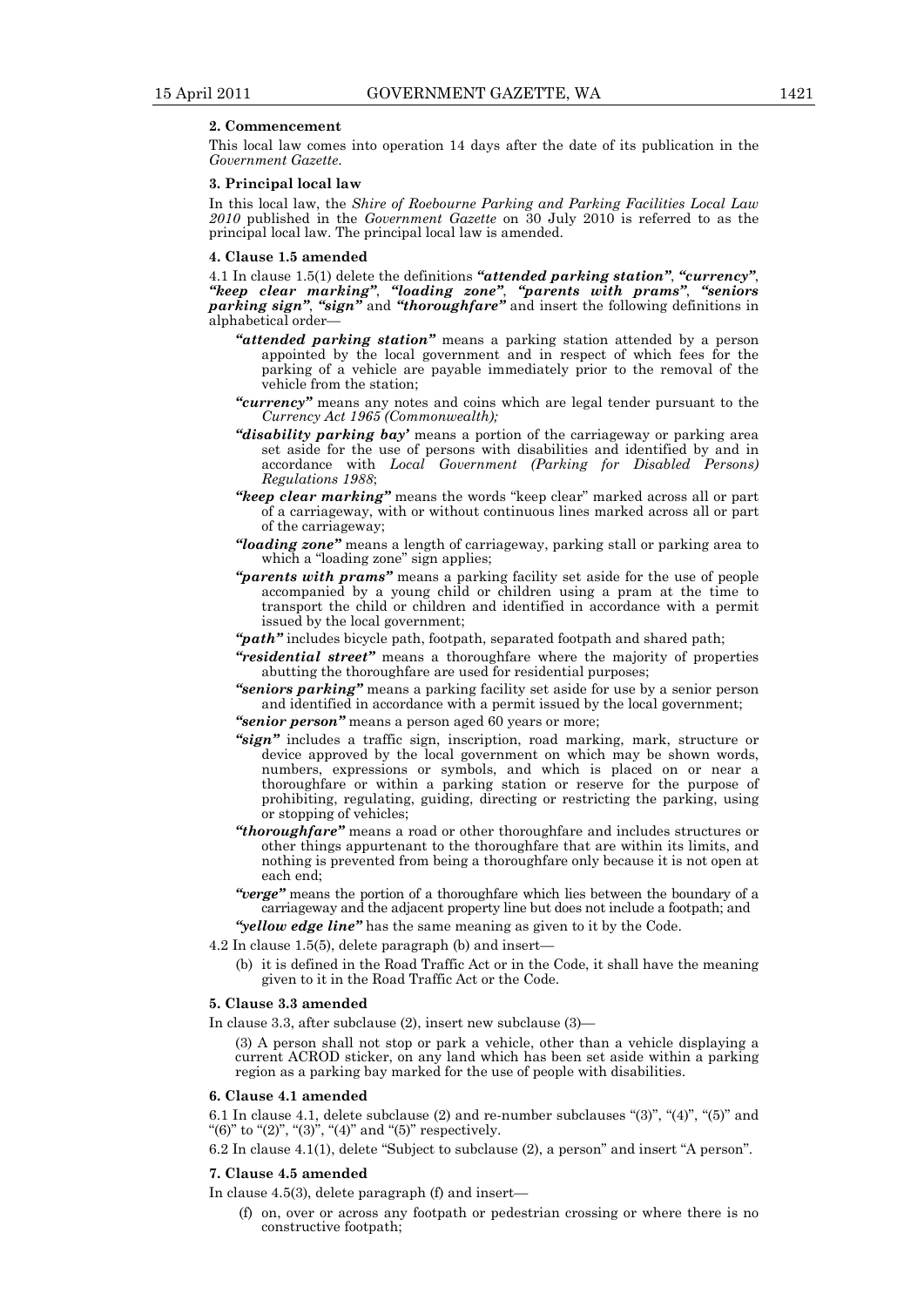#### **8. Clause 4.8 amended**

In clause 4.8 delete paragraph (b) and insert—

(b) if that vehicle is not licensed under the Road Traffic Act;

#### **9. Clause 4.10 amended**

In clause 4.10, delete "upon" and insert "upon, across".

#### **10. Clause 4.12 amended**

In clause 4.12, after subclause (2), insert new subclause (3)—

(3) Where permission is granted under subclause (1), the local government, the CEO or authorised person may withdraw permission at any time and that person and the vehicle to which permission was given to, must leave the thoroughfare or parking facility without delay.

#### **11. Clause 4.13 amended**

Delete clause 4.13 and its heading and insert—

#### **4.13 Parking for persons with disabilities**

(1) In this clause—

*"AS1428.1-2001"* means the standard called "Signs indicating access for people with disabilities" published by the Standards Association of Australia;

*"disability parking area"* is a length or area of a road—

- (a) set aside for the use of people with disabilities under the Local Government (Parking for Disabled Persons) Regulations 1988;
- (b) indicated by the words "Disabled Parking Only" clearly written on the ground or marked with a symbol indicating it is solely for use of persons with disabilities, and an elevated parking sign bearing the "international symbol for access for the disabled".

#### *"disability vehicle"* means—

- (a) a vehicle displaying a current ACROD sticker; and
- (b) the ACROD sticker relates to the "driver" of that vehicle.

*"driver"* means—

- (a) the driver of a "disability vehicle" or the passenger in that vehicle; and
- (b) displays a current ACROD sticker; and
- (c) who must disembark from that parked vehicle;

#### *"international symbol for access for the disabled"* means the symbol described in AS1428.1-2001.

(2) A driver shall not stop and park in a parking facility, parking area or parking bay that is marked for the sole use of people with disabilities unless he or she is using a disability vehicle.

(3) A driver of a disability vehicle may park that vehicle in a parking bay, parking facility or parking area other than in a parking stall marked solely for the use of people with disabilities, for twice the period of time permitted by the sign referable to that facility or area or bay.

#### **12. Clause 4.16 amended**

In clause 4.16, delete "shoeing" and insert "showing".

#### **13. Clause 4.17 amended**

Delete "Division 3—Special events parking" and the entire clause 4.17.

#### **14. Clause 5.13 amended**

Delete clause 5.13 and its heading, and insert—

#### **5.13 Stopping or driving on a path, median strip, or traffic island**

The driver of a vehicle (other than a bicycle or an animal) shall not drive along or stop a vehicle so that any portion of the vehicle is on, over or across a path, traffic island or median strip, unless the driver stops in an area, to which a parking control sign applies and the driver is permitted to stop at that place by the sign.

#### **15. Clause 5.16 amended**

In clause 5.16, delete paragraphs (a) and (b) and insert—

- (a) on a carriageway or thoroughfare in a built-up area for any period exceeding 1 hour, unless engaged in the picking up or setting down of goods; or
- (b) on a carriageway or thoroughfare outside a built-up area, except on the shoulder of the carriageway, thoroughfare or in a truck bay or other area set aside for the parking of such vehicles.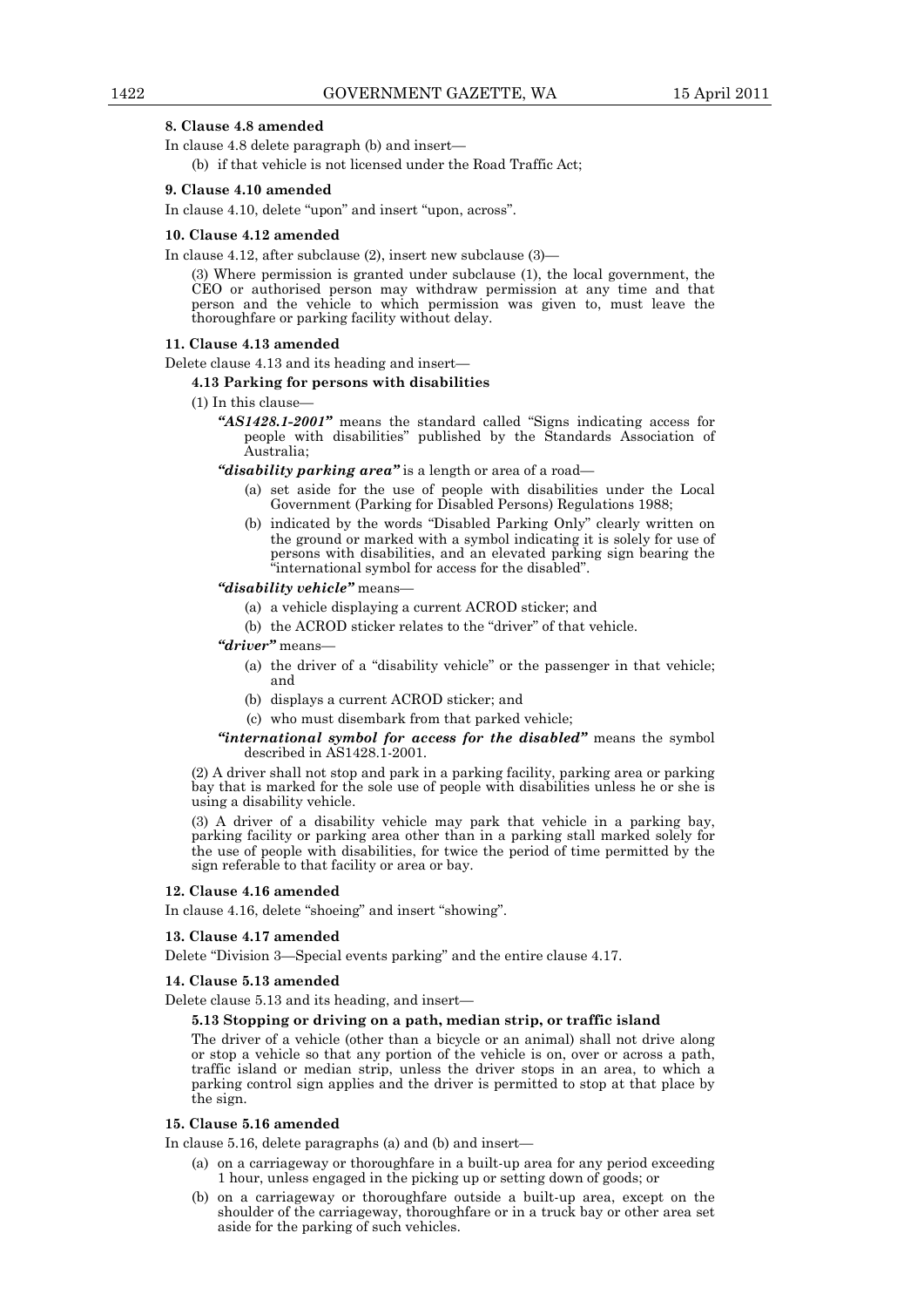#### **16. Part 9 amended**

16.1 Delete Part 9 heading and replace with—

#### **PART 10—PENALTIES**

16.2 Re-number clauses "9.1" and "9.2" to "10.1" and "10.2" respectively. 16.3 After Part 8 insert new Part 9—

#### **PART 9—RESIDENTIAL PARKING PERMITS**

#### **9.1 Definitions**

In this Part, unless the context otherwise requires—

*"dwelling unit"* means premises lawfully used for self-contained living quarters;

#### *"eligible person"* where used in relation to an application for a—

- (a) residential parking permit means a single house occupier, a unit occupier or a unit owner;
- (b) visitor's parking permit means—
	- (i) a single house occupier;
	- (ii) a strata company;
	- (iii) a unit owner of a residential unit which is not a strata lot;
- *"residential parking permit"* means a permit issued to a resident by the local government pursuant to clause 9.3(1);
- *"residential unit"* means a dwelling unit which is part of a building adjacent to a part of a thoroughfare on which thoroughfare the stopping or parking of vehicles is prohibited for more than a specified period and which building contains-
	- (a) two or more dwelling units with or without any non-residential units;
	- (b) one dwelling unit with one or more non- residential units;
- *"single house"* means a dwelling unit constructed on its own lot and used for self-contained living quarters and which is adjacent to a part of a road on which the stopping or parking of vehicles is prohibited for more than a specified period;
- *"single house occupier"* means an occupier of a single house;
- **"strata company"** has the meaning given to it in the Strata Titles Act 1985;
- *"unit occupier"* means a person who is an occupier of a residential unit but does not include a unit owner;
- *"unit owner"* means a person who is an owner of a residential unit; and
- *"visitor's parking permit"* means a permit issued by the local government pursuant to clause 9.3(2).

#### **9.2 Exemption for permit holders**

(1) Where on any part of a thoroughfare the stopping or parking of vehicles is prohibited by a sign for more than a specified period or where any part of a thoroughfare is a metered space, the holder of a valid permit is exempted from such prohibition.

(2) The local government may also issue a permit which exempts the holder from compliance with the requirements of clauses 9.3(1) and 9.3(2).

- (3) The exemption conferred by subclause (1) shall apply only—
	- (a) to that part of a thoroughfare specified in the permit;
	- (b) where the time restriction applicable to that part of the thoroughfare is for a period exceeding 30 minutes;
	- (c) where the permit displayed is a residential parking permit to the vehicle specified in the residential parking permit;
- (d) if the permit is displayed in the vehicle or affixed to the windscreen of the vehicle so as to be clearly visible and able to be read by an authorised person from outside the vehicle; and
	- (e) if the permit is valid.

(4) The exemption conferred by subclause (1) shall not, unless specifically noted on the permit, apply during any period in which the stopping or parking of vehicles is prohibited in the thoroughfare or the part of the thoroughfare specified in the permit.

#### **9.3 Issue of permits**

(1) The local government may upon a written application of an eligible person issue a residential parking permit.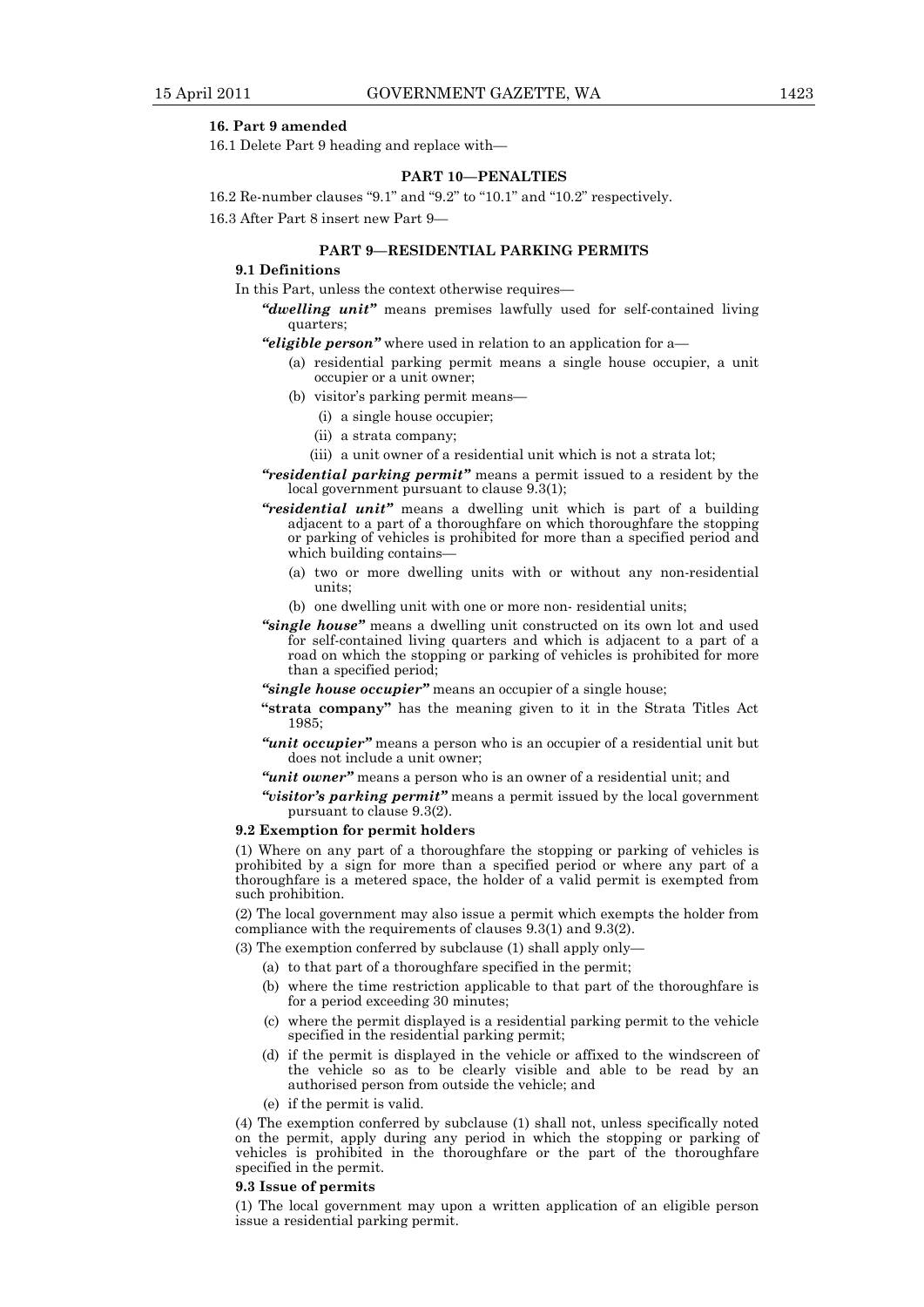(2) The local government may upon a written application of an eligible person issue for the occasional use of visitors, a visitor's parking permit.

(3) The local government's power to issue, replace and revoke permits under this Part may be exercised by an authorised officer.

(4) Notwithstanding any other provisions in this local law, the local government may approve the issue of a number of residential or visitor's parking permits to any owner or occupier on such terms and conditions as the local government sees fit.

#### **9.4 Discretionary authority**

Notwithstanding any other provisions in this local law which restrict the number of residential or visitors' parking permits that may be issued, the local government may approve the issue of one additional residential parking permit or one additional visitor's parking permit to any occupier on such terms and conditions as the local government sees fit.

#### **9.5 Validity of permit**

(1) Every residential parking permit or visitor's parking permit as the case may be shall cease to be valid upon—

- (a) the expiry of a period of 12 months from and including the date on which it is issued;
- (b) the holder of the permit ceasing to be an eligible person;
- (c) the revocation of the permit by the local government pursuant to clause 9.6;
- (d) the replacement of any permit by a new permit issued by the local government pursuant to clause 9.3.

#### **9.6 Revocation of a permit**

(1) The local government may at any time give an eligible person to whom a permit was issued pursuant to the provisions of this local law notice requiring that person to notify the local government of any reason why that permit should not be revoked.

(2) The local government shall give notice referred to in subclause (1) by serving a notice on the eligible person to whom the permit was issued.

(3) If within 7 days after the date of receipt of the notice referred to in subclause (2) the eligible person to whom the permit was issued—

- (a) fails to give the local government notice in writing of any reason why the permit should not be revoked;
- (b) gives the local government notice in writing of any reasons why the permit should not be revoked; then the local government may in its absolute discretion revoke that permit.

(4) For the purpose of subclause (3) the date of receipt of the notice shall be the date the notice was served.

(5) The local government shall give notice of the revocation by serving a notice on the eligible person to whom the permit was issued.

#### **9.7 Removal of a permit from a vehicle**

The holder of a residential parking permit shall forthwith upon that permit being revoked or ceasing to be valid remove the permit from the vehicle in which it is displayed or to which it is affixed.

#### **9.8 Replacement of permit**

(1) The local government may upon a written application of an eligible person and upon payment of the fee referred to in subclause (2), if any, issue a permit to replace a residential parking permit or visitor's parking permit which is lost, destroyed or stolen.

(2) The local government may determine and impose a fee for the issue of a replacement permit pursuant to this clause.

(3) Notwithstanding subclause (2), no fee shall be payable for the issue of a replacement permit if evidence is produced in writing to the satisfaction of the local government—

- (a) that the vehicle in which the permit is displayed has been disposed of;
- (b) that the vehicle's windscreen in which the permit is displayed has been replaced; or
- (c) which the local government considers warrants the waiving of the fee.

#### **9.9 Display of residential or visitor's parking permits**

A person shall not stop or park a vehicle in an area set aside for persons or vehicles of a particular class during any permitted period unless a valid permit is displayed inside the vehicle and is clearly visible to and able to be read by an authorised person from outside the vehicle at all times while the vehicle remains stopped or parked in the zone.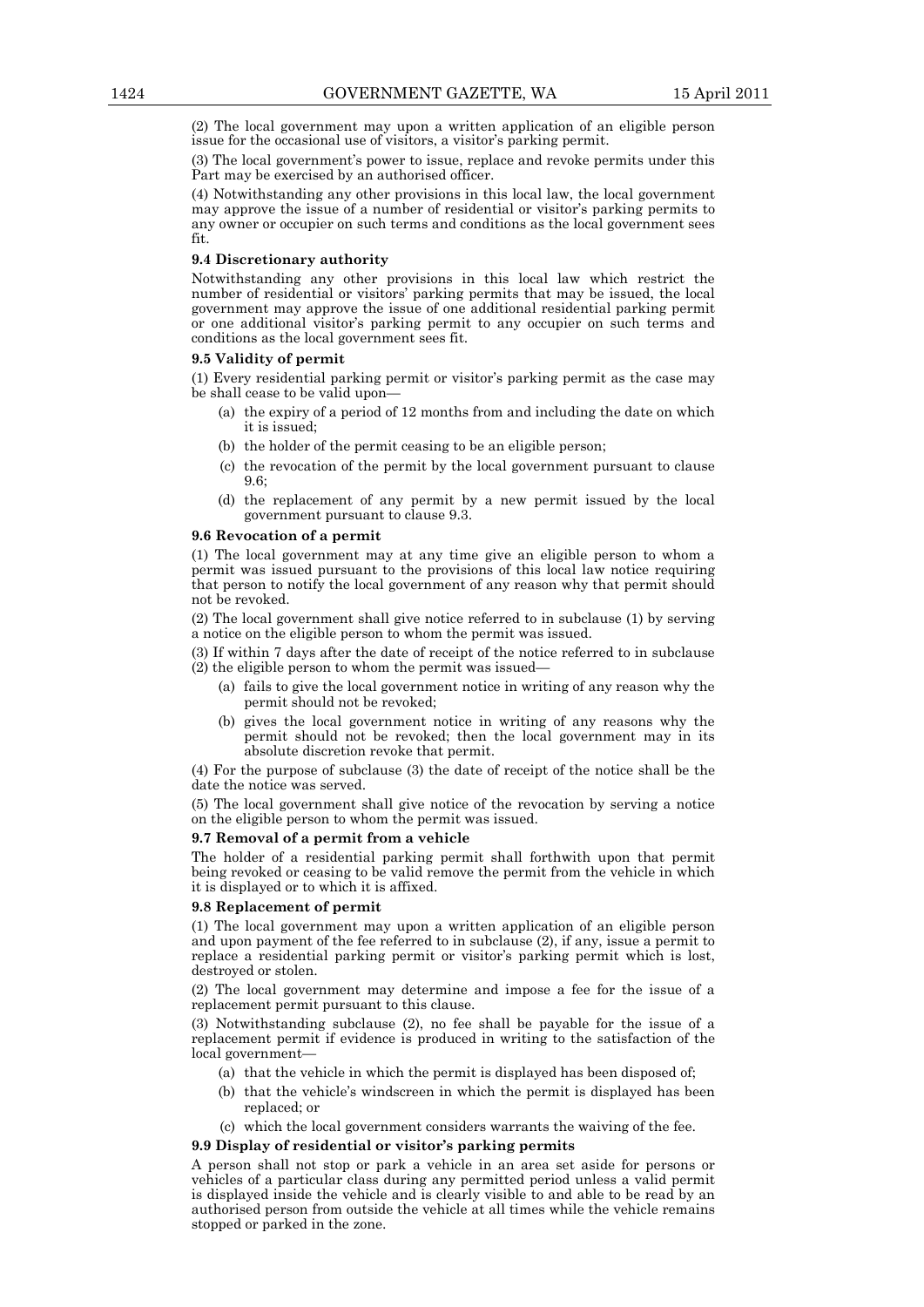#### **17. Schedule 2 amended**

17.1 In the table in Schedule 2, delete items 17, 37, 55 and 62 (under the same column heading) and replace with—

| <b>Item</b><br>No. | <b>Clause</b><br>No. | <b>Description of Offence</b>                    | Modified<br>Penalty<br>\$ |
|--------------------|----------------------|--------------------------------------------------|---------------------------|
| 17                 | 4.2(1)(e)            | Causing obstruction on carriageway               | 100                       |
| 37                 | 4.10                 | Driving or parking on reserve                    | 250                       |
| 55                 | 5.23                 | Stopping in parents with prams parking area      | 120                       |
| 62                 | 7.10                 | Leaving vehicle so as to obstruct a public place | 200                       |

17.2 Re-number items "65" and "66" to "66" and "67" respectively.

17.3 After item 64 (under the same column heading) insert—

| <b>Clause</b><br>Item<br>No.<br>No. | <b>Description of Offence</b>     | Modified<br>Penalty |
|-------------------------------------|-----------------------------------|---------------------|
| 65<br>9.9                           | Failure to display a valid permit | 100                 |

Dated: 4 April 2011.

The Common Seal of the Shire of Roebourne was affixed by authority of a resolution of the Council in the presence of—

————

NICOLE LOCKWOOD, President. COLLENE LONGMORE, Chief Executive Officer.

### **POLICE**

**PO301\*** 

Misuse of Drugs Act 1981

## **Misuse of Drugs (Numbers of Cannabis Plants) Order 2010**

Made by the Governor in Executive Council under section 42 of the Act.

### **1. Citation**

 This order is the *Misuse of Drugs (Numbers of Cannabis Plants) Order 2010*.

### **2. Commencement**

This order comes into operation as follows —

- (a) clauses 1 and  $2$  on the day on which this order is published in the *Gazette*;
- (b) the rest of the order on the day after that day.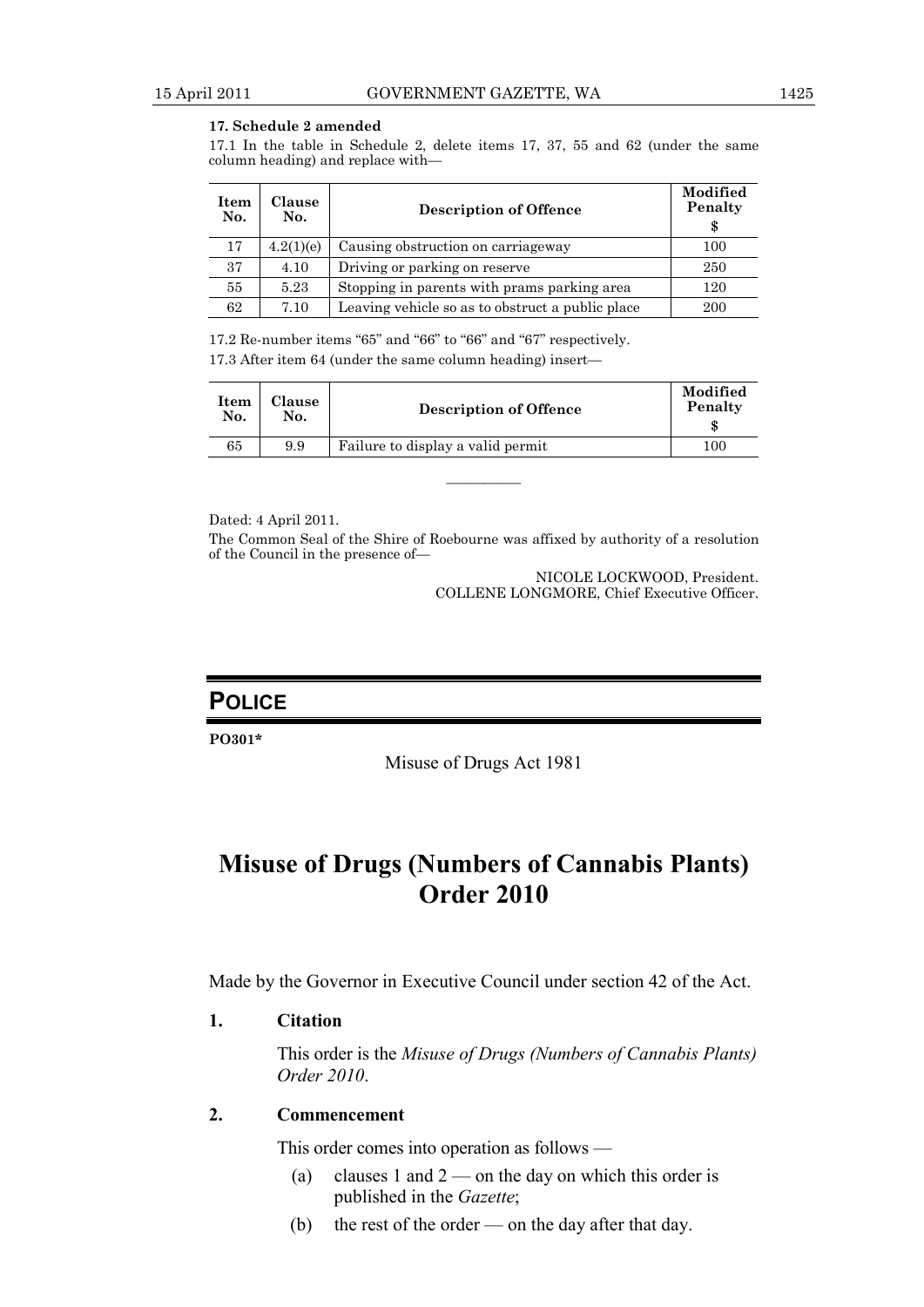| 1426 | GOVERNMENT GAZETTE, WA                                  | 15 April 2011 |
|------|---------------------------------------------------------|---------------|
| 3.   | <b>Act amended</b>                                      |               |
|      | This order amends the <i>Misuse of Drugs Act 1981</i> . |               |
| 4.   | <b>Schedule IV amended</b>                              |               |
|      | In Schedule IV item 3 delete "100" and insert:          |               |
|      | 20                                                      |               |
| 5.   | <b>Schedule VIII amended</b>                            |               |
|      | In Schedule VIII item 1 delete "250.0" and insert:      |               |
|      | 20                                                      |               |
|      |                                                         |               |
|      |                                                         |               |

———————————

By Command of the Governor,

PETER CONRAN, Clerk of the Executive Council.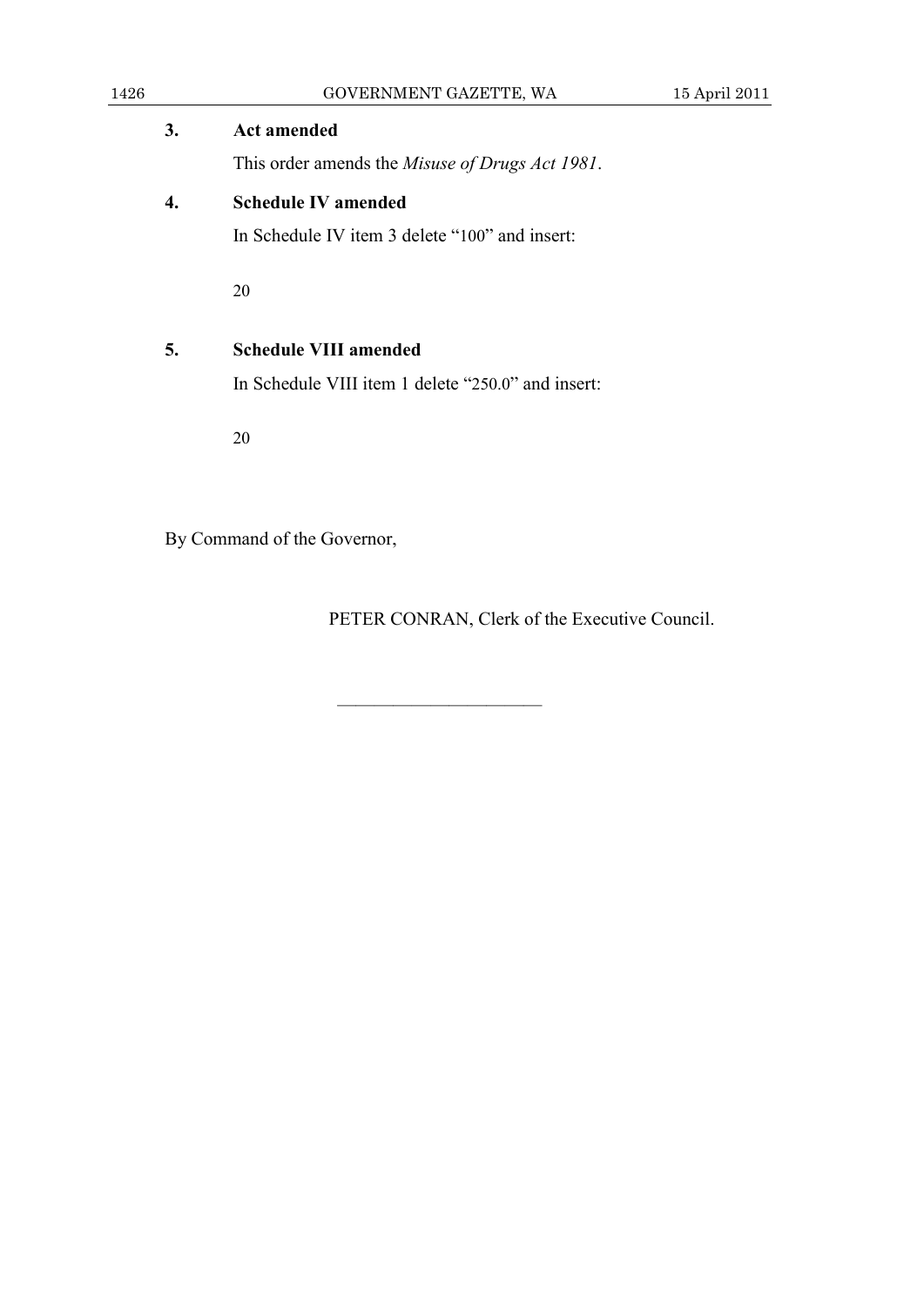# **— PART 2 —**

### **AGRICULTURE AND FOOD**

**AG401\*** 

### **BEEKEEPERS ACT 1963 STOCK (IDENTIFICATION AND MOVEMENT) ACT 1972 STOCK DISEASES (REGULATIONS) ACT 1968**

**REVOCATION** 

Department of Agriculture and Food, South Perth WA 6151.

The Governor hereby revokes the appointment of the following persons—

Section 5 of the *Beekeepers Act 1963*

Lara Marie Martin Peter Allan Smith Christine Lightowler Ian Trevor Spicer Brett Scourse

Section 37 of the *Stock (Identification and Movement) Act 1970*

Barry Selwyn Davies Stephen Jon Lucas<br>Gary Farrelly Stevin Stanley Sha Lara Marie Martin Maree Ann Glasby Ian Trevor Spicer Lynton Edgar Gurney

Kevin Stanley Shanhun<br>Peter Allan Smith

Section 8 (1) of the *Stock Diseases (Regulations) Act 1968* Barry Selwyn Davies Stephen Jon Lucas<br>Gary Farrelly Shang Kevin Stanley Shan Kevin Stanley Shanhun Lara Marie Martin Peter Allan Smith Maree Ann Glasby Ian Trevor Spicer Lynton Edgar Gurney

TERRY REDMAN MLA, Minister for Agriculture and Food.

### **CORRECTIVE SERVICES**

#### **CS401\***

#### **COURT SECURITY AND CUSTODIAL SERVICES ACT 1999**  PERMIT DETAILS

Pursuant to the provisions of section 51 of the *Court Security and Custodial Services Act 1999*, the Commissioner of the Department of Corrective Services has issued the following persons with Permits to do High-Level Security Work-

| Surname  | <b>First Name(s)</b> |          | Permit<br>Number | Date<br>Permit<br>Issued | Permit<br>Commence<br>Date | Permit<br>Expiry<br>Date |
|----------|----------------------|----------|------------------|--------------------------|----------------------------|--------------------------|
| Ardyanto | Ch <sub>0</sub>      | Hnin     | CS11-689         | 29/03/2011               | 01/04/2011                 | 30/07/2011               |
| Casley   | Edward               | Clarence | CS11-690         | 29/03/2011               | 01/04/2011                 | 30/07/2011               |
| Hart     | David                | Richard  | CS11-692         | 29/03/2011               | 01/04/2011                 | 30/07/2011               |
| Horrigan | Lisa                 | Danielle | CS11-693         | 29/03/2011               | 01/04/2011                 | 30/07/2011               |
| Le Roux  | Benjamin             |          | CS11-694         | 29/03/2011               | 01/04/2011                 | 30/07/2011               |
| Long     | Martin               | Richard  | CS11-695         | 29/03/2011               | 01/04/2011                 | 30/07/2011               |
| Lukunga  | Christian            |          | CS11-696         | 29/03/2011               | 01/04/2011                 | 30/07/2011               |
| Maisey   | Stephen              | James    | CS11-697         | 29/03/2011               | 01/04/2011                 | 30/07/2011               |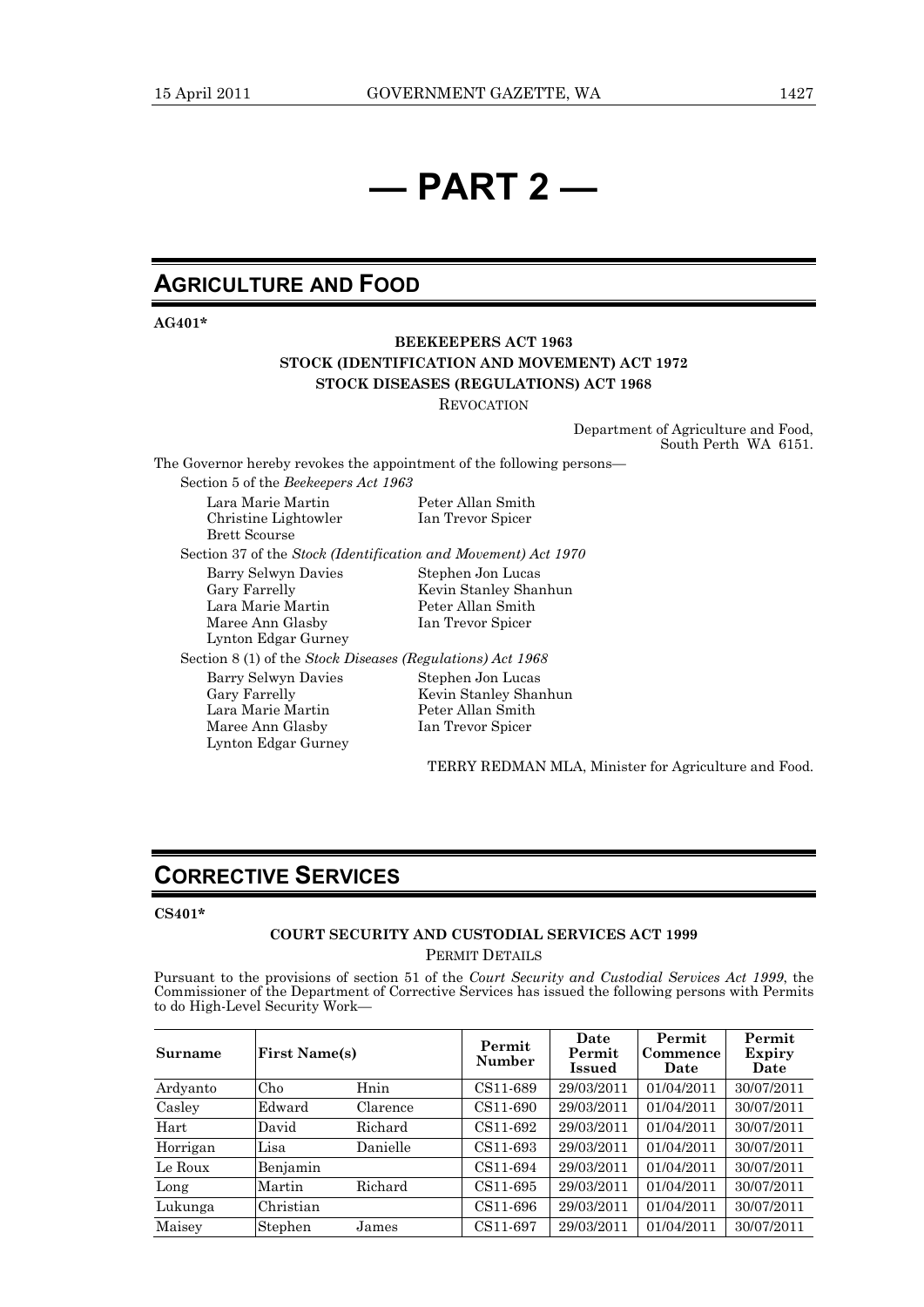#### 1428 GOVERNMENT GAZETTE, WA 15 April 2011

| Surname        | <b>First Name(s)</b> |         | Permit<br>Number | Date<br>Permit<br>Issued | Permit<br>Commence<br>Date | Permit<br>Expiry<br>Date |
|----------------|----------------------|---------|------------------|--------------------------|----------------------------|--------------------------|
| Manuel         | Darcina-Rose         | Katrina | CS11-698         | 29/03/2011               | 01/04/2011                 | 30/07/2011               |
| Nixon          | Patrick              | Henry   | CS11-699         | 29/03/2011               | 01/04/2011                 | 30/07/2011               |
| Reid           | Kevin                | Hans    | CS11-700         | 29/03/2011               | 01/04/2011                 | 30/07/2011               |
| di Russo       | Geneene              |         | CS11-691         | 29/03/2011               | 01/04/2011                 | 30/07/2011               |
| <b>Sellers</b> | Marcus               | Scott   | CS11-701         | 29/03/2011               | 01/04/2011                 | 30/07/2011               |
| Tilley         | Kenneth              | Warwick | CS11-702         | 29/03/2011               | 01/04/2011                 | 30/07/2011               |
| Ugle           | Mark                 |         | CS11-703         | 11/04/2011               | 01/04/2011                 | 30/07/2011               |

This notice is published under section 57(1) of the *Court Security and Custodial Services Act 1999*. COLIN BRANDIS, Manager Court Security and Custodial Services Contract.

#### **CS402\***

### **COURT SECURITY AND CUSTODIAL SERVICES ACT 1999**  PERMIT DETAILS

———————————

Pursuant to the provisions of section 56 of the *Court Security and Custodial Services Act 1999*, the Commissioner of the Department of Corrective Services has revoked the following Permits to do High-Level Security Work—

| <b>Surname</b> | <b>First Name(s)</b> |          | <b>Permit Number</b>  | Date Permit<br>Revoked |
|----------------|----------------------|----------|-----------------------|------------------------|
| Ashwin         | Stephen              | James    | CS9-002               | 19/08/2011             |
| McLean         | Gena                 | Margaret | CS10-549              | 28/03/2011             |
| <b>Sims</b>    | Mark                 | Elias    | CS <sub>10</sub> -578 | 28/03/2011             |

This notice is published under section 57(1) of the *Court Security and Custodial Services Act 1999*.

COLIN BRANDIS, Manager Court Security and Custodial Services Contract.

### **EDUCATION**

#### **ED401**

#### **COUNTRY HIGH SCHOOL HOSTELS AUTHORITY ACT 1960**

APPOINTMENT

In accordance with sections 4 and 5 the following person is appointed as a Member of the Country High School Hostels Authority, for a term of three years from the date of Executive Council approval. Mr Richard Simonaitis of 1 Avon Crescent, Atwell WA 6164.

> Dr ELIZABETH CONSTABLE, Minister for Education. PETER CONRAN, Clerk of the Executive Council.

### **ENERGY**

#### **EN401\***

### **ENERGY ARBITRATION AND REVIEW ACT 1998**

APPOINTMENT

Mr Laurie Edmond James has been appointed as the Acting Western Australian Energy Disputes Arbitrator under the *Energy Arbitration and Review Act 1998* section 71(1) on and from 15 April 2011 while the office of the Western Australian Energy Disputes Arbitrator is temporarily vacant.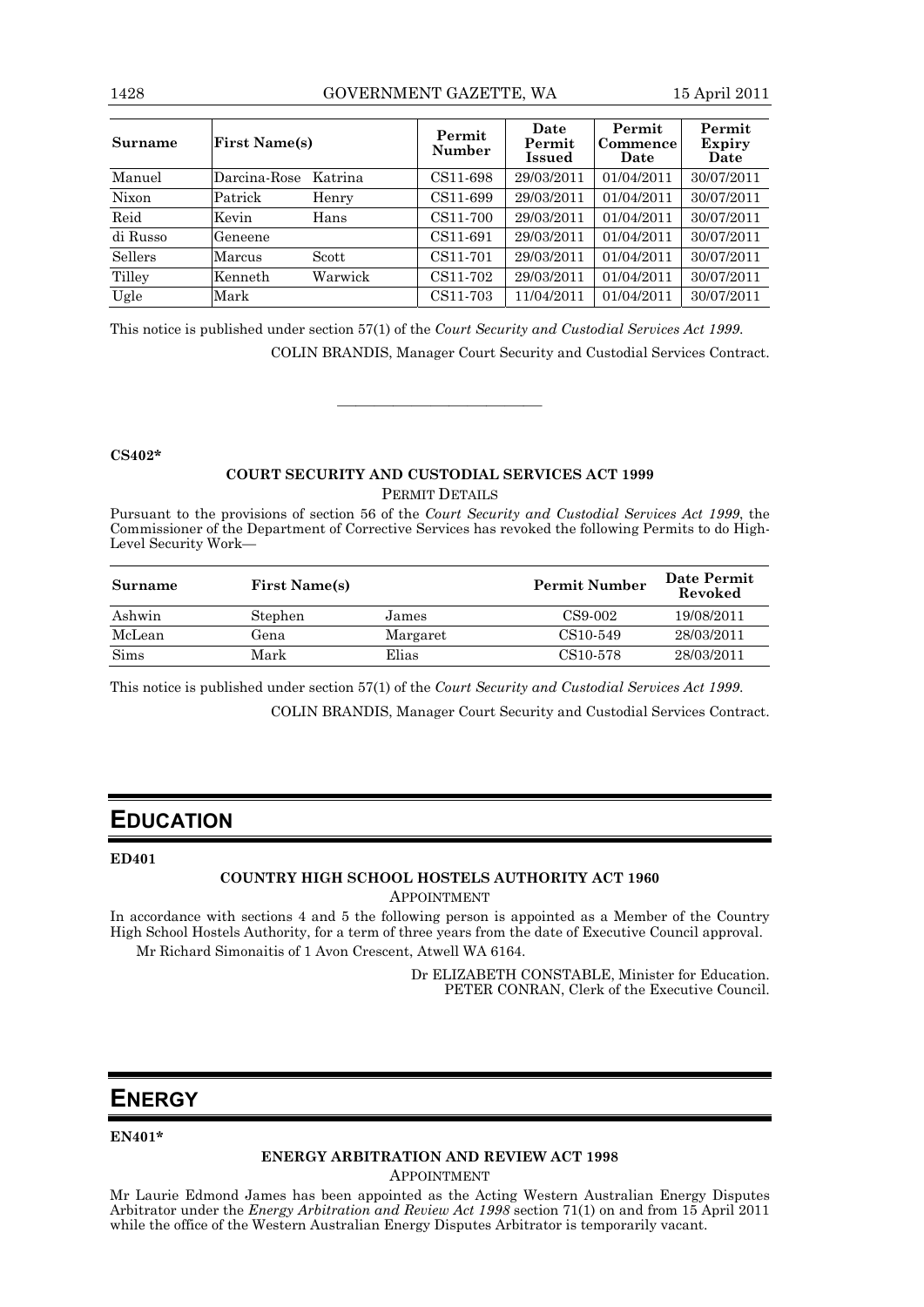### **ENVIRONMENT**

#### **EV101**

#### *PRINTERS CORRECTION*  **ENVIRONMENTAL PROTECTION ACT 1986**

DELEGATION NO. 94

An error occurred in the notice published under the above heading on page 1294 of *Government Gazette* No. 59 dated 8 April 2011 and is corrected as follows.

Delete the following text—

"Under section 59(1)(e) of the *Interpretation Act 1984*, the *Environmental Protection Act 1986* Delegation Notice No. 84 gazetted 2 January 2009 is hereby revoked as of 2011.'

and insert—

" Under section 59(1)(e) of the *Interpretation Act 1984*, the *Environmental Protection Act 1986* Delegation Notice No. 84 gazetted  $\hat{2}$  January 2009 is hereby revoked as of 7 April 2011.

### **FIRE AND EMERGENCY SERVICES**

#### **FE401\***

### **EMERGENCY MANAGEMENT ACT 2005**

EXTENSION OF EMERGENCY SITUATION DECLARATION

I, Karl O'Callaghan, APM , the State Emergency Coordinator hereby extend the emergency situation declaration made on 14 March 2011 at 1500hrs by the Fire and Emergency Services Authority of Western Australia.

The emergency situation declaration is extended for a period of 7 days.

The powers that may be exercised during the period by which the emergency situation declaration is extended are limited as follows—

#### **No Limitations**

Time when declaration made: 1230hrs

Date on which declaration made: 17 March 2011

This declaration has effect from 1500hrs 17 March 2011 and remains in force until—

- (a) 1500hrs on 24 March 2011; or
- (b) it is revoked under section 53 of the *Emergency Management Act 2005*;

This declaration of an extension of an emergency situation declaration is made under section 52 of the *Emergency Management Act 2005*.

KARL O'CALLAGHAN, State Emergency Co-ordinator.

Date: 17 March 2011.

**FE402\*** 

#### **BUSH FIRES ACT 1954**  PROHIBITED BURNING PERIOD

———————————

Fire and Emergency Services Authority, Perth.

Correspondence No. 00111.

Pursuant to powers delegated under the *Bush Fires Act 1954*, the Fire and Emergency Services Authority of Western Australia, hereby declare under Section 17(1) of that Act that it shall be unlawful to set fire to the bush in the Local Government district of the City of Rockingham during the period indicated in the schedule below. The declaration made under Section  $17(1)$  of that Act, as published in the *Government Gazette* of 23 November 1999, is hereby revoked.

*Schedule* 

| <b>Local Government</b> | Zone | <b>Prohibited Burning Period</b> | Special Comm. Date |
|-------------------------|------|----------------------------------|--------------------|
| City of Rockingham      |      | 1 December—31 March              | Nil                |

JO HARRISON-WARD, FESA Chief Executive Officer.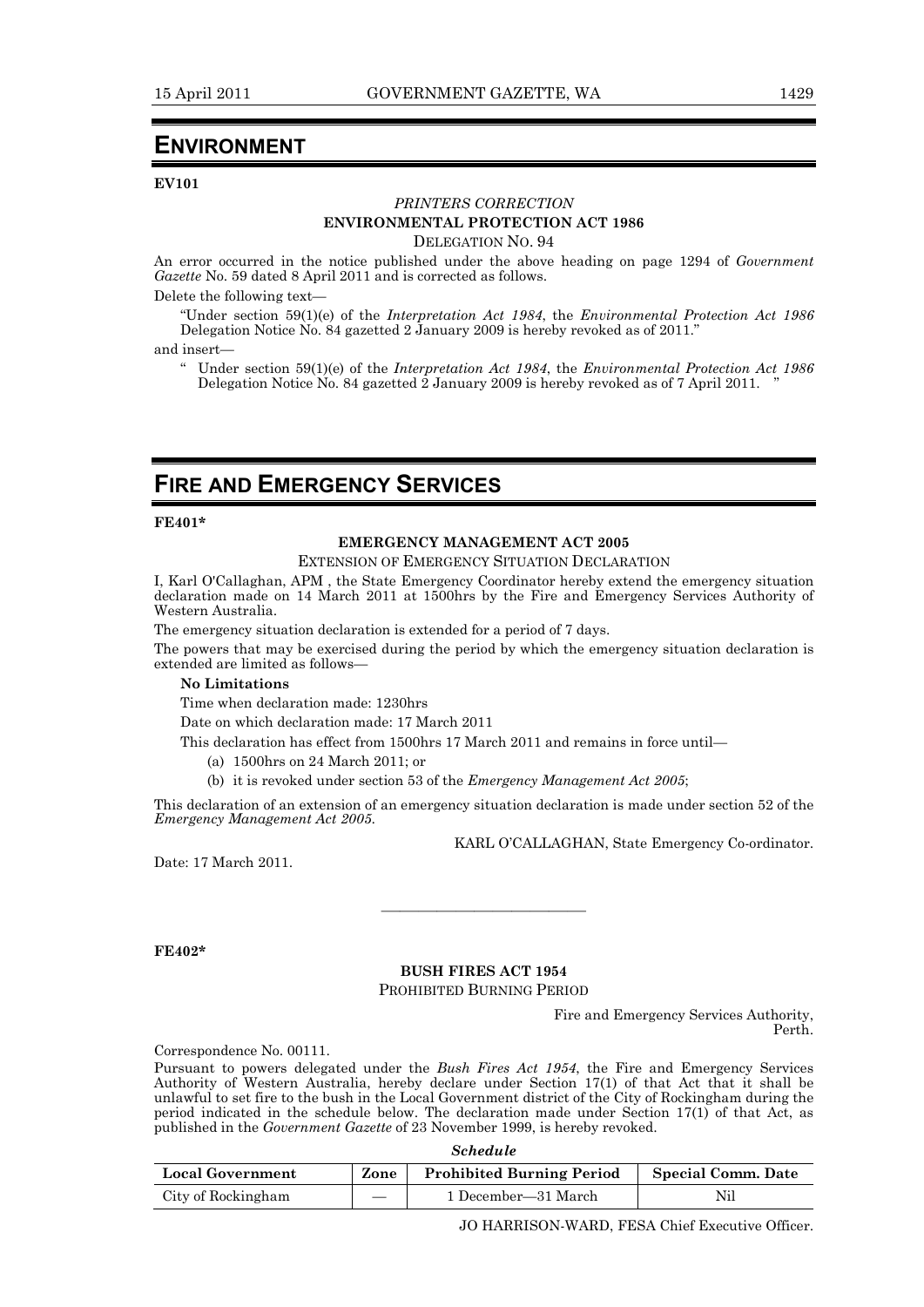#### **FE403\***

#### **BUSH FIRES ACT 1954**

#### TOTAL FIRE BAN DECLARATION

Correspondence No. 12080.

Pursuant to powers delegated under the *Bush Fires Act 1954,* the Fire and Emergency Services Authority of Western Australia, declared under Section 22A of the *Bush Fires Act 1954*, a total fire ban for 6 April 2011, for the local government districts of—

Albany, Beverley, Boddington, Brookton, Broomehill-Tambellup, Bruce Rock, Carnamah, Chapman Valley, Coorow, Corrigin, Cranbrook, Cuballing, Cunderdin, Dalwallinu, Dandaragan, Denmark, Dowerin, Dumbleyung, Esperance, Gnowangerup, Goomalling, Jerramungup, Katanning, Kellerberrin, Kent, Kojonup, Kondinin, Koorda, Kulin, Lake Grace, Merredin, Mingenew, Moora, Morawa, Mount Marshall, Mukinbudin, Mullewa, Narembeen, Town of Narrogin, Shire of Narrogin, Northam, Northampton, Nungarin, Perenjori, Pingelly, Plantagenet, Quairading, Ravensthorpe, Tammin, Three Springs, Trayning, Victoria Plains, Wagin, Wandering, West Arthur, Westonia, Wickepin, Williams, Wongan-Ballidu, Woodanilling, Wyalkatchem, Yilgarn, York.

> JO HARRISON-WARD, Chief Executive Officer, Fire and Emergency Services Authority.

### **JUSTICE**

#### **JU401\***

#### **JUSTICES OF THE PEACE ACT 2004**

**TERMINATIONS** 

It is hereby notified for public information that the appointment of the following persons from the Office of Justice of the Peace for the State of Western Australia has been terminated pursuant to section 14 of the *Justices of the Peace Act 2004 (WA)—* 

Robert John Allan formerly of Mole Creek, Tasmania Jarl Andersson formerly of Jervis Bay, New South Wales Elena Margarita Azmitia formerly of Kardinya Gregory James Black formerly of New Ireland Province, Papua New Guinea Alfred Cassidy formerly of Carine Ann Lenore Cooper formerly of Orange, New South Wales Miles Gerard Cooper formerly of Winthrop John Francis Duncan formerly of Darlington Peter George Foote formerly of Paraburdoo Trudi Jane Gallo formerly of Norseman Kevin Phillip Gillan formerly of Broome Robert John Hanson formerly of Guilderton Robert John Higson formerly of Woodvale Lamis Ibrahim formerly of Dianella Paula Kansky formerly of Charnwood, ACT Yvonne Francis Kidd formerly of Port Hedland Immanuel Stanislav Mensik formerly of Woollahra, New South Wales Allan John Murdoch formerly of Thornlie Gordon Henry Page formerly of Mount Claremont Bradley Gerard Regts formerly of Kinross Georgia Rosemary Smith formerly of Toodyay Robert James Tailor formerly of Gladstone, Queensland Ian Thomson formerly of Surrey, United Kingdom William Edward Webber formerly of Balgo Hills, Halls Creek Dascia Louise Weckert formerly of Grass Patch

> RAY WARNES, Executive Director, Court and Tribunal Services.

**JU402\*** 

#### **JUSTICES OF THE PEACE ACT 2004**

———————————

**RESIGNATIONS** 

It is hereby notified for public information that the Minister has accepted the resignations of—

John Luckhurst Bradford of Ascot Dugald George Ferguson of Applecross

Diana James of Beresford

from the Office of Justice of the Peace for the State of Western Australia.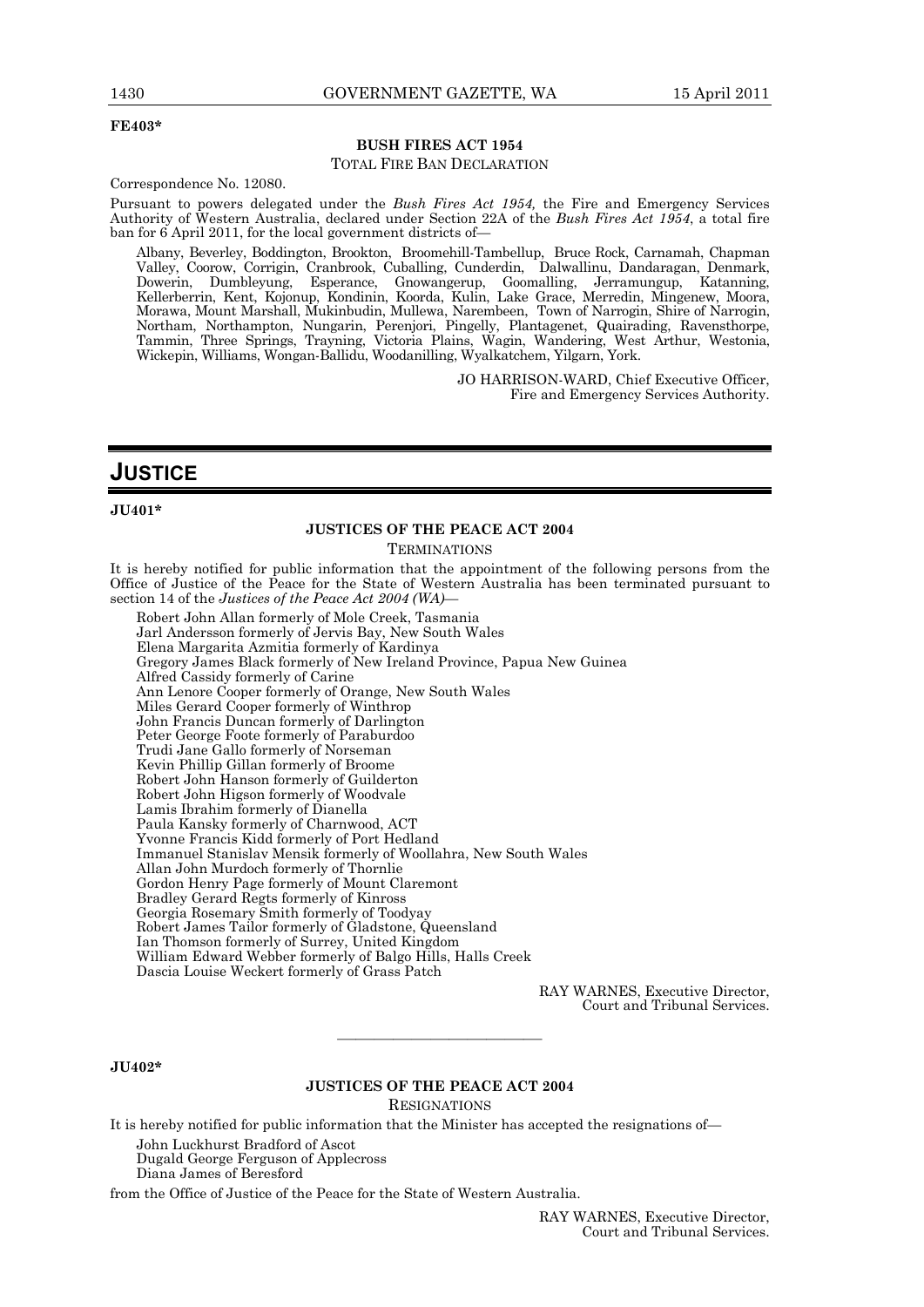### **LOCAL GOVERNMENT**

#### **LG401\***

#### **DOG ACT 1976**

*Shire of Kellerberrin*  APPOINTMENT

It is hereby notified for public information that the following persons have been appointed Poundkeeper under the *Dog Act 1976*—

Mr Mark Silver

D. A. FRIEND, Chief Executive Officer.

### **MINERALS AND PETROLEUM**

**MP401\*** 

#### **MINING ACT 1978**

APPLICATION FOR AN ORDER FOR FORFEITURE

Department of Mines and Petroleum,

Leonora WA 6438.

In accordance with Regulation 49(2)(c) of the *Mining Regulations 1981*, notice is hereby given that the following licences are liable to forfeiture under the provision of Section 96(1)(a) of the *Mining Act 1978* for breach of covenant, being failure to comply with the prescribed expenditure conditions and/or non-compliance with the reporting provisions.

————

G. BENN, Warden.

To be heard by the Warden at Leonora on 10 June 2011.

#### **MT MARGARET MINERAL FIELD**

PROSPECTING LICENCES

| P 37/7494 | Hawthorn Resources Limited     |
|-----------|--------------------------------|
| P 37/7495 | Hawthorn Resources Limited     |
| P 39/4521 | Jackson, John Ronald           |
| P 39/4912 | Dixon: Trevor John             |
|           | NORTH COOLGARDIE MINERAL FIELD |
|           | DDOODDOODIIO I IODIIODO        |

### PROSPECTING LICENCES

P 40/1147 Campbell, Roger David

Hass, Neil William

**MP402\*** 

### **MINING ACT 1978**

APPLICATION FOR AN ORDER FOR FORFEITURE

———————————

Department of Mines and Petroleum,

Leonora WA 6438.

In accordance with Regulation 49(2)(c) of the *Mining Regulations 1981*, notice is hereby given that the following licences are liable for forfeiture under the provision of Section 96(1)(a) of the *Mining Act 1978* for non payment of rent.

————

G. BENN, Warden.

To be heard by the Warden at Leonora on 10 June 2011.

**MT MARGARET MINERAL FIELD**  PROSPECTING LICENCES

P 37/7751 Australasian Gold Pty Ltd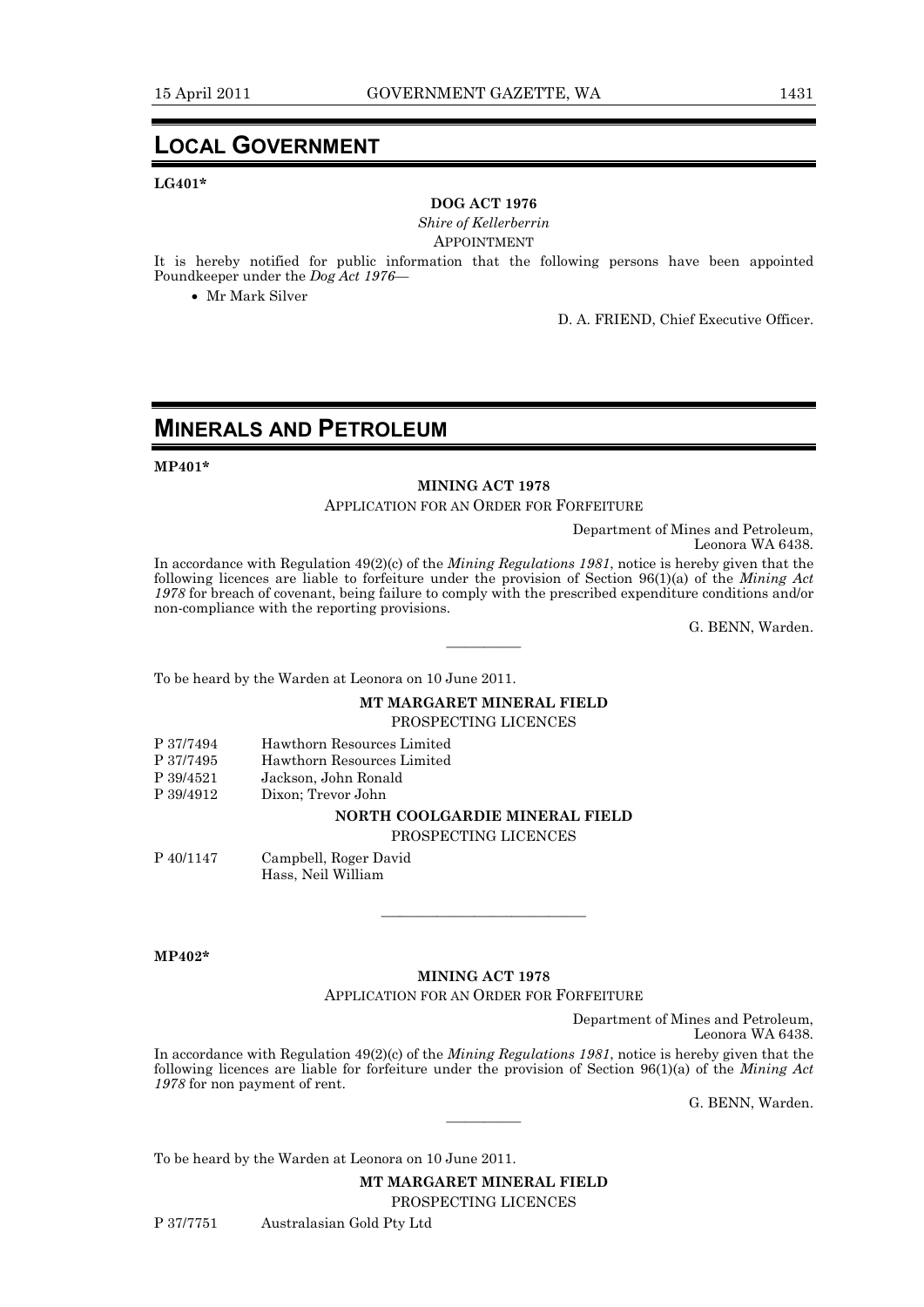#### **MP403\***

#### **MINING ACT 1978**

#### EXEMPTION OF LAND

#### Extension of Period

The Minister for Mines and Petroleum, pursuant to the powers conferred on him by Section 19 of the *Mining Act 1978*, hereby extends the exemption granted on 9 April 2001 and published in the *Government Gazette* dated 20 April 2001 of all areas of land as described in the schedule hereunder (not being private land or land that is the subject of a mining tenement or an application therefore) from Divisions 1 to 5 of Part IV of the *Mining Act 1978*.

#### **SCHEDULE**

Location: Gnangara-South West Mineral Field

Area 1 (formerly Application for Mining Lease 70/773) 15.4 ha.

Area 2 (formerly Application for Mining Lease 70/774) 75.0 ha.

Area 3 (formerly Application for Mining Lease 70/775) 475.0 ha.

Area 4 (formerly Application for Mining Lease 70/778) 240.0 ha.

Area 5 (formerly Application for Mining Lease 70/779) 13.5 ha.

 (Attached Schedule "A" is the Description for the above area and is shown designated S19/156 in the TENGRAPH electronic plan of the Department of Mines and Petroleum.)

Period of Extension: 9 April 2011 to 8 April 2013.

Dated at Perth this 8th day of April 2011.

NORMAN MOORE MLC, Minister for Mines and Petroleum.

|             | <b>AREA 1</b>                  |             |                                | AREA 2      |                    |  |
|-------------|--------------------------------|-------------|--------------------------------|-------------|--------------------|--|
|             | <b>GDA 94 GRID COORDINATES</b> |             | <b>GDA 94 GRID COORDINATES</b> |             |                    |  |
| <b>ZONE</b> | NORTHING(M)                    | EASTING (M) | <b>ZONE</b>                    | NORTHING(M) | <b>EASTING</b> (M) |  |
| 50          | 6482508.612                    | 400645.320  | 50                             | 6483462.821 | 400256.084         |  |
| 50          | 6482509.874                    | 400824.347  | 50                             | 6483281.595 | 400008.879         |  |
| 50          | 6482189.967                    | 400826.502  | 50                             | 6483103.959 | 399780.557         |  |
| 50          | 6482186.730                    | 400346.641  | 50                             | 6483095.261 | 399645.803         |  |
| 50          | 6482506.634                    | 400344.472  | 50                             | 6482678.948 | 398848.150         |  |
| 50          | 6482508.612                    | 400645.320  | 50                             | 6483086.624 | 398635.346         |  |
|             |                                |             | 50                             | 6483831.808 | 400063.156         |  |
|             |                                |             | 50                             | 6483462.821 | 400256.084         |  |

#### *Schedule 'A'*

————

|             |             |                                | AREA 3      |             |                    |
|-------------|-------------|--------------------------------|-------------|-------------|--------------------|
|             |             | <b>GDA 94 GRID COORDINATES</b> |             |             |                    |
| <b>ZONE</b> | NORTHING(M) | EASTING (M)                    | <b>ZONE</b> | NORTHING(M) | <b>EASTING</b> (M) |
| 50          | 6484677.375 | 400553.448                     | 50          | 6485159.460 | 400053.098         |
| 50          | 6484448.824 | 400648.399                     | 50          | 6484860.872 | 400090.651         |
| 50          | 6484383.702 | 399190.244                     | 50          | 6484766.429 | 400125.883         |
| 50          | 6483453.998 | 399199.350                     | 50          | 6484656.702 | 400127.357         |
| 50          | 6483427.027 | 398996.187                     | 50          | 6484677.926 | 400371.940         |
| 50          | 6483551.348 | 398600.360                     | 50          | 6484845.053 | 400367.024         |
| 50          | 6483548.694 | 398331.482                     | 50          | 6485166.649 | 400393.470         |
| 50          | 6484297.460 | 398324.084                     | 50          | 6485230.598 | 400309.468         |
| 50          | 6486396.794 | 398303.348                     | 50          | 6485671.249 | 400273.869         |
| 50          | 6486411.880 | 398422.364                     | 50          | 6485994.933 | 400258.204         |
| 50          | 6486421.624 | 399132.412                     | 50          | 6486001.259 | 400553.765         |
| 50          | 6486432.457 | 399921.803                     | 50          | 6485913.942 | 400601.641         |
| 50          | 6485313.136 | 400087.328                     | 50          | 6485686.666 | 400592.784         |
|             |             |                                | 50          | 6484677.375 | 400553.448         |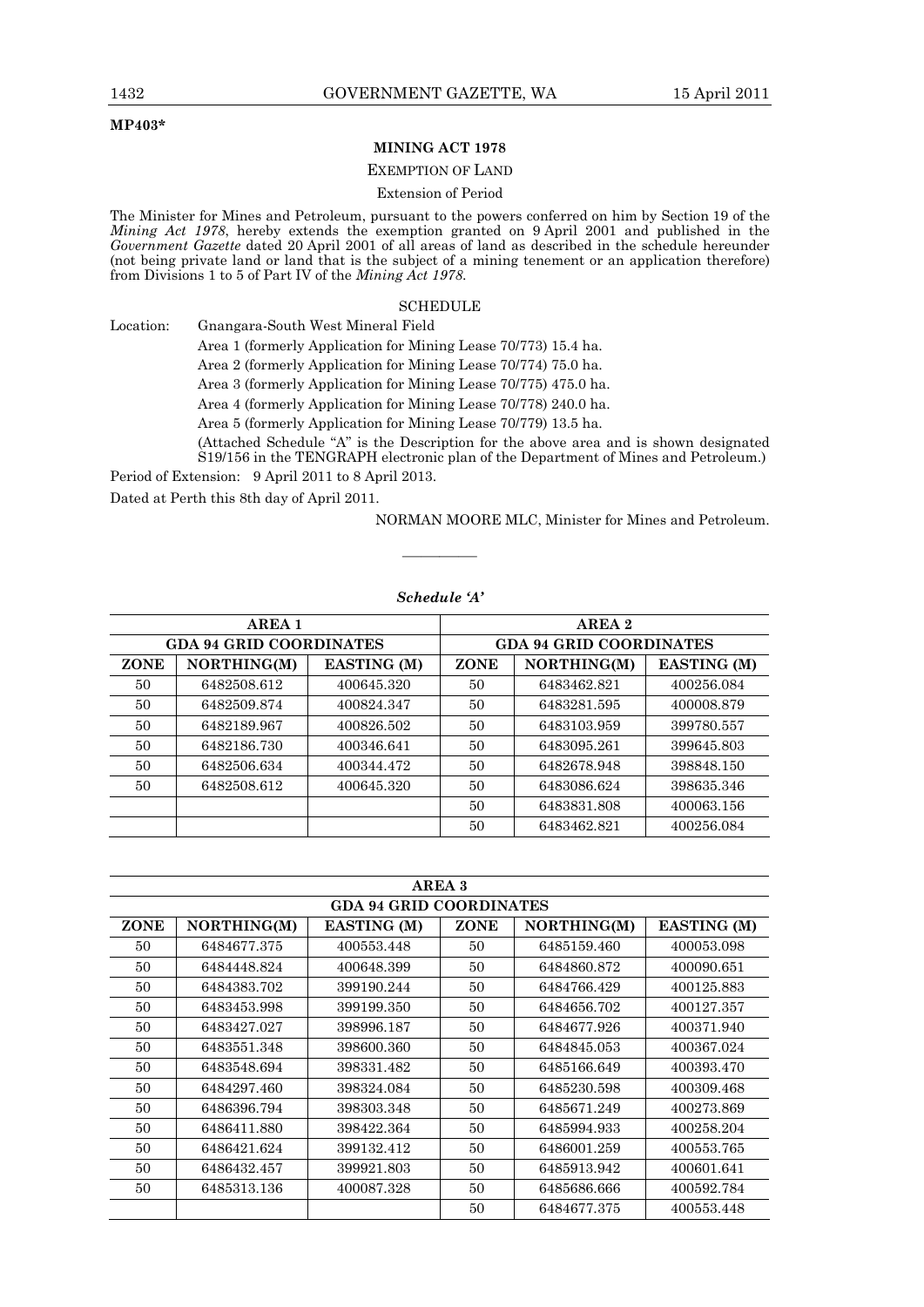#### 15 April 2011 GOVERNMENT GAZETTE, WA 1433

|                                | AREA 4      |                    | AREA 5                                           |             |            |  |
|--------------------------------|-------------|--------------------|--------------------------------------------------|-------------|------------|--|
| <b>GDA 94 GRID COORDINATES</b> |             |                    | <b>GDA 94 GRID COORDINATES</b>                   |             |            |  |
| <b>ZONE</b>                    | NORTHING(M) | <b>EASTING</b> (M) | NORTHING(M)<br><b>EASTING</b> (M)<br><b>ZONE</b> |             |            |  |
| 50                             | 6482593.409 | 397769.948         | 50                                               | 6482224.997 | 399640.749 |  |
| 50                             | 6482052.352 | 397180.954         | 50                                               | 6481995.645 | 399295.019 |  |
| 50                             | 6484260.879 | 395151.682         | 50                                               | 6482270.551 | 399112.633 |  |
| 50                             | 6484802.062 | 395740.579         | 50                                               | 6482552.437 | 399537.543 |  |
| 50                             | 6482593.409 | 397769.948         | 50                                               | 6482307.506 | 399506.703 |  |
|                                |             |                    | 50                                               | 6482224.997 | 399640.749 |  |

### **TRAINING**

#### **TA401**

#### **VOCATIONAL. EDUCATION AND TRAINING ACT 1996**

CLASSIFICATION OF PRESCRIBED VOCATIONAL EDUCATION AND TRAINING QUALIFICATIONS Amendment to Western Australian *Government Gazette* 2009/225.

Under the *Vocational Education and Training Act 1996* section 60C, I, the Minister for Training and Workforce Development, classify the following—

#### **Class B qualifications**

|       |                                                                         |            |                                                         |                                            | Training contract requirements |                 |                                                                    |
|-------|-------------------------------------------------------------------------|------------|---------------------------------------------------------|--------------------------------------------|--------------------------------|-----------------|--------------------------------------------------------------------|
| No.   | Qualficiation                                                           | Conditions | Title of<br>apprentice<br>under<br>training<br>contract | Nominal<br>period<br>(months)<br>full time | Part<br>time                   | School<br>based | Other<br>requirements                                              |
| 302.1 | Certificate II<br>in Hospitality<br>SIT20207                            |            | Trainee                                                 | 9                                          | Y                              | <b>SBT</b>      | Nominal term<br>for school<br>based<br>traineeship is<br>18 months |
| 307.1 | Certificate II<br>in Hospitality<br>(Kitchen<br>Operations)<br>SIT20307 |            | Trainee                                                 | 9                                          | Y                              | <b>SBT</b>      | Nominal term<br>for school<br>based<br>traineeship is<br>18 months |

PETER COLLIER MLC, Minister for Training and Workforce Development.

Dated: 8 April 2011.

### **TRANSPORT**

#### **TN401\***

#### **ROAD TRAFFIC ACT 1974**

ROAD TRAFFIC (SPEED MEASURING EQUIPMENT) NOTICE 2011

Made by the Minister for Transport under section 98A.

#### **1. Citation**

This notice may be cited as the Road Traffic (Speed Measuring Equipment) Notice 2011.

#### **2. Previous Approval Revoked**

Under subsections 98A(2) and 98A(2a) of the *Road Traffic Act 1974* I revoke the previous approval in relation to the apparatuses mentioned at 3 below, which approval is gazetted on page 2287 of the *Government Gazette* dated 25 May 2010.

#### **3. Approval of laser apparatus for ascertaining speed**

Under subsection 98A(2) of the *Road Traffic Act 1974* I approve as types of laser apparatus for ascertaining the speed at which a vehicle is moving—

- (a) apparatuses that bear the name LTI 20/20 TruCAM; and
- (b) apparatuses that bear the name LTI 20/20 TruSpeed.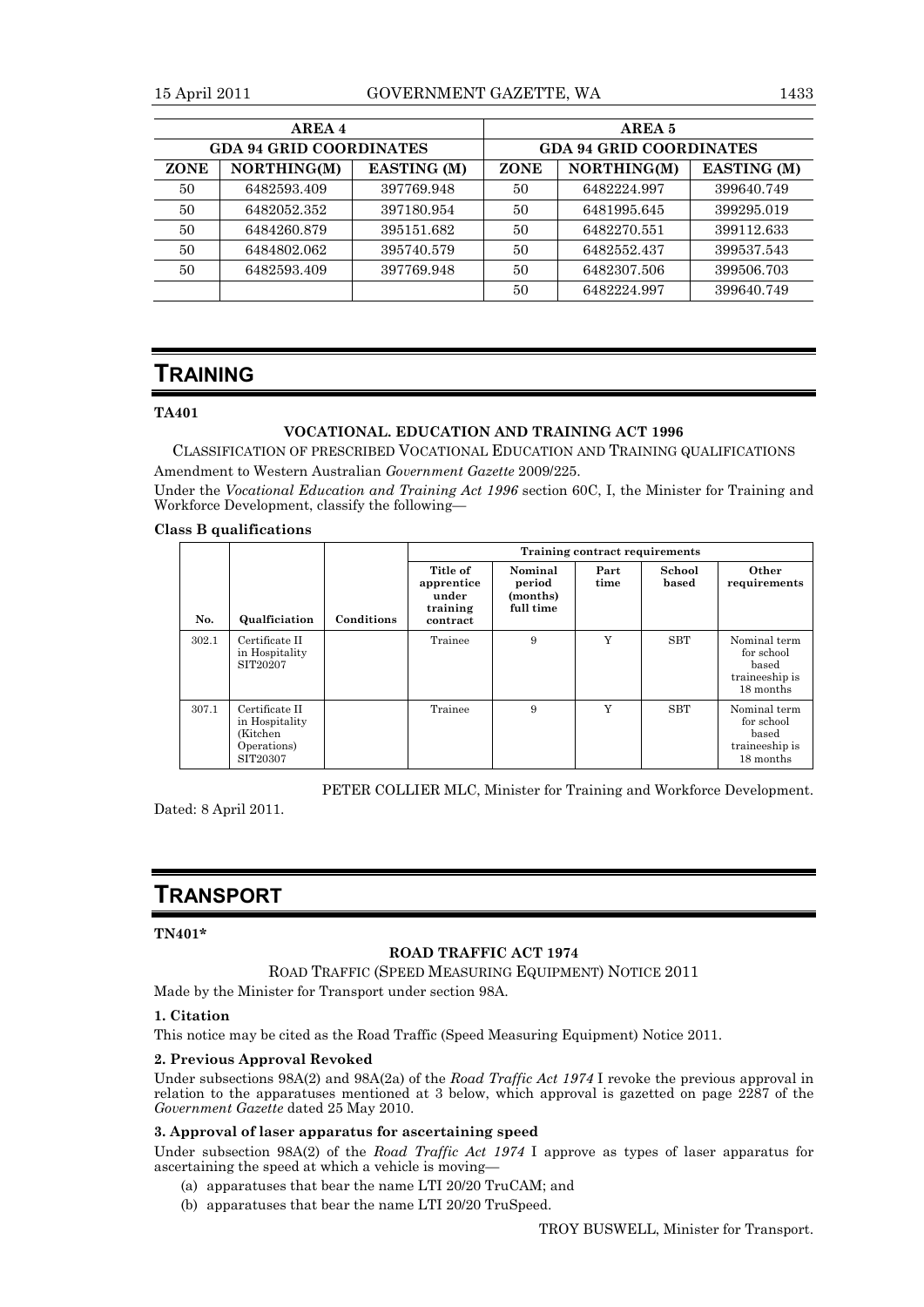### **DECEASED ESTATES**

**ZX401** 

#### **TRUSTEES ACT 1962**

DECEASED ESTATES

#### Notice to Creditors and Claimants

George David William Fisher, late of 12A Weston Street, Maddington in the State of Western Australia, Storeman, deceased.

Creditors and other persons having claims (to which Section 63 of the *Trustees Act 1962,* relates) in respect of the deceased who died on 13 November 2010 are required by the Executor Robert John Butcher, to send particulars of their claim to them, care of Butcher Paull & Calder, 8th Floor, 231 Adelaide Terrace, Perth WA 6000 (Ref: TWH/20100809) within one (1) month, of the date of publication hereof after which date the Executors may convey or distribute the assets having regard to the claims of which they then have notice.

Dated 8 April 2011.

BUTCHER PAULL & CALDER, as solicitors for the Executors.

**ZX402** 

#### **TRUSTEES ACT 1962**

———————————

#### DECEASED ESTATES

#### Notice to Creditors and Claimants

Reginald Richard Reynolds, late of House 2, Whaling Station Road, Frenchman Bay, Western Australia.

Creditors and other persons having claims (to which Section 63 of the *Trustees Act 1962,* relates) in respect of the estate of the deceased, who died on 22 June 2010, are required by the trustee of the late Reginald Richard Reynolds of C/- Haynes Robinson Solicitors of PO Box 485, Albany, Western Australia 6331 to send particulars of their claims to them within one (1) month from the date of publication of this notice, after which date the trustee may convey or distribute the assets, having regard only to the claims of which it then has notice.

HAYNES ROBINSON.

#### **ZX403\***

#### **TRUSTEES ACT 1962**

———————————

#### DECEASED ESTATES

#### Notice to Creditors and Claimants

Creditors and other persons having claims (to which Section 63 of the Trustees Act, relates) in respect of the Estates of the undermentioned deceased persons are required to send particulars of their claims to me, on or before 15 May 2011 after which date I may convey or distribute the assets, having regard only to the claims of which I then have notice.

Cleal, Russell Francis late of 25 Vermont Street, Nollamara 6061 died 5 April 2009 (DE 19933086 EM13)

Deeley, Leslie Joseph late of 1/44 Mottlecah Way, Mirrabooka 6061 died 11 February 2011 (DE 19922944 EM37)

MacIntyre, Judith Anne late of 3 Sheriff Place, Armadale 6112 died 15 March 2011 (DE 19671472 EM13)

Steckis, Richard Anthony late of 108 Lymburner Drive, Hillarys 6025 died 18 January 2011 (DE 19991881 EM17)

Threadingham, Audrey Patricia late of Amberley Nursing Home, 30 Mell Road, Spearwood 6163 died 5 March 2011 (DE 32002740 EM32)

Wegner, Eileen late of Graceford Hostel, Turner Road, Byford 6122 died 8 March 2011 (DE 19712062 EM17)

> JOHN SKINNER, Public Trustee, Public Trust Office, 565 Hay Street, Perth WA 6000. Telephone: 9222 6777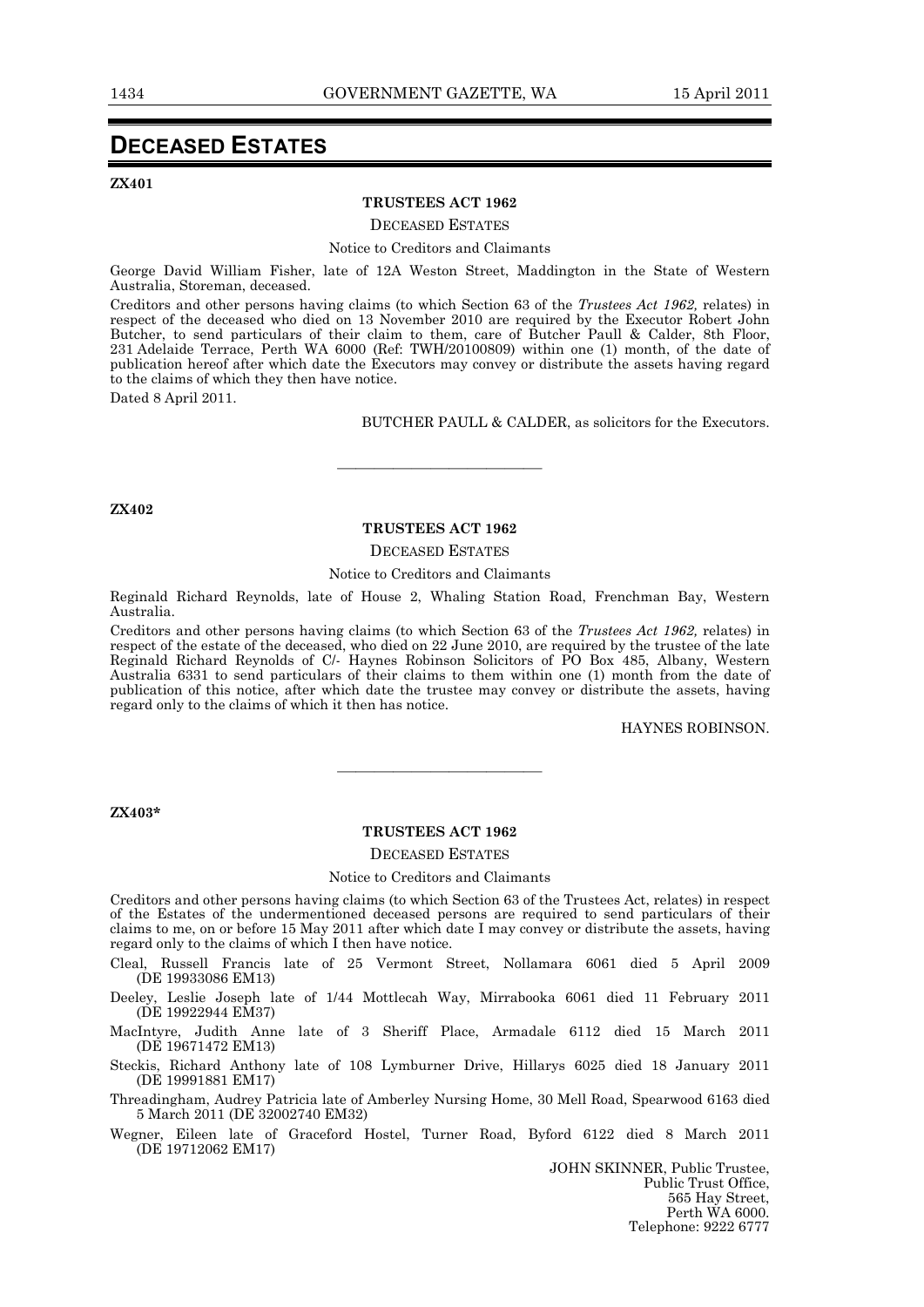#### **ZX404\***

### **PUBLIC TRUSTEE ACT 1941**

#### ADMINISTERING OF ESTATES

Notice is hereby given that pursuant to Section 14 of the Public Trustee Act 1941 and amendments the Public Trustee has elected to administer the estates of the undermentioned deceased persons. Dated at Perth the 15 April 2011.

————

| JOHN SKINNER, Public Trustee, |
|-------------------------------|
| 565 Hay Street.               |
| Perth WA 6000.                |

| <b>Name of Deceased</b>                  | <b>Address</b>                                               | Date of Death     | Date Election Filed |
|------------------------------------------|--------------------------------------------------------------|-------------------|---------------------|
| Irene Joy Stannard<br>(DE19712748 EM16)  | 11 Harewood Place<br>Marangaroo Western<br>Australia         | 2 March 2011      | 11 April 2011       |
| Phyllis Irene Wise<br>(DE 19780136 EM26) | 4 George Street<br>Bridgetown Western<br>Australia           | 16 February 2011  | 11 April 2011       |
| Kevin Barnes<br>(DE 19821679 EM26)       | 29/277 South Terrace<br>South Fremantle<br>Western Australia | 22 September 2010 | 11 April 2011       |
| Colin Gemmell<br>(DE 19920051 EM36)      | 35 Boorthanna Crescent<br>Newman Western<br>Australia        | 3 May 2010        | 7 April 2011        |

### WESTERN AUSTRALIA

———————————

### **LOCAL GOVERNMENT ACT 1995**

# **Loose Leaf Version (Including Index)**

**\$53.20 (Reprinted February 2010) Green Binder is an additional \$17.80 if required (Prices include GST)**

Available from:

**State Law Publisher 10 William Street, Perth Telephone: 9426 0000 Fax: 9321 7536 sales@dpc.wa.gov.au Web: www.slp.wa.gov.au**